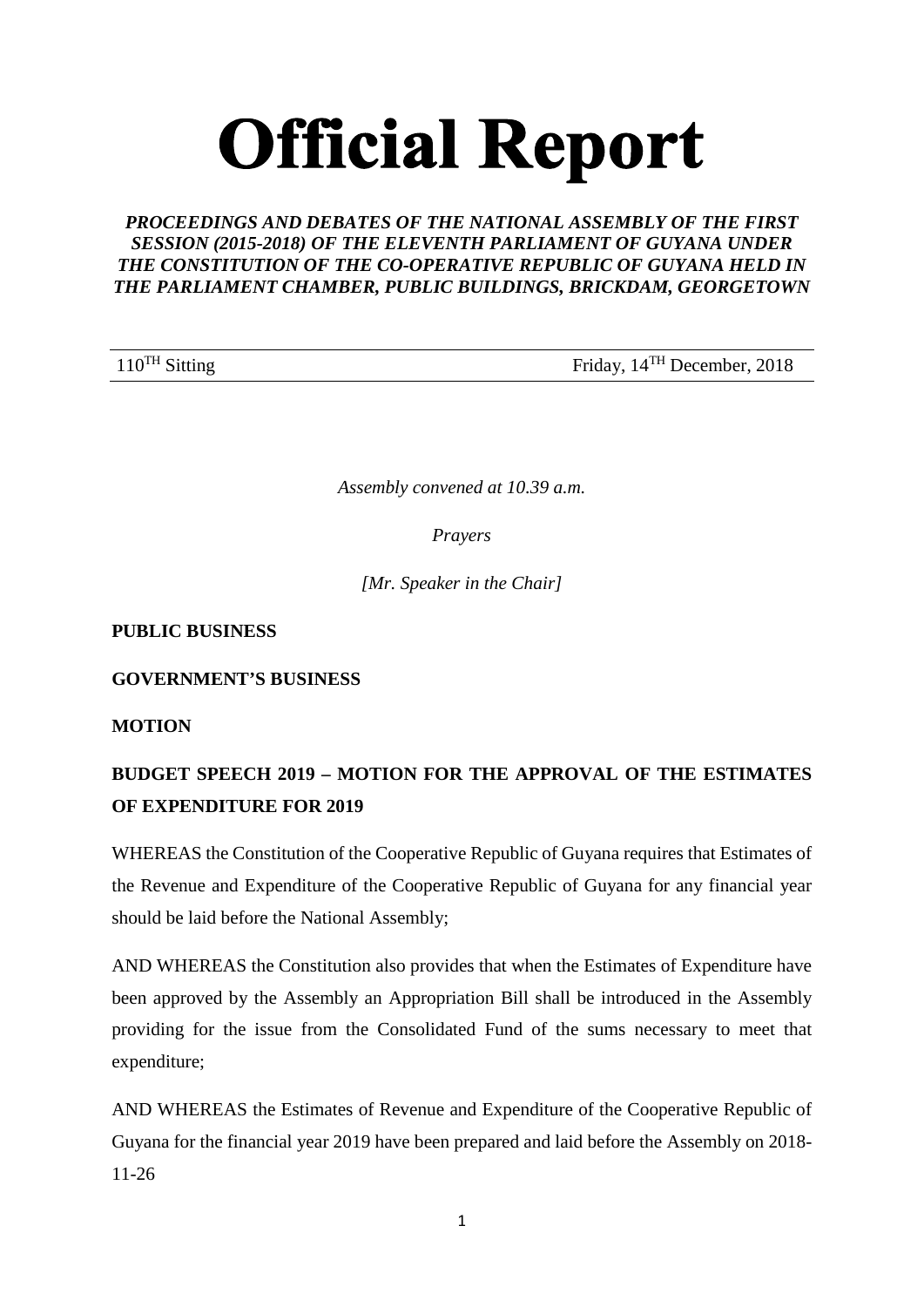#### NOW, THEREFORE BE IT RESOLVED:

That this National Assembly approves the Estimates of Expenditure for the financial year 2019, of a total sum of two hundred and seventy seven billion, four hundred and thirty one million, nine hundred and sixty eight thousand dollars (\$277,431,968,000), excluding twenty three billion, two hundred and eighty seven million, and forty three thousand dollars (\$23,287,043,000) which is chargeable by law, as detailed therein and summarised in the undermentioned schedule, and agree that it is expedient to amend the law and to further provision in respect of finance." [*Minister of Finance*]

*Assembly resolved itself into Committee of Supply.* 

*In Committee of Supply*

**Agency 54 – Ministry of Public Security** (*10.42 a.m.*)

#### **Current Expenditure**

#### **Programme: 541 – Policy Development and Administration - \$806,990,000**

**Mr. Rohee:** Line item 6116 – Contracted Employees: There is 139 contracted employees at the Ministry, out of a total of 257 employees; that is about 48% of the staff of the Ministry of Public Security are on contracts. Could the Hon. Minister provide an explanation to the House with respect to staffing details of these contracted employees, their salaries for the top five of these contracted employees position?

**Vice-President and Minister of Public Security [Mr. Ramjattan]:** I have the one hundred and thirty something names here, but, I will give the top five. Director of National Anti-Narcotic Agency (NANA), Deputy Director, Personal Assistant to the Minister, Head of Drug Information Network, and Head of Strategic Management Department. Would you like to know their basic salary?

**Mr. Rohee:** Yes, Sir.

**Mr. Ramjattan:** The basic salary of the Director of NANA is \$670,000, Deputy Director - \$419,000, Personal Assistant to the Minister - \$350,000, and Head of Drug Information Network - \$321,000. I am just rounding it off, to the nearest whole number because it is \$221 and so on at the bottom. The Head of Strategic Management Department is \$312,000. I could give you the entire list if you want.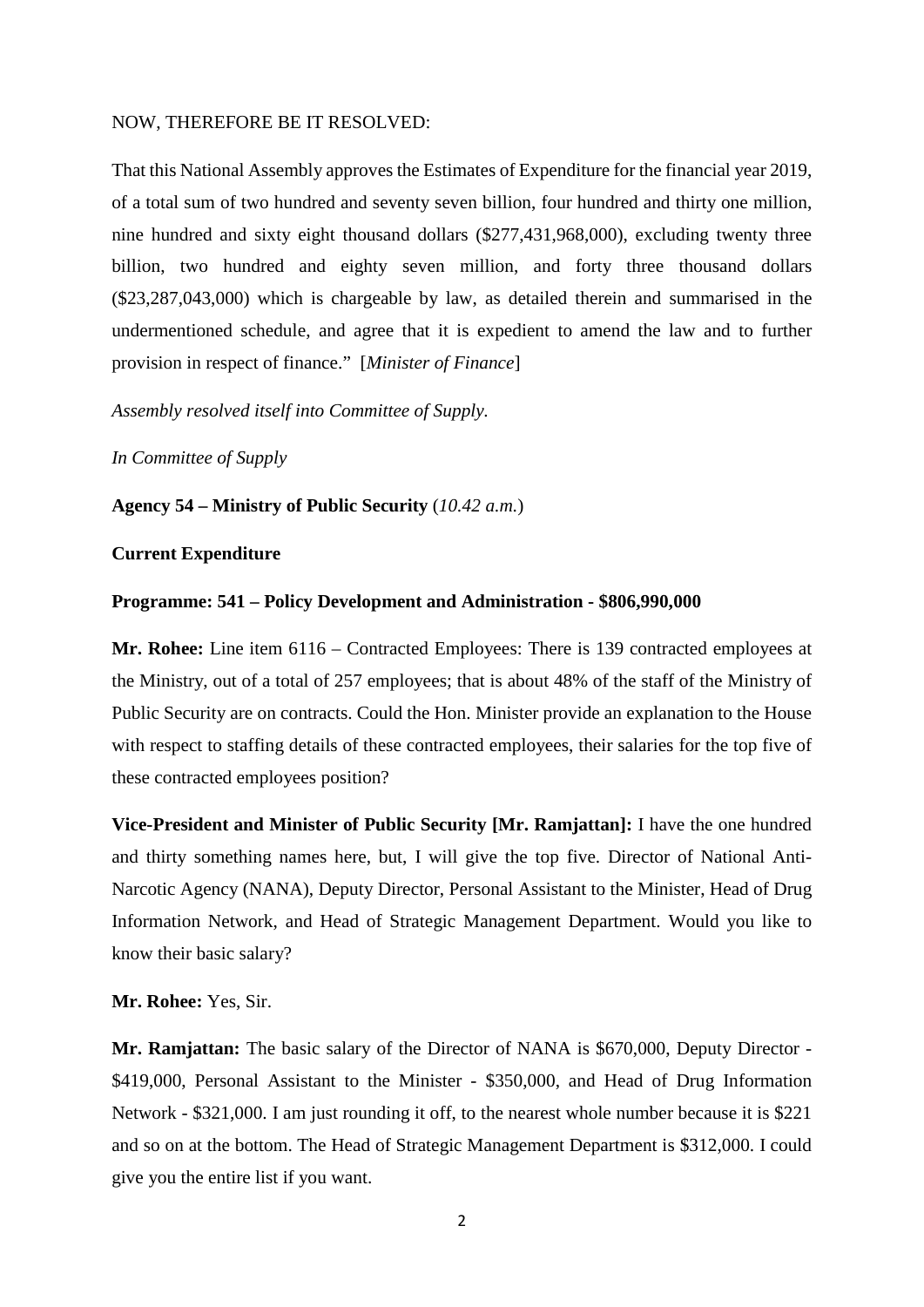**Mr. Rohee:** Follow up: Could the Hon. Minister say what steps the Ministry is taking to be consistent with Public Service rules, which is to bring contracted employees onto the fixed pensionable establishment and to ensure that most of the contracted employees are below the age of 45?

**Mr. Ramjattan:** We are collaboratively working with the Department of Public Service for that aim that we have. In the meantime, because we had vacancies in relation to these positions and we needed the services of these providers, we had to enter into contractual arrangements with them. It is an on-going task of getting them all on the fixed pensionable establishment.

**Mr. Rohee:** Could the Hon. Minister provide the House with a timeline, as to when it is expected to have that process you claim that you are working on accomplished?

**Mr. Ramjattan:** I would have to collaborate with the Public Service Commission and a number of people to get a timeline on that. The description, soon, might very well answer the question.

**Mr. Hamilton:** Line item 6116 – Contracted Employees: Could you indicate what necessitated the increase from 125 to 139 contracted employees?

**Mr. Ramjattan:** The increase in the Budget reflects the appointment of the Head of the Drug Information Network at NANA, one Deputy Director of NANA, the Personal Assistant to the Minister, an Intelligence Officer of NANA, Operations Officer at the Ministry Public Security, Typist Clerk, one Data Entry Supervisor, seven Data Entry Clerks and one full time Community Policing Liaison Officer alone with a driver. Also, this increase is reflected as a result of the 2018 salary increases.

**Mr. Rohee:** Could the Hon. Minister inform the House with effect from what date were these top five employees employed at the Ministry of Public Security on a contractual basis?

**Mr. Ramjattan:** I understand that last year November the four NANA officials were employed so we had to add that unto the 2018 salaries. My Personal Assistant was this year.

**Mr. Chand:** Line item 6115 - Semi-Skilled Operatives and Unskilled: Minister, you have an increase in the staff complement by one. Could you advise, what is the designation of the new person? Is it that the increase in the wage/salary allotment for next year spread over this person's salary an increase in pay?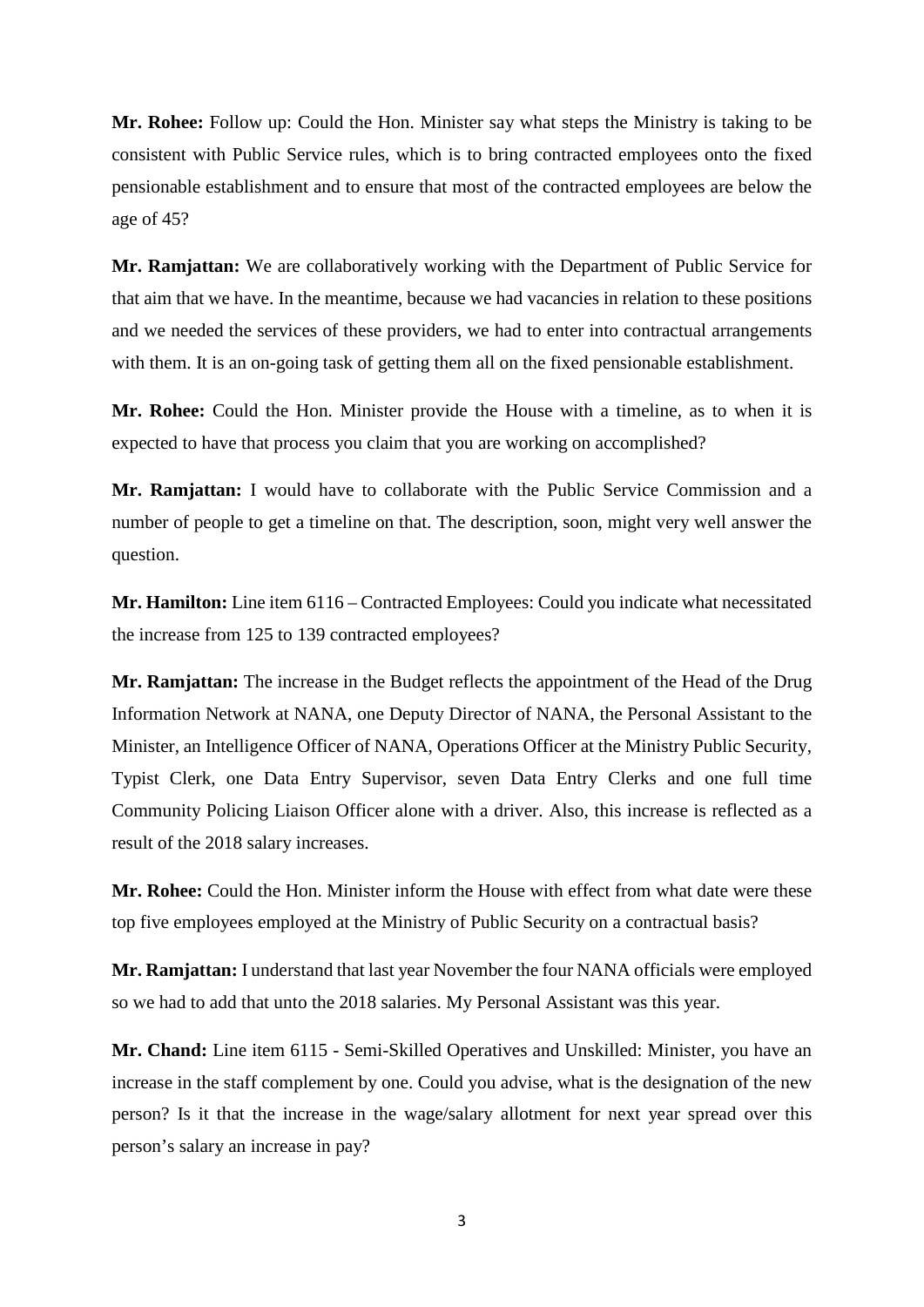**Mr. Ramjattan:** It is the appointment of one driver for the Ministry. Also, the 2018 salary increases for semi-skilled operatives and unskilled persons. The salary level was approximately \$60,000 for the driver.

**Bishop Edghill:** Under line item 6241 - Rental of Buildings: there was no budgetary allocation for rentals of buildings in 2018, but we spent \$10 million and budgeted for 2019 is \$10 million. Could the Minister tell us which building, or buildings is being rented and for what purpose? Could the Minister, secondly tell us, how was the \$10 million financed? Was it through a supplementary or virement? Thirdly, could the Minister indicate to us what necessitated midprogramme, the rental, when it was not budgeted for?

**Mr. Ramjattan:** It is the budgetary allocation made to facilitate the payment of rent for the NANA building, which is in Parade Street Kingston. The existing building of NANA could not hold the staff, I understand. We needed that building for purposes of ensuring that the staff are in some comfort.

Where did we get the money from? It was provided for under line item 6294 – Other. It was from there that we took it to pay the rental. It was a virement.

**Mr. Rohee:** Line items 6111 – 6117: the question of overpayment of salaries has been a major issue raised by the Auditor General as well as late payment of salaries. Could the Hon. Minister explain, one, the late payment of salaries of staff of the Ministry; secondly, the over payment of salaries to staff of the Ministry?

**Mr. Ramjattan:** There was a problem there and that is being worked on, because we did not get, first of all, the information at our end quick enough and because of that we did not convey the information to the Ministry of Finance quick enough for payments to be made.

The fact of ensuring that we can get the information of the persons who resigned to get that in time, new people who were taken on, new contracted employees and so forth.

#### *10.54 a.m.*

**Bishop Edghill:** Line item 6294 - Other: The Hon. Minister just told us that he vired \$10 million from this line to media expenses for line item 6241, but it shows that this revised amount is more than what was budgeted in 2018. We spent more. There was no savings there.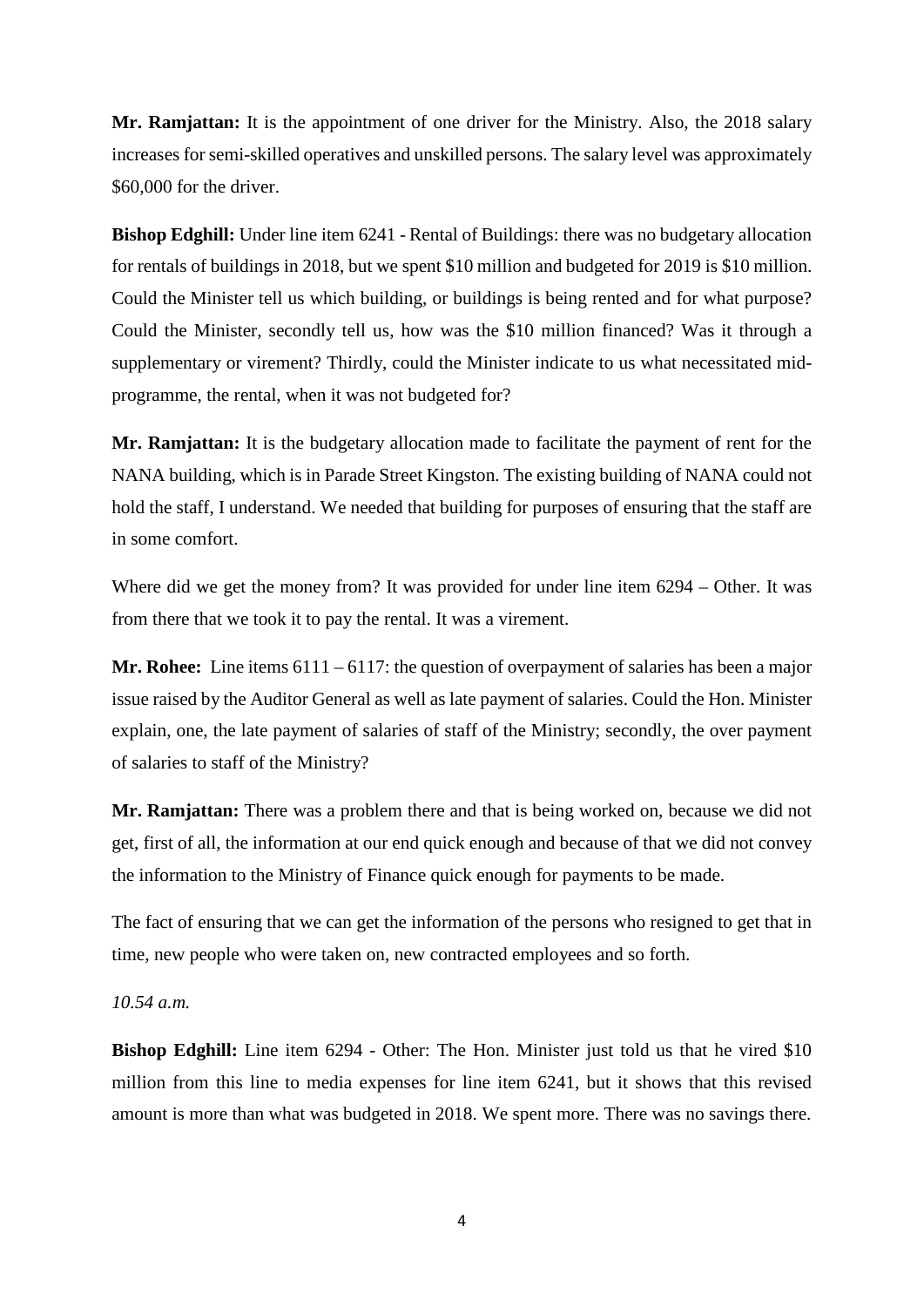Could the Hon. Minister confirm to the House what caused the increase in the revised amount that he spent about \$5 million more than was budgeted? Were all of the activities envisaged under line item 6294 did take place? Where did we did we have an increase and expenditure?

**Mr. Ramjattan:** The activities did take place and it occurred, because we had to expand Special Organised Crime Unit (SOCU) office with nine new officers. The increasing Budget here, you rightly pronounced, was to cater for payments for nine new officers at Special Organised Crime Unit.

**Bishop Edghill:** Line item 6294 - Other: Earlier we were told that line item 6116- Contracted Employees that there was need for some specific vacancies to be filled. The question to the Hon. Minister, why was salaries being paid under line item 6294 and not as contracted employees?

**Mr. Ramjattan:** I understand that it is not a salary. It is what is called a 'top up' for working at SOCU. We inherited that top up there in the system.

**Bishop Edghill:** The same line item 6294 - Other: Could the Hon. Minister confirm that these officers that he just referred to are already substantive Police Officers who receives a salary, and this is an additional amount under this line item that they are being paid? Because that is a 'top up'.

**Mr. Ramjattan:** I know of some, but I can provide the information to you, because there are some others who would have already retired. I can provide those retirees who had to get their original plus the top up that will cause them to work near and those who ate presently with the police force that had to get the top up to work. I can provide that to you.

**Bishop Edghill:** Sir, just for clarification, same line item line item 6294 - other: Could the Hon. Minister confirm to this House that SOCU is a part of the Guyana Police Force and as such, the persons engaged should be engaged to the Guyana's Police Force even if they are additional allowances given? Why is SOCU being paid under this programme when there is a police programme?

**Mr. Ramjattan:** We continued working with this arrangement here and it is an arrangement that attracts certain people with qualifications in finance and a number of experienced officers who have retired. We have to do that special arrangement, otherwise we are not going to get the good quality enough.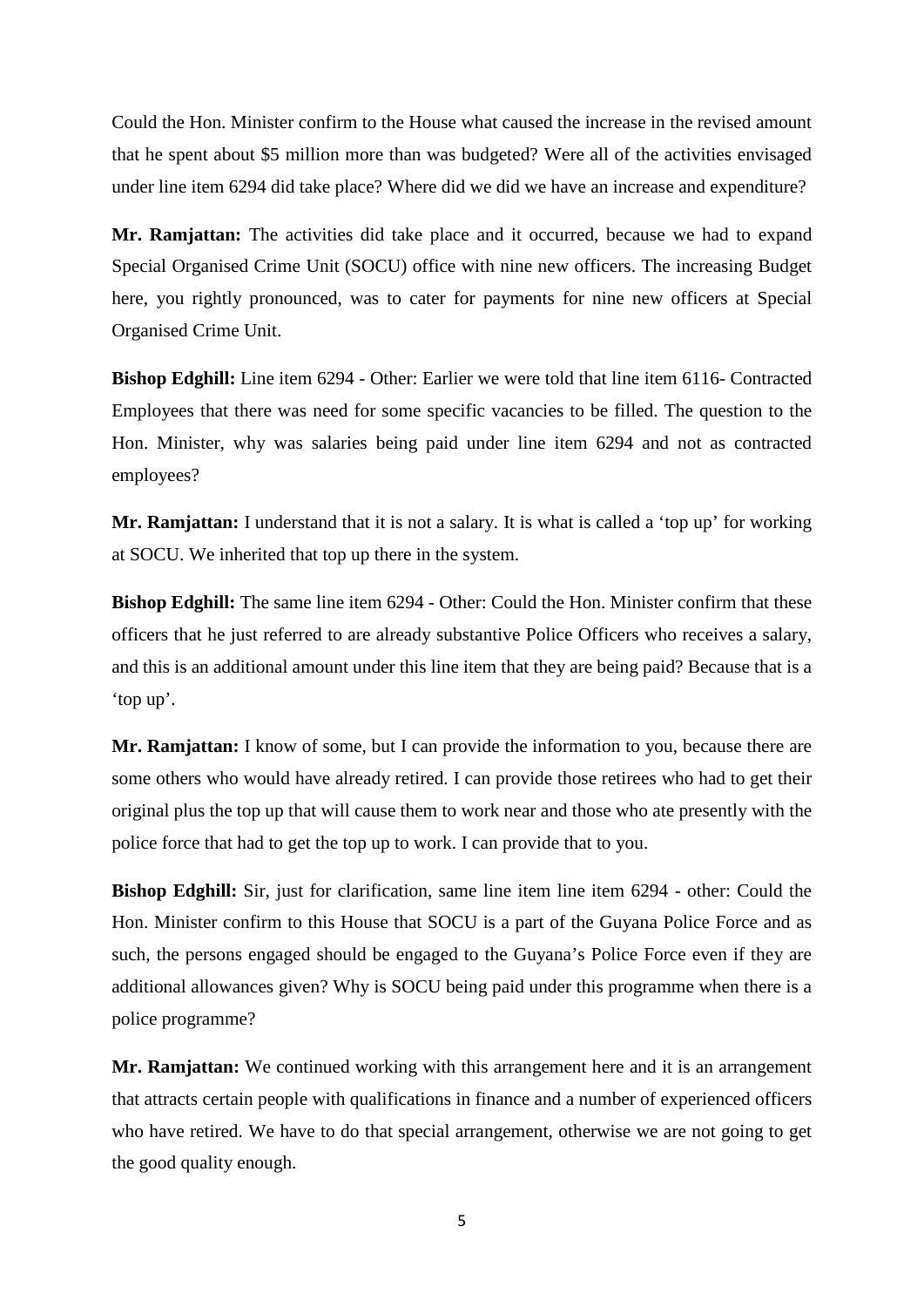Indeed, SOCU comes under the Guyana Police Force, but for their special organisation, there are special arrangements under the financial crime, the white-collar investigation and all of that. We need to do this. As we inherited, this was what the arrangement was, and we continued with it.

**Mr. Hamilton:** Line item 6294 - Other: Minister, the budgeted sum was \$67,885,000, that increased to \$72,802,000. Could you indicate where the other \$5 million came from? Was it vired? If not, was a supplementary provision brought to the House to allow for this expenditure?

**Mr. Ramjattan:** It was a virement and not through any supplementary.

**Mr. Hamilton:** Could you further indicate which line item was the virement done from?

**Mr. Ramjattan:** It was vired from line item 6272 - Electricity Charges.

**Mr. Hamilton:** Could you confirm that the vired amount came from Electricity Charges?

**Mr. Ramjattan:** I could confirm that for you, Sir.

*Programme:541 –Policy Development and Administration- \$806,990,000 agreed to and ordered to stand part of the Estimates.*

#### **Capital Expenditure**

## **Programme: 541 – Policy Development and Administration - \$633,493,000**

**Mr. Rohee:** Project code 1216600 - Buildings: There is a provision made for \$7 million, could the Hon. Minister inform us what buildings is he referring to? Where are these buildings located?

**Mr. Ramjattan:** I am advised that the construction of the Administration Building of the Juvenile Holding Centre in Georgetown is where the \$7 million is going to.

**Mr. Rohee:** I was made to understand from the Minister, when he said, 'Administration Building', is the 'Administration Building' separate from the part of the building where the juveniles are held?

**Mr. Ramjattan:** No, Sir. It is a part of the Juvenile Holding Centre. We are going to make an attachment that will regard as the Administration Building where the administrators will be.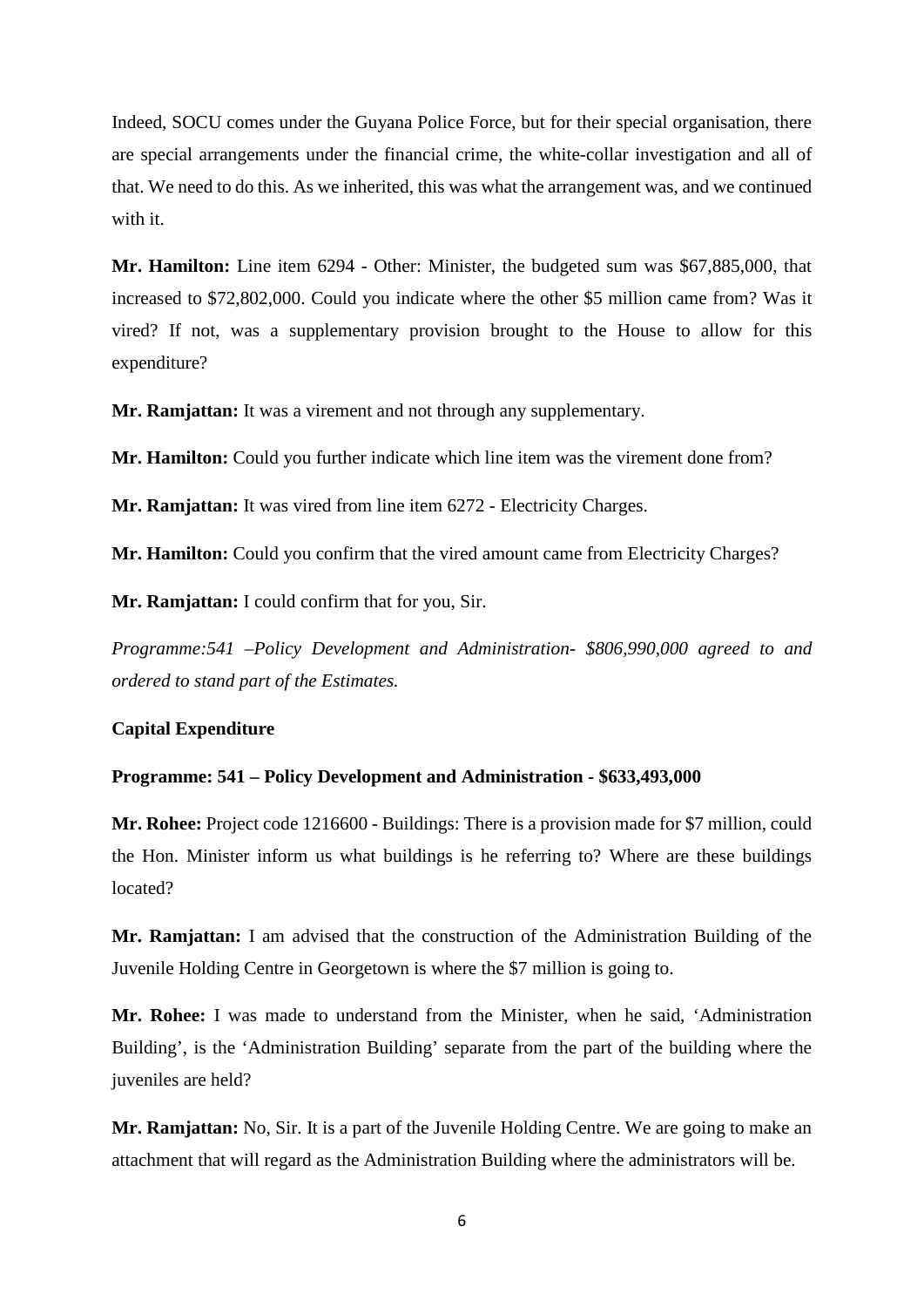*Programme:541 – Policy Development and Administration- \$633,493,000 agreed to and ordered to stand part of the Estimates.*

# **Current Expenditure**

# **Programme: 542 - Police Force - \$13,014,872,000**

**Mr. Rohee:** Line item 6114 - Clerical and Office Support: There is a whopping increase here in salaries as well as staffing strength. Could the Hon. Minister provide the information with respect to this huge increase in salaries? Who are the top five employees that these salaries will be paid to and the increase in the strength?

**Mr. Ramjattan:** This line item caters and got increased because of the payment of salaries, Members of the Guyana Police Force from constables to corporals and also recruits. The increase is also due to the enlistment of new recruits. If we were to total the constables, corporals and new recruits, we are talking about 723 persons.

**Mr. Rohee:** Could the Hon. Minister inform us how many of these ranks have been struck off strength between 2017 and 2018?

**Mr. Ramjattan:** At the present moment we are not able to answer that, but we will to provide it to you.

**Mr. Rohee:** In keeping with the declared policy to engage in the civilianisation of the police force, could the Hon. Minister inform the House how many ranks had been civilianised, so far, and moved to other departments?

**Mr. Ramjattan:** The civilianisation process of what I meant when we talked, had to do with taking civilians to do those jobs such as giving the driver's license and so forth and that would be none. We are not going to take ranks and make them civilian to civilianise them. The ranks will continue to be police men, but they are going to do the core function of the security and so forth. I can give you how many civilians we have now gotten in place to help with traffic and with relation to the driver's license testing and all of that. I do not have that figure right now. We are not going to civilianise constables.

**Mr. Rohee:** Follow-up: The Hon. Minister has made a statement to the effect that the Immigration Department will be administered and run by civilians. How far has that process gone?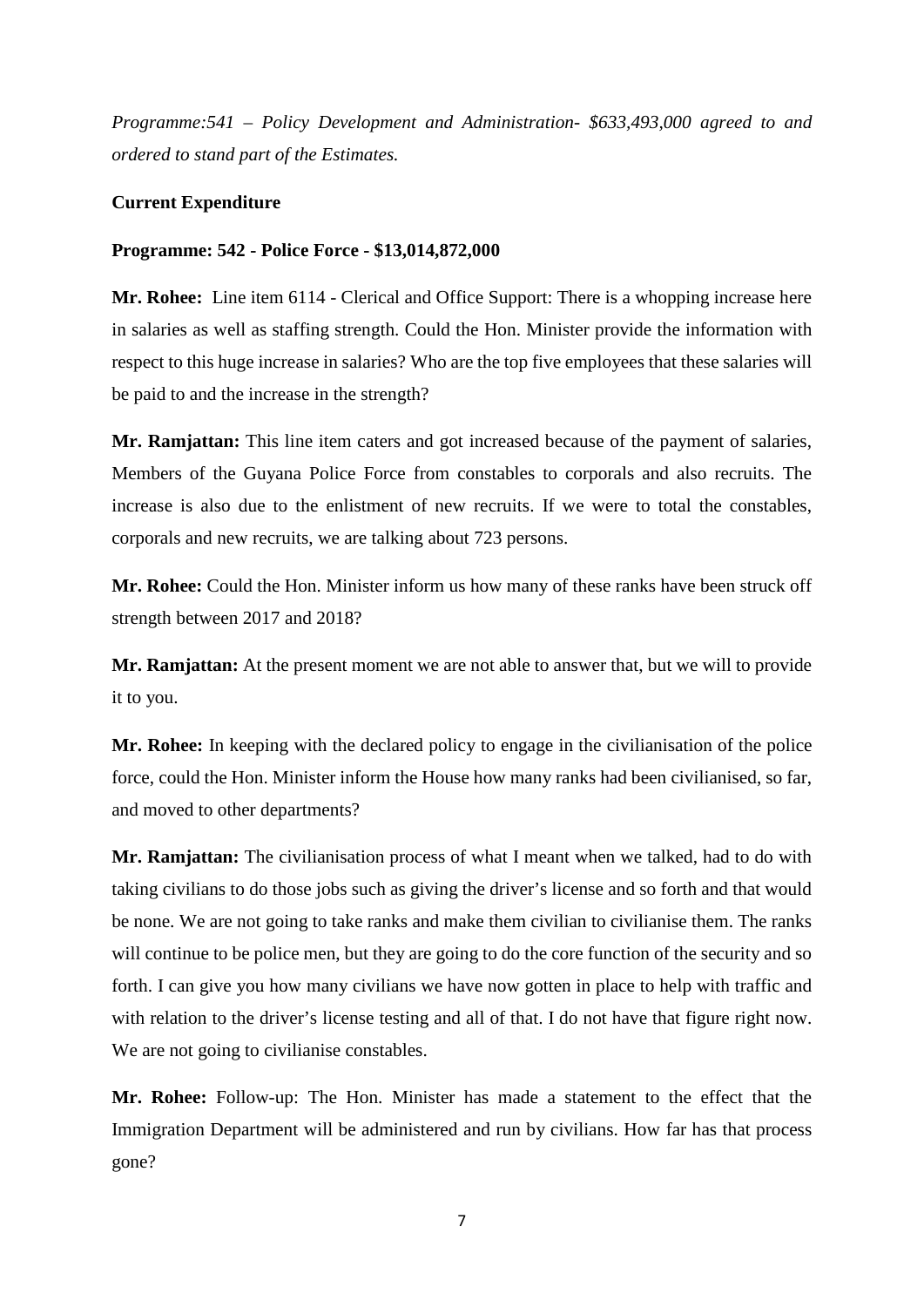**Mr. Ramjattan:** It has not gone very far. We are still working on it. We would have to train those civilians to know about immigration law as the police men that know of it already. It is an objective and we are going to work towards it.

*11.09 a.m.* 

**Mr. Rohee:** Line item 6116 – Contracted Employees: Could the Hon. Minister inform us of this huge salary that only 11 contracted employees are receiving? Could the Hon. Minister give us an indication of the 11 employees, the posts and the ranks, who are receiving this huge salary?

**Mr. Ramjattan:** I am going to read out the list of the contracted employees: Mr. Heeralall Mackhanlall, Assistant Commissioner and Head of the Guyana Police Force's Office of Professional Responsibility (OPR).

**Mr. Chairman:** Hon. Minister, no names.

**Mr. Ramjattan:** The designations are: Assistant Commissioner, Head Office of Professional Responsibility, salary \$317,000 and monthly travelling \$17,000 – that is what he gets; Special Superintendent, \$176,632; the Pathologist gets \$350,000; the Legal Adviser to the police, \$1.4 million; the Financial Investigator, \$468,000; two Forensic Technologists, \$600,000 each; two Financial Investigators \$150,000 each and another lawyer, \$600,000. I can provide this for you along with the names, if you want that.

**Mr. Gill:** First, I would like to acknowledge the presence of our men and women in uniform and thank them for their service.

I have listened to the Minister's explanation for line items 6111 to 6115. I have listened to the Minister's explanation as to the increase of salaries. I am not as happy. We expect a lot from our police officers and so…

**Mr. Chairman:** Hon. Member, Mr. Gill…

**Mr. Gill:** The question is…

**Mr. Chairman:** Yes. Thank you.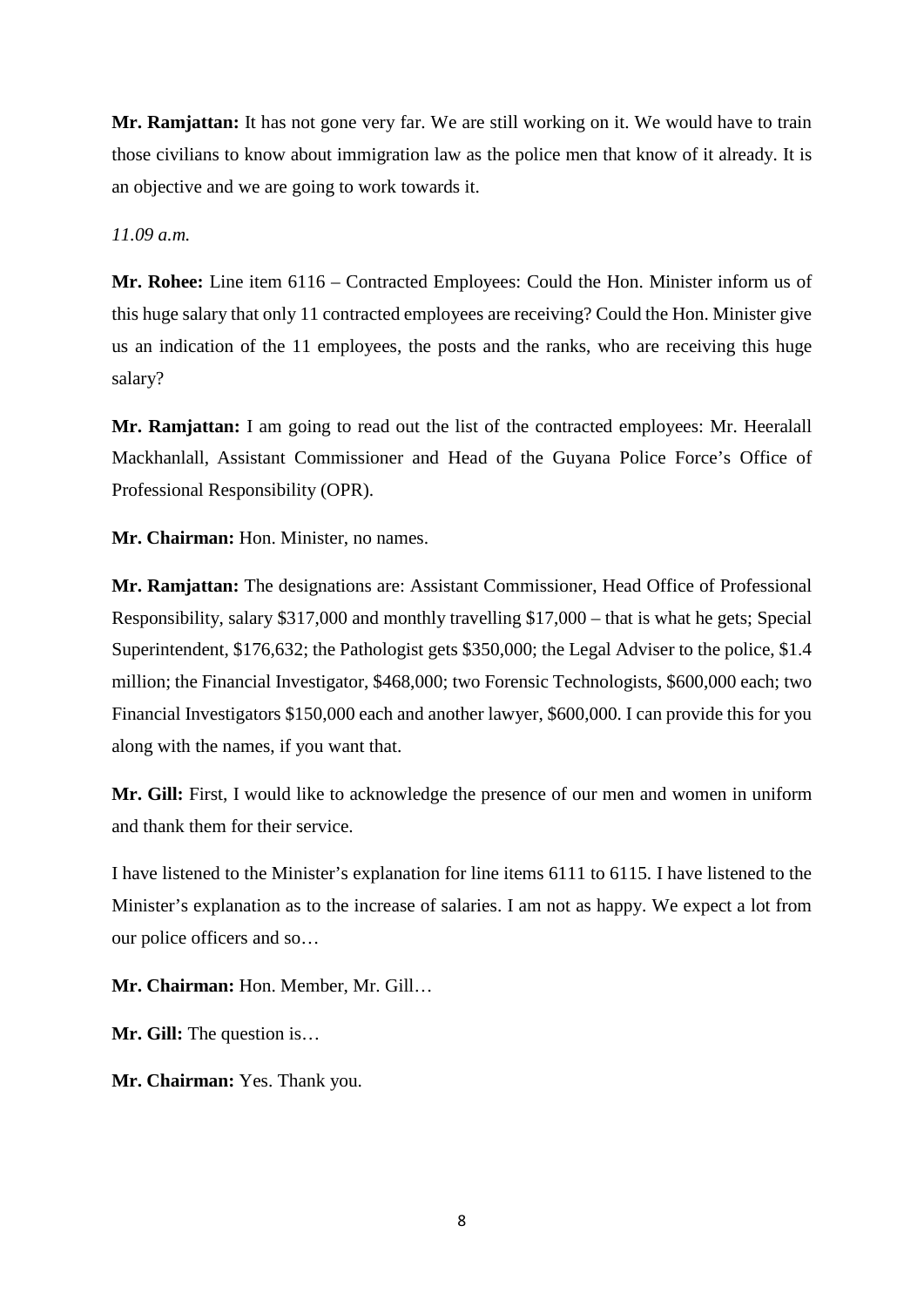**Mr. Gill:** I would like to ask the Minister to look at the cameras and explain to the police officers why he has failed, so far, to provide the 20% increase that he has promised them? When do you intend to restore the one month's tax-free Christmas bonus for police officers?

**Mr. Ramjattan:** I do not think that there is any need for me to answer that question, Sir.

**Mr. Rohee:** Line item 6322 – Subsidies and Contributions to Intl. Organisations: Could the Hon. Minister inform the House, since we never got any information to that effect, which candidate to head the International Criminal Police Organization (Interpol) did the Government of Guyana support?

**Mr. Ramjattan:** I had indicated that that is going to be something the Ministry of Foreign Affairs is going to advise me on and I left it there. If you want the information as to who I am being advised to be the person we are going to support, I can share that with you later. But it is exclusively the Ministry of Foreign Affairs.

**Mr. Rohee:** Just a follow-up on that and to conclude on this one. I am sure that the Minister is aware that the Head of Interpol has already been elected.

**Mr. Ramjattan:** I do not know the name of the person or the country from where that person came because I am a little unaware. But, I am certainly going to get that to you from the Minister of Foreign Affairs. If you knew it, fine. I do not know why you are asking if you knew.

*Programme: 542 – Police Force – \$13,014,872,000 agreed to and ordered to stand part of the Estimates.* 

#### **Capital Expenditure**

#### **Programme: 542 – Police Force – \$855,000,000**

**Mr. Rohee:** Project code 1216800 – Police Stations and Buildings: Could the Hon. Minister inform the House with respect to the payment of retentions, this would be payment of retentions for which projects?

**Mr. Ramjattan:** It is a pretty long list. It is the retention for the rehabilitation of senior officers living quarters, Eve Leary; rehabilitation to Springlands Police Station; construction of La Parfaite Harmonie Police Station, Matthew's Ridge Police Station; rehabilitation of Lethem Police Station, New Amsterdam Police Station, and Covent John Police Station. I can share this with you as to the new projects.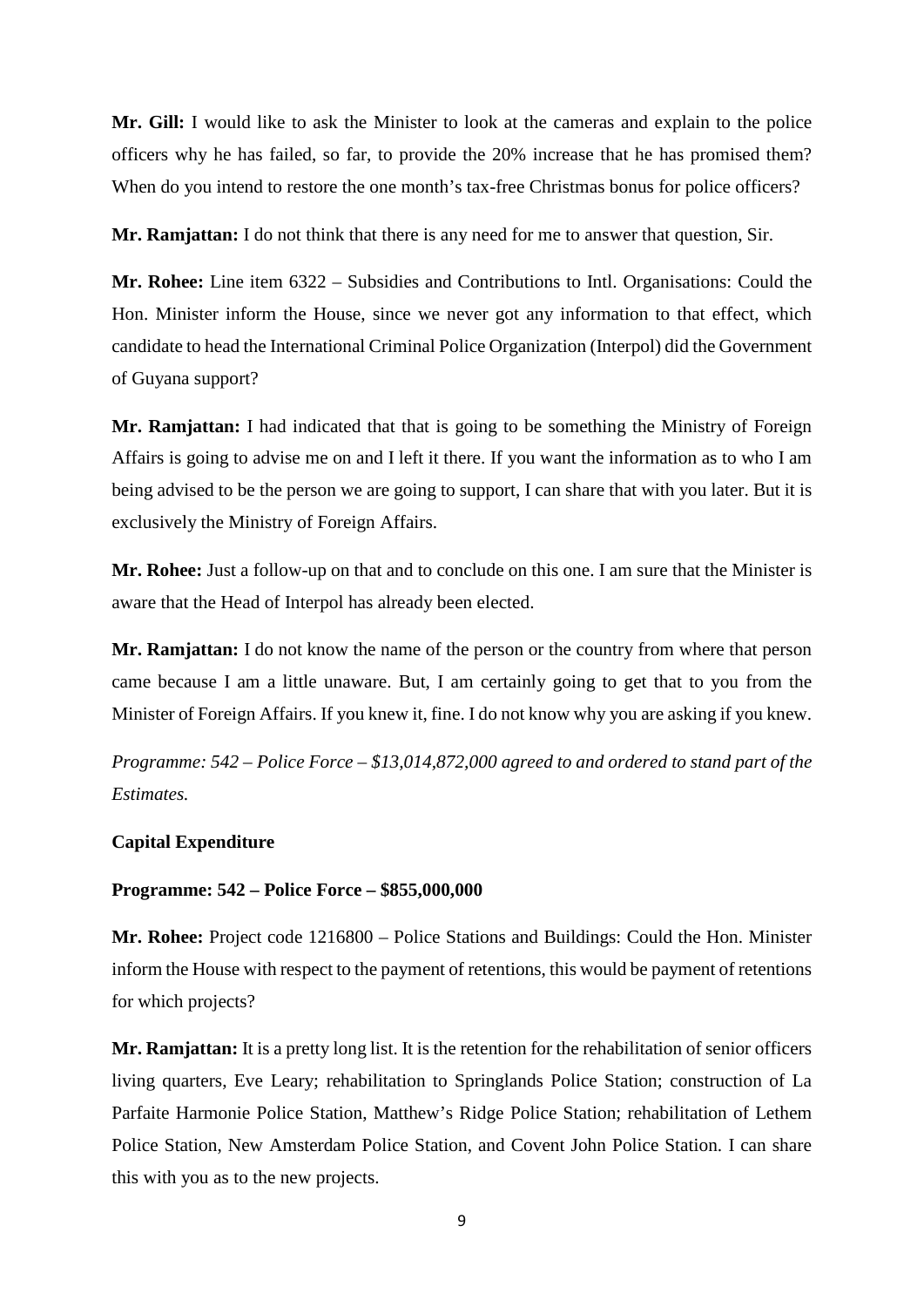**Mr. Rohee:** Mr. Chairman, we were informed by the Hon. Minister of Finance that new divisional headquarters, in keeping with the regional arrangements, are to be constructed – regionalisation, apart from divisionalisation. Based on the fact that we already have police stations in each of the divisions that were mentioned, 1, 4, 5, and 8, could the Hon. Minister explain to the House whether those stations are to be transformed into divisional headquarters of the regions and whether designs have already been prepared? Have consultancies been recruited to prepare those designs and what are the costs?

**Mr. Ramjattan:** There are consultancies that have already been approved. Indeed, because they did not cater for the space and the office arrangements for the divisional headquarters, which are obviously larger and all of that, we are going to ensure that they are being made into those, especially in Regions 1, 4, 5 and 8.

Indeed, yes. It is part of the realignment of the divisions into our regional divisions. So, we are going to have Regions 1, 2, 3, up to 10, rather than "A", "B", "C", "D" up to "F" and "F" takes care of four regional divisions. We want a commander, a senior superintendent or an assistant commissioner to be living there, taking charge of all matters there and not being at "F" Division and nothing happens at Lethem or Mabaruma or Bartica.

**Mr. Rohee:** Since moving in that direction would, of course, envisage heavy cost, has the Minister taken that into consideration? Could he indicate to us where those costs are imbedded in the Budget for 2019?

**Mr. Ramjattan:** The costs are embedded. In relation to the activities that we will be doing it is project code 1216800. We are going to do the construction of the Golden Grove Divisional Headquarters and that will be \$50 million as you can see, and that is estimated. The construction of the Fort Wellington Divisional Headquarters, that would be \$50 million and the Mabaruma Divisional Headquarters, \$50 million. The construction of the Mahdia Divisional Headquarters is another \$50 million.

**Mr. Hamilton:** Minister, could you indicate whether all the buildings and infrastructure work that you had budgeted for in 2018, for \$307 million, were constructed? If not, could you indicate whether all will be constructed by the end of  $2018$ , the  $31<sup>st</sup>$  December?

**Mr. Ramjattan:** The completed ones will be Springlands Police Station, La Parfaite Harmonie, Matthew's Ridge, Lethem and New Amsterdam Police Stations, and the Divisional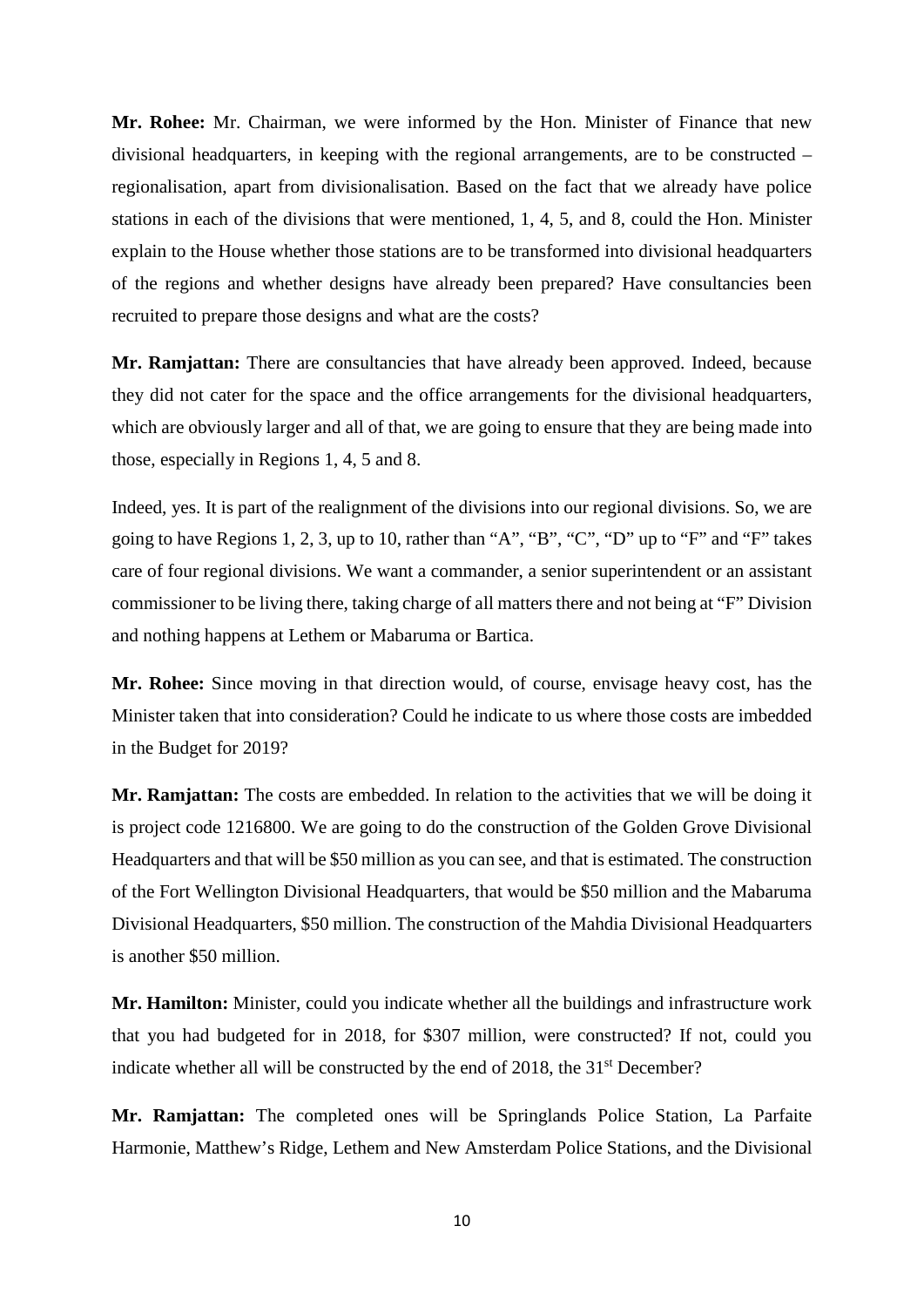Police Station at Covent John will be completed 100% by the end of the 2018. The others will be rollovers as we call them.

**Mr. Gill:** The same project code 1216800 – Police Stations and Buildings. The Hon. Minister is well aware of the need for women police officers in the hinterland areas. Could the Hon. Minister advise whether the new improvements to the police stations will accommodate facilities to house women police officers?

**Mr. Ramjattan:** It will be catered for. That is why we are doing the rehabilitations.

**Mr. Rohee:** Project code 2405900 – Land and Water Transport – Police: The description of the projects is the same as was in 2017 and 2018, basically. So, what I would like to know is whether what was provided for in 2018 had been exhausted, and therefore, there is need for replenishment of these resources, which are vehicles, motorcycles, engines, boats and bicycles.

The Government of the People's Republic of China had offered the Government, through the Ministry, a host of vehicles. What I would like to know is, with the improvement of the vehicular capacity of the Ministry, has the response time improved to people who are using the 999 system for calls of emergency?

**Mr. Ramjattan:** The 999 might be that you have a special arrangement. But we are talking about 911.

Yes. The time, as I understand, has improved and I can give you an overall average by how many minutes. But in relation to what you are talking about, yes, indeed, double cab pickups and motorcars were there before. And we are asking for more because we want some more. *[Interruption]* Of course, that is exactly why. It is because, as of previous years, we could not have gotten all that we wanted, so it has to be phased in. When we had gotten the two four by four (4x4) the last time, we asked for two more and we are getting that; six or seven motorcars, armoured vehicles, scramblers, flashlights and 200-horsepower engines. That is what we are doing. Some, by wear and tear, would have come out of action that is why we must do this. This is a constant thing.

#### *11.24 p.m.*

**Mr. Hamilton:** Project code 1216800 - Police Stations and Buildings: You indicated not so long ago that of the \$307.220 million budgeted for projects, only some of the projects were completed.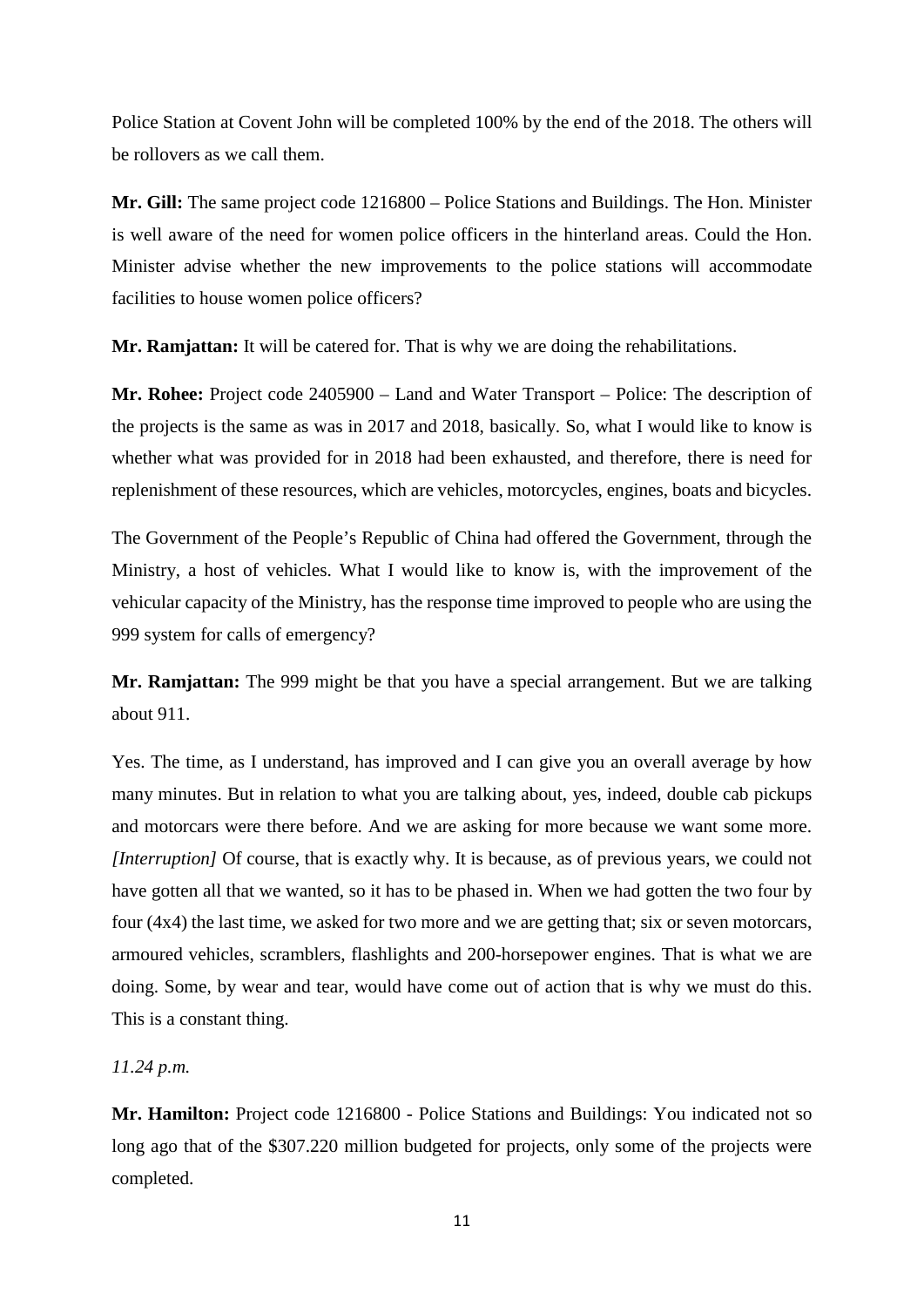#### **Mr. Ramjattan:** Some of the projects...?

**Mr. Hamilton:** You indicated that at some stations the work was 100% completed, and some are yet to be completed. The question is, of the stations that were completed, could you give us, as you said, a 100% cost value? For those that will be rolling over, could you indicate to us, what is the cost value of those? The third question, as you have indicated that some of these projects will not be 100% completed by the 31st December, 2018 why are you indicating in the revised sum that the \$307.220 million will be spent?

**Mr. Ramjattan:** I understand the rollover projects had \$307.220 million as being the sum that will take care of them. We are talking here about the new 2018 projects, some of which have been completed. I will list them for you. The first one costs \$18.7 million - you could add up the other ones cost \$53.9 million, \$37.5 million, \$44.5 million, \$29.6 million and \$29.8 million. The entire list could be provided for you.

In relation to what has not been completed, the people will be paid for that next year through the money that will be coming in as of 2019.

**Mr. Rohee:** Project code 2405900 - Land and Water Transport - Police: Could the Hon. Minister indicate when the aviation unit, that we heard about quite recently, is going to be put in place by the Ministry of Public Security to facilitate the Guyana Police Force (GPF)?

**Mr. Ramjattan:** We are still addressing it and, as you know, that is a major objective of the Guyana Police Force. We will have to start getting very qualified people for aeroplane maintenance and operation – pilots and others. It is an ongoing process, but we are going to get there. I cannot say if we will get there by the end of 2019, but certainly work will start.

**Mr. Hamilton:** I am going back to project code 1216800, Police Stations and Buildings; I asked the question of the buildings and infrastructural works that were budgeted for \$307.220 million...

**Mr. Ramjattan:** That was in 2018.

**Mr. Hamilton:** Yes, in 2018. Were all those projects completed? You indicated that some were completed. That is suggesting to us that the  $$307.220$  million will not be expended by the  $31<sup>st</sup>$ December, 2018, because you said 'some' of the projects were completed. The fact that some will not be completed by the  $31<sup>st</sup>$  December, 2018, why are you in the document here stating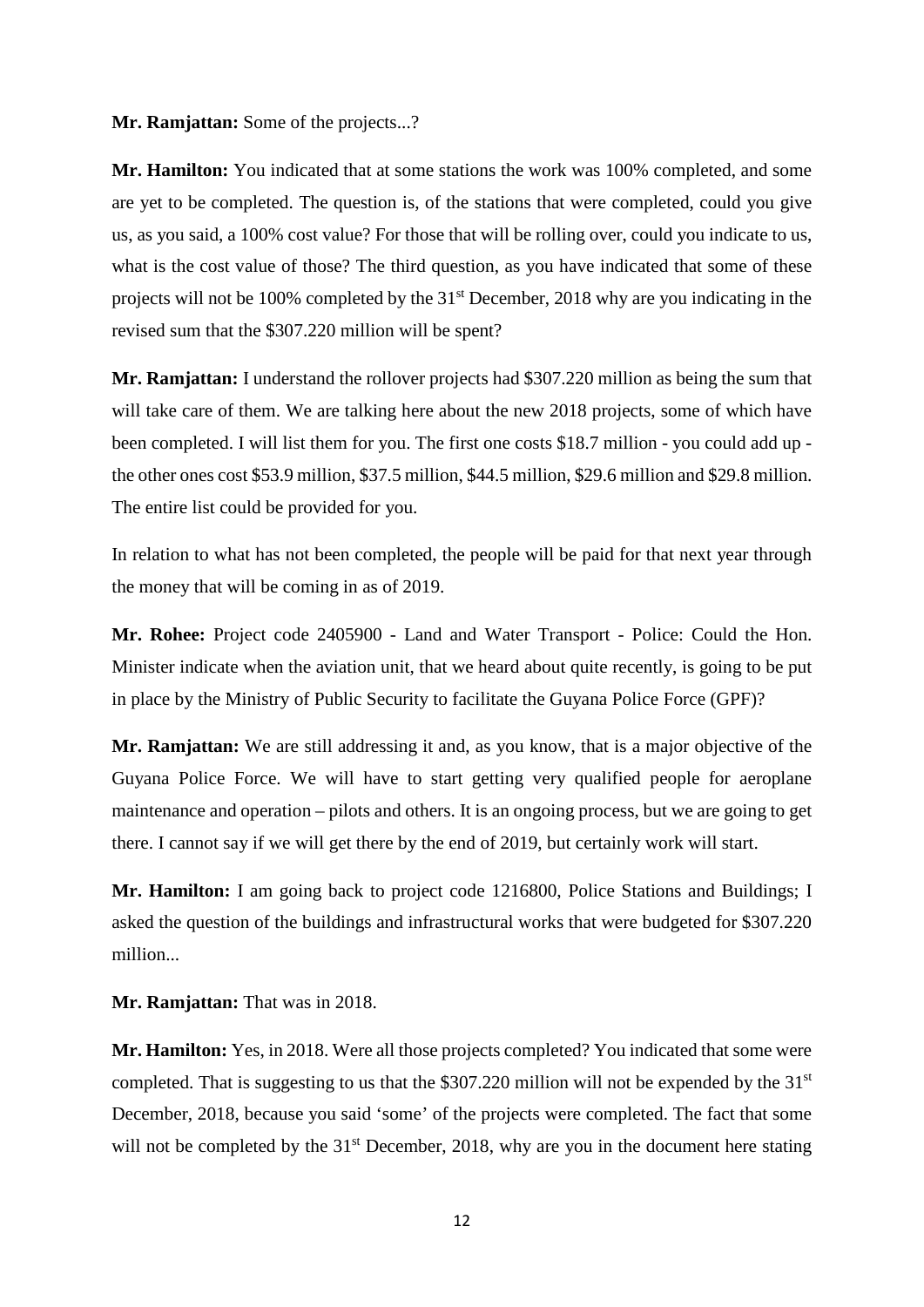that the revised provision will be the total sum when all the projects will not be completed? That is the question that I am trying to ask.

**Mr. Ramjattan:** It is a little difficult one for me presently. Just give me a moment. I have been told that all projects in the Legend will be completed. That amount of money includes rollover projects for 2018.

**Mr. Hamilton:** Again, if you had 10 things to do for \$100,000 and you only completed eight, it could not be that you spent the \$100,000. The question is, of the projects that will be completed, what will the sum be? Secondly, for those that will not be completed in 2018, what will the sum be?

**Mr. Ramjattan:** I am not in a position to give you that here. I will give you that by Monday. It will explain what is happening here.

**Mr. Hamilton:** So, the acknowledgement is that the \$307.220 million, indicated here as revised, is not a true reflection of the expenditure of 2018.

**Mr. Ramjattan:** It is a true reflection of the 2018 Expenditure. We will give you the expenditures.

**Mr. Rohee:** Project code 2608300 - Equipment - Police:

"Purchase of equipment, arms and ammunition,"

Based on what the Minister of Finance had indicated in his Budget 2019 Speech, a provision is made under this head for the Canine Section and the Mounted Branch to be boosted, could the Minister say that? The Minister of Finance, indicated in his Budget 2019 Speech that it is going to be so but, in your provision, there is no indication. You made provision for equipment, arms and ammunition but there is nothing for the canines and horses.

**Mr. Ramjattan:** Let me just state that the Mounted Branch will be the beneficiary of \$20 million and the Canine Section an additional \$10 million. I will not tell you about the arms and ammunitions.

**Mr. Rohee:** I did not ask for that. Continuing the question on project code 2608300, Equipment - Police, reference is made to the purchase of arms and ammunition, fingerprinting, ballistics, photographing, handwriting, communicating, narcotics and intelligence. What is the Minister purchasing in relation to intelligence? Secondly, on the same question, could the Hon. Minister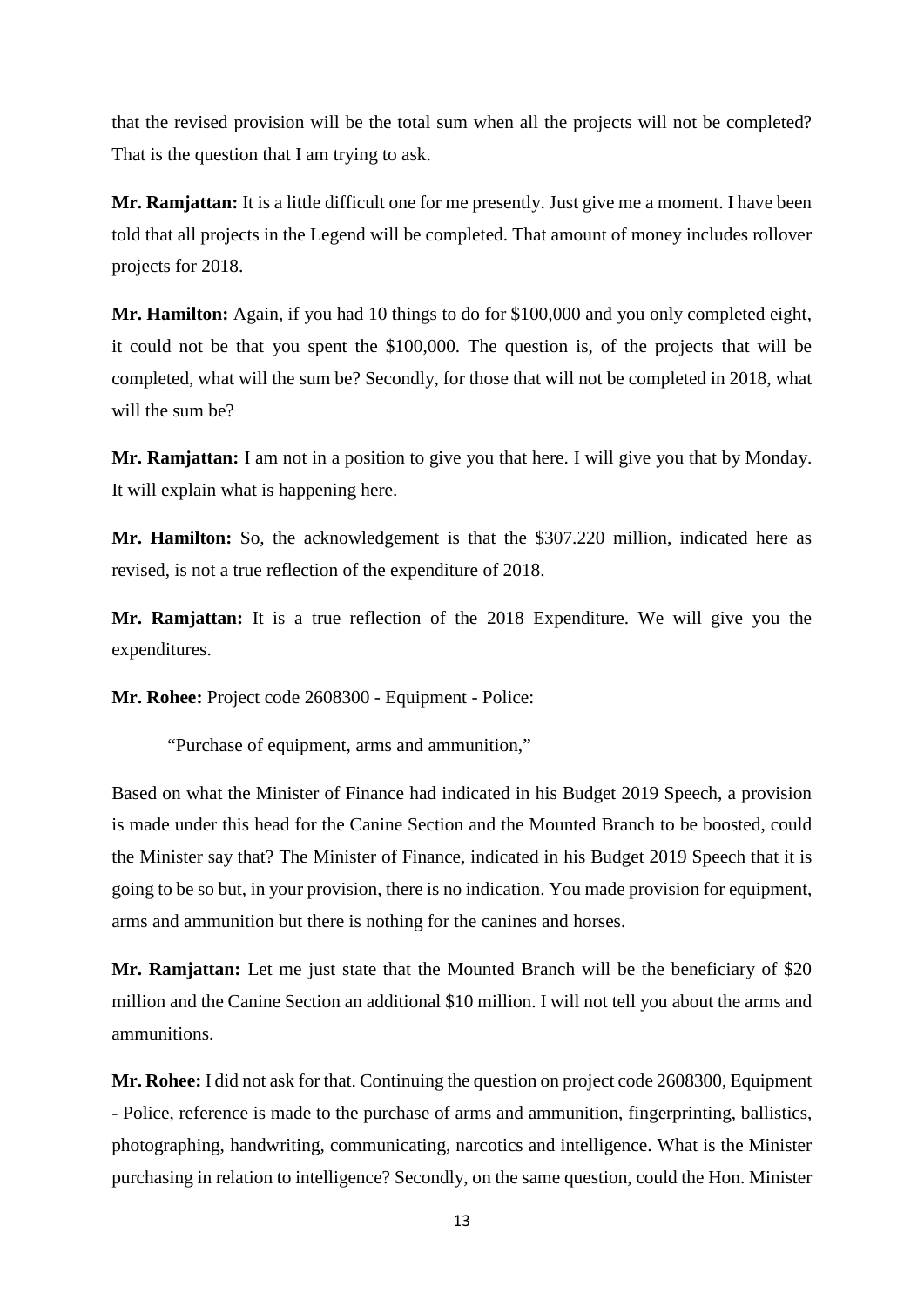inform us whether the Special Weapons and Tactical (SWAT) team will be benefitting from any of the procurements listed here?

**Mr. Ramjattan:** I understand the entire Guyana Police Force including the SWAT team will be benefitting from the equipment and furniture under this project code, mainly capital. For the Intelligence Unit (IU), the items come up to approximately \$5 million. I will provide you with the items on Monday. It is a pretty long list.

**Mr. Rohee:** Before we close off on Capital Expenditure for the Guyana Police Force, I would like, on behalf of the Opposition and I assume the Government's side of the House, to convey our condolences on the passing of Police Sergeant Joseph Elton Ambrose of St. Ignatius, Region 9. He passed away by way of an accident.

*Programme: 542 - Police Force - \$855,000,000 agreed to and ordered to stand part of the Estimates.*

**Mr. Ramjattan:** Could I ask, Sir, that I change over from the members of the Guyana Police Force to the members of the Guyana Prison Service?

**Mr. Chairman:** You can indeed, Hon. Minister. We will allow a few minutes for the change. *[Pause]*

**Mr. Ramjattan:** I am ready now Sir, thanks.

# **Current Expenditure**

# **Programme: 543 - Prison Service - \$2,164,491,000**

**Mr. Rohee:** Line items 6113 - Other Technical and Craft Skilled and 6114 - Clerical and Office Support: Could the Hon. Minister inform this House, in view of the turmoil affecting our prisons, whether he is satisfied with the current strength of the Guyana Prison Service at all the locations?

**Mr. Ramjattan:** No, I am not satisfied.

**Mr. Rohee:** Could the Hon. Minister explain to the House, with regards to his dissatisfaction with the current strength, what steps are being taken to satisfy the needs in respect of ranks at the Guyana Prison Service?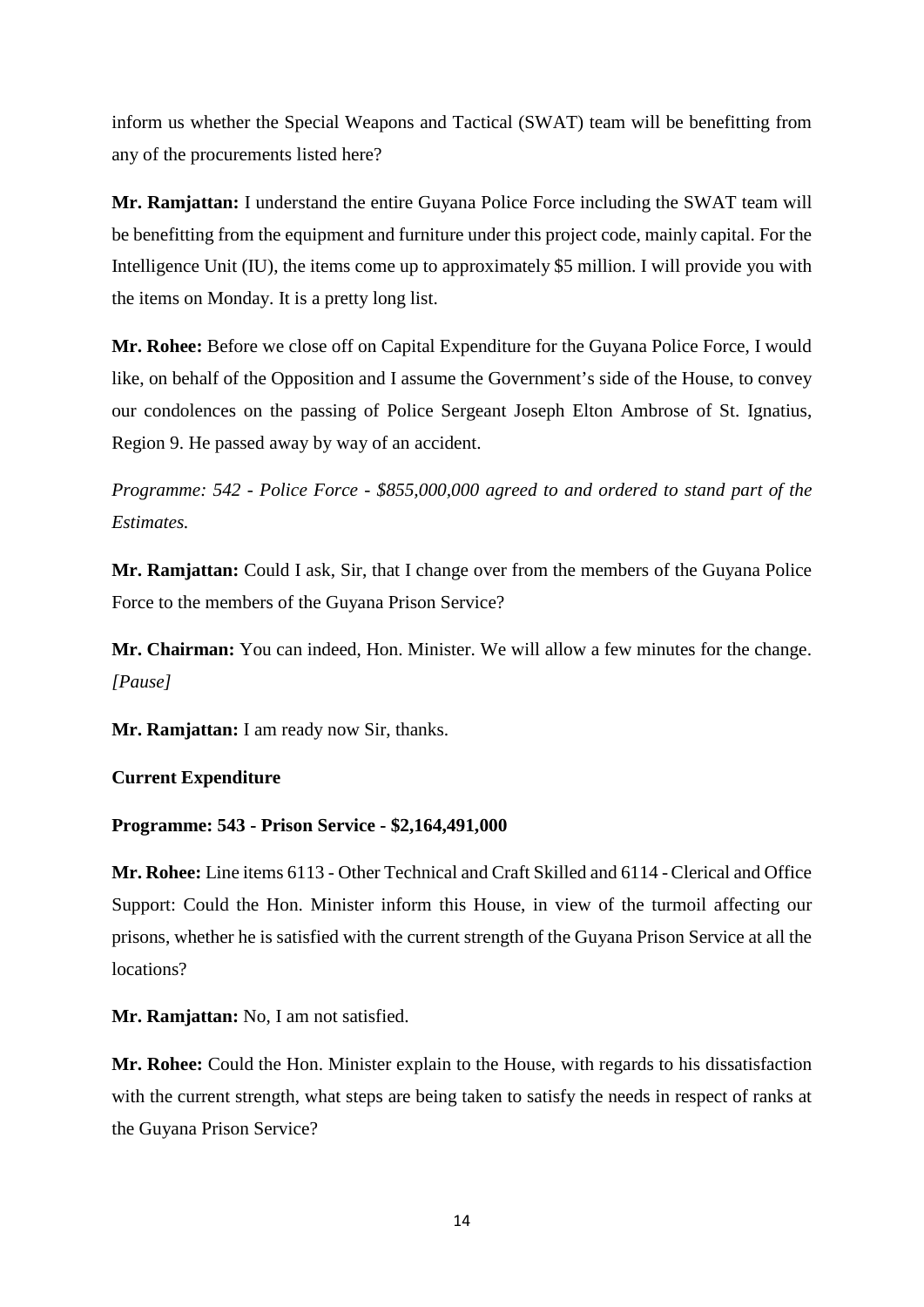**Mr. Ramjattan:** Restructuring the organisation is a big one, increasing salaries - proposing that and how we get the moneys for it - promotional increments and a number of things that go with making the Guyana Prison Service far more attractive and appealing for members. This also includes getting recruits that would want to work in an environment of a prison. These are all things that we are working on.

**Mr. Hamilton:** Line item 6111 – Administrative: Could you indicate for the decrease from 26 persons to 23, those senior persons, what would have been their ranks in the Guyana Prison Service? Secondly, which locations in the Guyana Prison Service would have been affected by the decrease from 26 staff to 23 staff?

**Mr. Ramjattan:** They are a Senior Superintendent, Superintendent and an Assistant Superintendent of the Guyana Prison Service who have all retired during the course of the year. One of them was at the Mazaruni Prison, one was at the New Amsterdam Prison and the other was at the Timehri Prison.

**Mr. Gill:** As a follow-up to Hon. Member Mr. Rohee's question, could the Hon. Minister advise what specific plans he has to stop the chronic smuggling of illegal substances and drugs *et cetera* into the prisons?

## *11.39 a.m.*

**Mr. Ramjattan:** Mr. Chairman, it has to do with surveillance systems that we are going to get through this budget, professionalism by the process of continuously training, the leadership of the prison, talking to the ranks not to do that and also the personal judgement calls made by these officers and ranks. That is the best we could do. But, of course, to scrutinise them we would have to get the surveillance equipment so that they cannot be… and we have to have a culture in and around the country that family members should not be paying them the moneys to carry in the contraband in the first place. All of those are considerations.

**Mr. Rohee:** Mr. Chairman, line item 6302 - Training (including Scholarships): There is an allocation of \$50 million. The Minister himself just stated his needs and what is required to fulfil those needs in terms of capacity for the prison service. But a meagre \$50 million has been provided for training. [**Mr. Ramjattan:** That is not meagre.] It is, because if one looks at the previous years it was almost the same. So, my question is, why the Minister has provided such a meagre sum for training when training is going to be a very important component to build capacity at the prison service.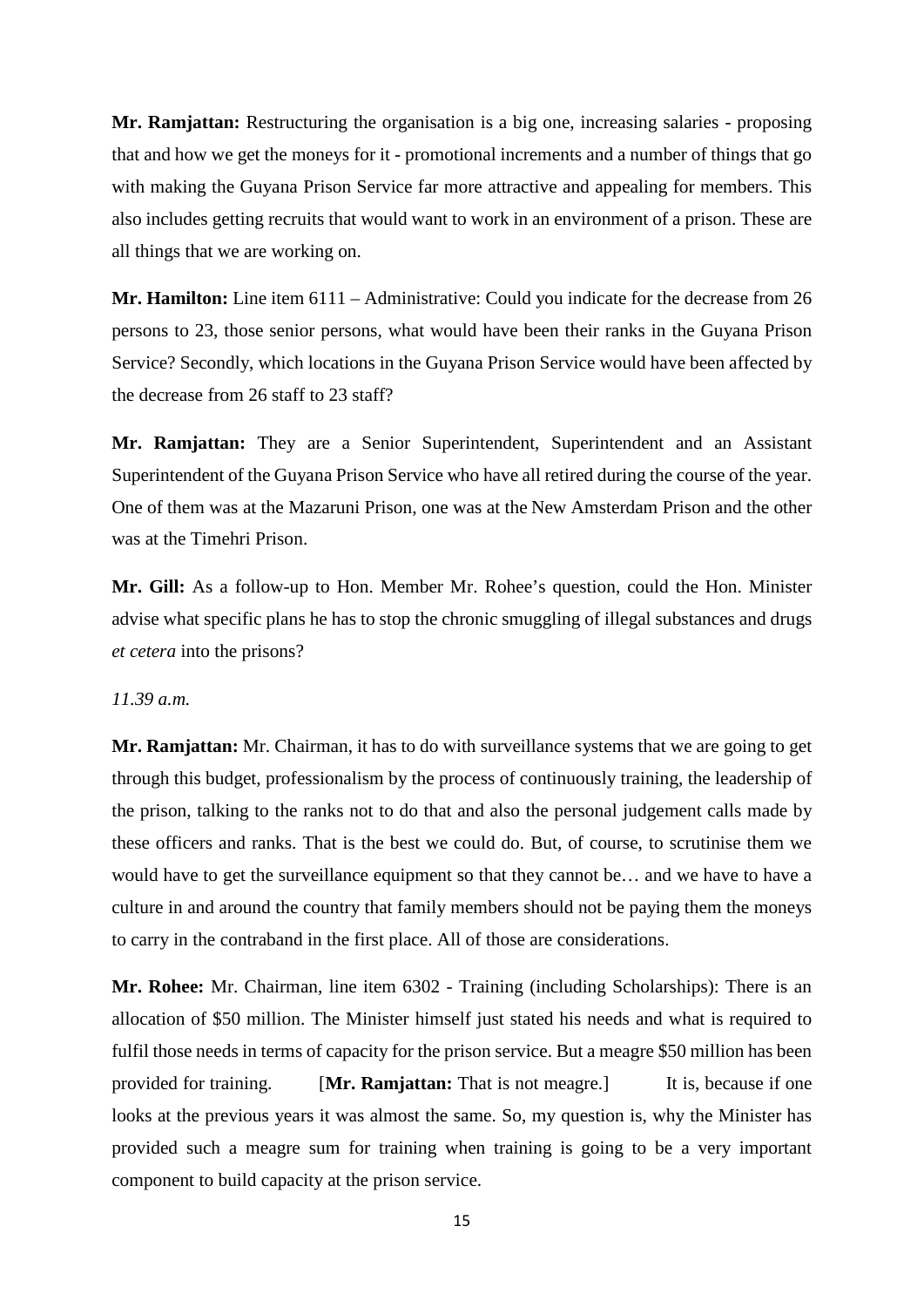**Mr. Ramjattan:** The obvious answer is fiscal space, I suppose. I think we did ask for more but that is what was provided. So, we are going to utilise that \$50 million as best as possible to get more professionals.

**Mr. Rohee:** Mr. Chairman, I see the yuletide season is affecting your House. But if I may quickly move *en passant* to line item 6294, Other: We have seen a significant increase from \$17 million to \$24 million. Could the Hon. Minister provide the House with an explanation with respect to this significant increase?

**Mr. Ramjattan:** It is revised by \$7 million and it is to increase support for the development plans for the agricultural sector of the Guyana Prison Service, moving closer towards selfsufficiency in meat, vegetables and greens. We have certain projects that we are going to do; we have gotten an agricultural officer and so on, and this increase of \$7 million to \$24 million we feel will help in that regard.

**Mr. Rohee:** Mr. Chairman, line item 6284 - Other: Quite the opposite occurred here where there has been a significant decrease in the allocation from \$73 million in 2018 to \$25 million in 2019. Could the Hon. Minister explain what is the reason for this significant decrease in the allocation?

**Mr. Ramjattan:** This amount of money in 2018 was supporting the holding bay at the Lusignan and Georgetown Prisons. We are constructing some more permanent structures rather than hiring toilets and things like that, and that is why it is reduced. The rental for those is what carried it up.

*Programme: 543 - Prison Service - \$2,164,491,000 agreed to and ordered to stand part of the Estimates.* 

#### **Capital Expenditure**

# **Programme: 543 - Prison Service - \$1,769,208,000**

**Mr. Rohee:** Mr. Chairman, project code 12116900 - Buildings - Prisons: A huge provision of almost \$1 billion has been made here. First of all, there is a payment of retention. Could the Hon. Minister explain to us what this payment of retention is for? Then we will come to the big-ticket issue which is the Georgetown Prison and what is provided for the New Amsterdam Prison.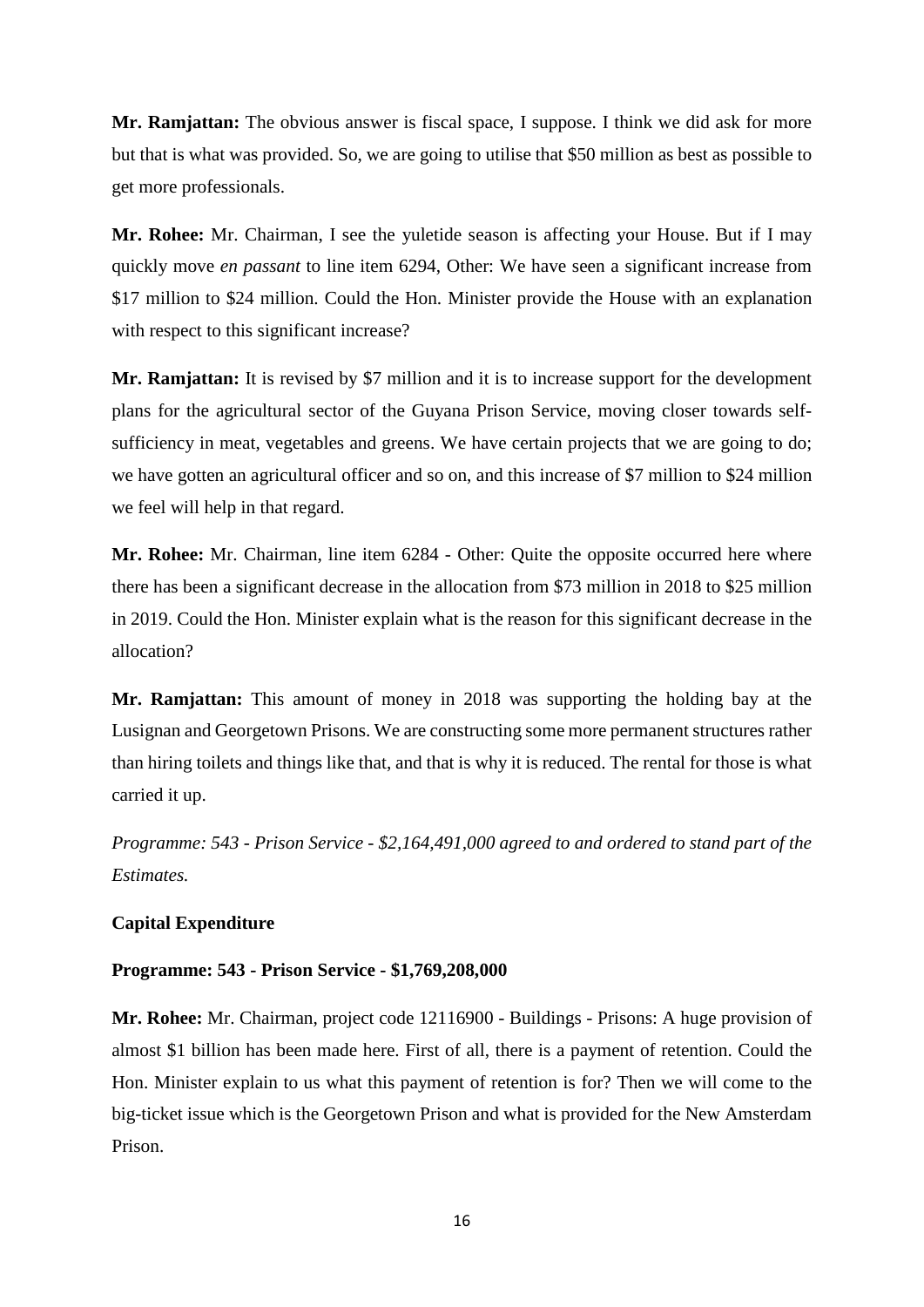**Mr. Ramjattan:** The payment of the retention would be the construction of the Georgetown Prison's 60 inmate units for \$6.144 million; the reconstruction of the Camp Street Prison, \$265 million and the expansion of the Mazaruni Prison for that year \$709 million, and a consultancy of \$77 million. That constitutes the retention.

**Mr. Rohee:** Mr. Chairman, with respect to the Georgetown Prison, could the Hon. Minister inform the House whether a consultancy has been procured to design the new prison, at what cost if so, and what is likely to be the project cost of this new design?

**Mr. Ramjattan:** The consultancy is approximately \$10 million, and we have a design. It is not going to be a complete building as it were. If I could explain, we are dealing with a company out of United States of America (USA) that has provided steel cell prisons for a number of countries in the Caribbean and Latin America. It is a cell modular kind of arrangement whereby you can pack the cells up and go to different heights (two or three storey) and it will be like that. So, it is easily portable too. If, in view of the fact that we now have that and we want to move from Georgetown and go to somewhere in Lusignan or Kuru Kururu or wherever we propose our next prison, these steel cells can be easily removed to those areas. So, it is not going to be a permanent structure there. We decided that there might be some change of plans in the future of having a prison in the heart of the city.

**Mr. Rohee:** Mr. Chairman, in the mid-term report of the Ministry of Finance, it was pointed out that this particular Ministry is on record for the slow spending of resources. Huge amounts of moneys, like \$1.5 billion, was handed to the Ministry but in half of the year less than half of the money was spent. Having regard to this track record of slow disbursement of resources, where the Ministry is not spending the money quickly, which obviously resulted in the problem at Lusignan, how do we anticipate that with these new buildings the money is going to be spent as quickly as anticipated?

**Mr. Ramjattan:** We are going to spend the money, and it is going to be spent within the 12 month period of 2019.

**Bishop Edghill:** Project code 1216900 – Buildings - Prisons: Could the Hon. Minister indicate to us if there is any change of design or variation as it relates to the Mazaruni Prison that is under construction?

**Mr. Ramjattan:** There is no change in design as far as I am aware. But initially it was supposed to be a four-storey building and then that was changed by the National Security Committee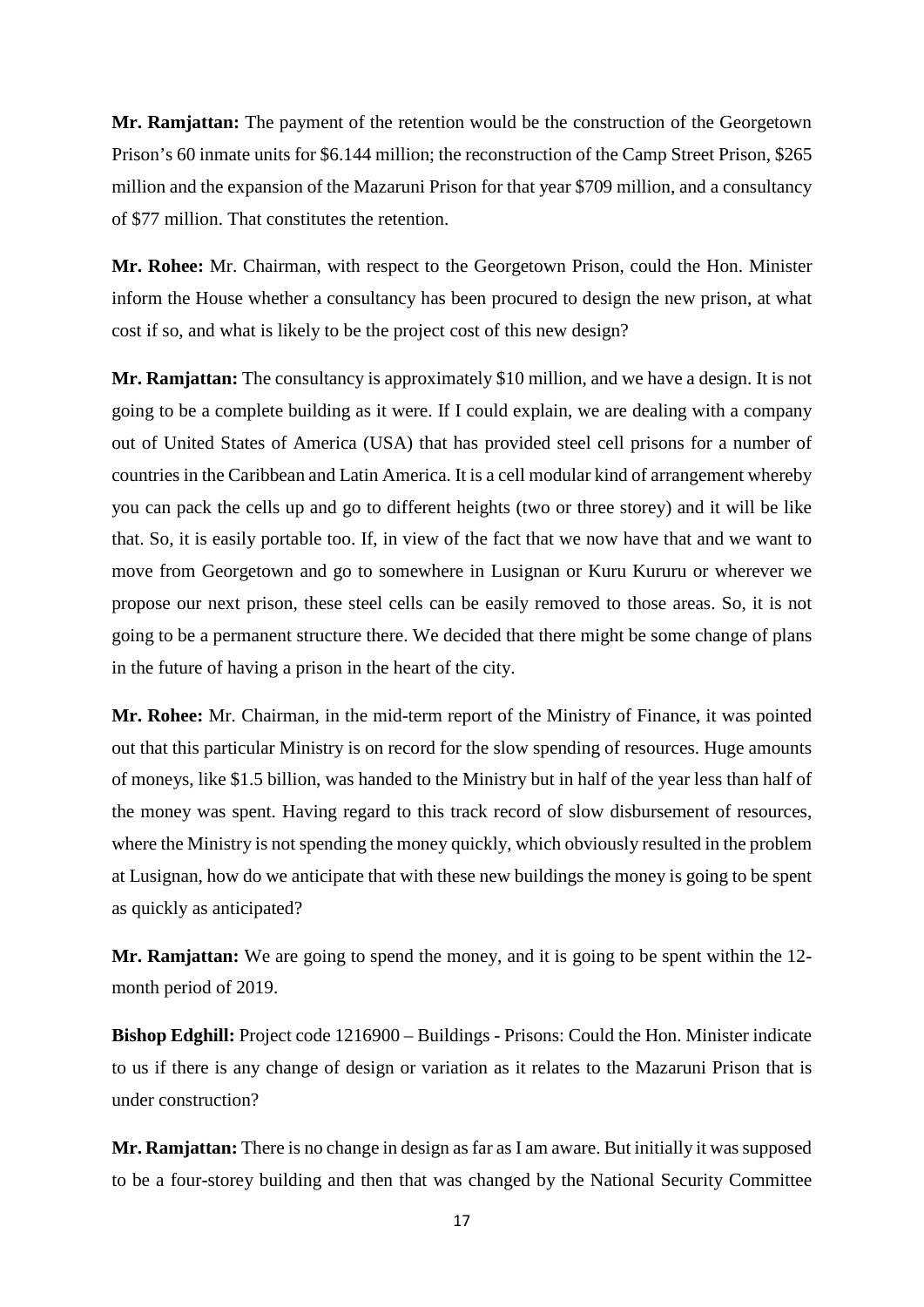(NSC) and the President saying that we would not have water for a four-storey and that it could be a fire hazard. We then had to redesign for a two-storey and expand the area where we are going to have the two-storey building.

**Bishop Edghill:** A follow-up on the same project code. Could the Hon. Minister confirm that this decision for the change was taken before the signing of the contract or after the signing of the contract?

**Mr. Ramjattan:** It was taken after the signing of the contract.

**Bishop Edghill:** Mr. Chairman, a follow-up. Could the Hon. Minister indicate if there was a cost evaluation as it relates to the changes, if there would be savings or would it cost more?

**Mr. Ramjattan:** At this time, we cannot envisage savings but around the same ball-park figure that two-storey design will be taken care of with, that amount of money.

**Mr. Gill:** Minister, you have an excellent opportunity. [**Mr. Ramjattan:** Project code please. Where is that?] Project code 1216900 – Buildings - Prisons. With the destruction of the Georgetown Prison, Hon. Minister, you have a golden opportunity to relocate that prison from where it is and put it somewhere where residents and businesses in Georgetown would feel more secure and safer. Why are you not considering using this money to relocate this prison somewhere else?

**Mr. Ramjattan:** That is the reason we adopted the steel cell modular form that is portable. At the present moment we do not have space where we can have it as secure as Camp Street where we can put a prison that could accommodate about 240 more prisoners. We cannot find that place as yet; plus, when we are doing considerations for having a prison, we to have remand prisoners that will go to court early, in time for their trials and all of that. So, if we put it out too far, we might have a traffic problem and the prisoners cannot arrive at court and so on. So, in the meantime, we had to make the decision. We have made the decision that it would be, more or less, to have it in a modular form at the Georgetown, Camp Street area and that is the reason why. But rest assured that the experts are giving us advice as to where and where we should have a huge modern prison that could take care of 1,000 to1,200 prisoners in Demerara.

**Mr. Gill:** Hon. Minister, could you advise whether the holding cell at the Brickdam Police Station is in use and if not, why not?

*11.54 a.m.*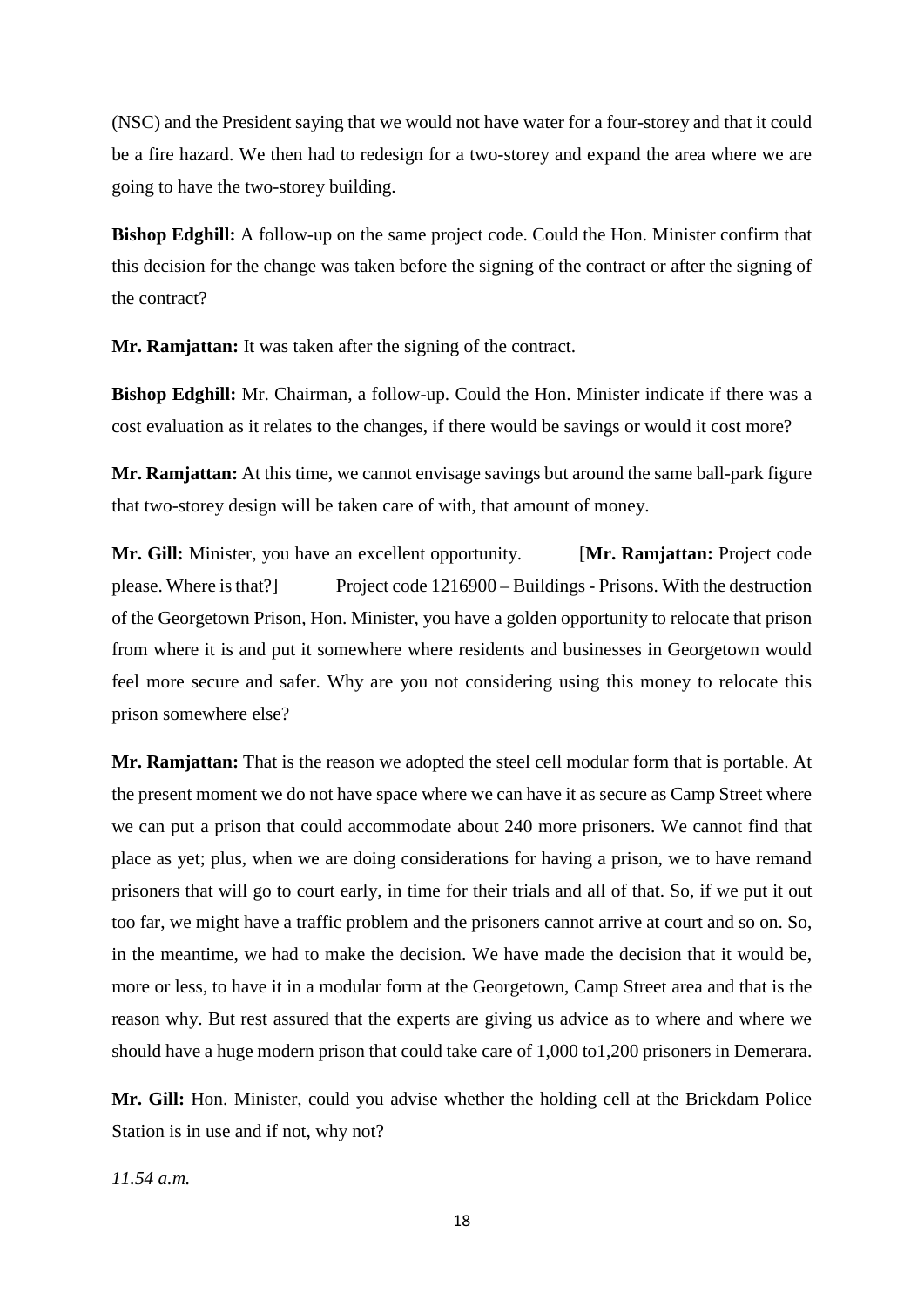**Mr. Ramjattan:** I understand that it is completed. The Guyana Power and Light, Inc. (GPL, Inc.) has to put up the transformer in front of ... [**Mr. Dharamlall:** That is in 2020.] No.

**Mr. Hamilton:** Regarding the Mazaruni Prison, could you indicate to us what percentage of that work has been completed thus far? Secondly, what is the cost value that has been paid and thirdly, based on your assessment, whether that prison is on track to be completed based on the timeline as per contract?

**Mr. Ramjattan:** We have completed about 20% thus far and that is to the extent of over \$5 million. In relation to the timeline, it is supposed to be completed next year. I feel that we are going to finish it by the end of next year. I cannot recall your third question.

**Mr. Chairman:** There are two more questions after the Hon. Member, Bishop Edghill.

**Bishop Edghill:** I would like to return to project code  $1216900 -$  Buildings: Following up on the question that I asked the Hon. Minister about the change of design and variation, could the Hon. Minister confirm that a written instruction was given to the contractor as it relates to the changes? Secondly, was there an undertaking by the Government of Guyana that, should those changes cost more, the Government of Guyana will be paying?

**Mr. Ramjattan:** That is true. There was a written instruction from my Permanent Secretary, and yes indeed. Sir, you said two questions more. I think he asked two questions just now.

**Mr. Rohee:** Project code 2608500 – Agriculture and Equipment: The Minister just told the honourable House that he is pursuing a course of self-sufficiency at the prisons yet, not a cent has been allocated here for the Guyana Prison Service. How are you going to achieve selfsufficiency, at least for 2019, if there is no provision under this project code for the Guyana Prison Service?

**Mr. Ramjattan:** We have the tools, tractors and so on from the previous allocations of 2017 and 2018. Please, do not feel that because nothing is here... Then again, you could also save fiscal space.

**Bishop Edghill:** I am going back to project code 1216900 – Buildings – Mazaruni Prison: A follow-up to what I just asked, could you confirm that the supervisory consultant on this project, in relation to the changes in the variation and design, advised the Ministry by way of writing as it relates to the cost difference before those instructions were given? If you were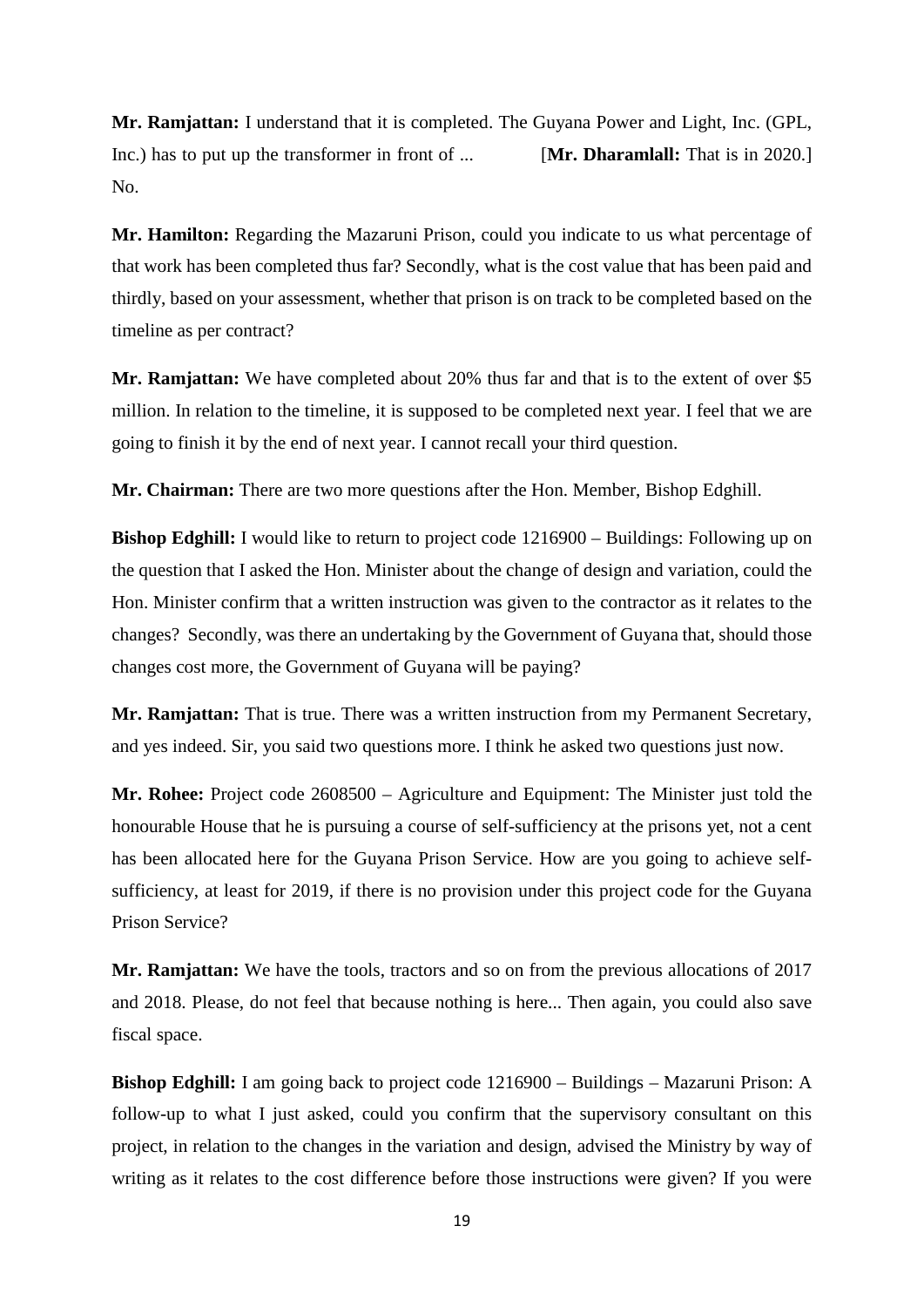building a five storey and you are now building less, maybe for a little longer period, it is supposed to be either cost neutral or...

**Mr. Chairman:** Hon. Member...

**Bishop Edghill:** Could you confirm that the supervisory firm did advise the Ministry as to what would be the cost, whether it would be neutral, more or less... before that instruction was given that if the contractor said it would cost more the Government of Guyana would pay?

**Mr. Ramjattan:** I understand that the supervisory consultant did advise that it would cost slightly more.

*Programme: 543 – Prison Service - \$1,769,208,000 agreed to and ordered to stand part of the Estimates.*

# **Current Expenditure**

# **Programme: 544 – Police Complaints Authority - \$21,096,000**

**Mr. Rohee:** It appears that the Police Complaints Authority has gotten a significant increase in its allocation. The number of contracted employees remains the same as it was in 2018 but there is a significant increase in the emoluments under line item 6116, Contracted Employees, could the Hon. Minister explain this apparent anomaly?

**Mr. Ramjattan:** The Police Complaints Authority received a budgetary allocation of \$7.9 million. However, the present staff complement consists of four Investigators, with salaries of \$103,000 each and one Confidential Secretary at \$96,000 per month. This is what caused the decrease here. It is a decrease because we did not have any additional Investigators, Typists or any additional staff there. It was just the four Investigators and the one Confidential Secretary.

**Mr. Rohee:** Line item 6261 – Local Travel and Subsistence: There is a decrease here when it is expected that the Police Complaints Authority would be moving around the country to receive complaints. Could I have an explanation as to why this decrease of \$750,000 to \$500,000 by the...

**Mr. Ramjattan:** The taxi service used to be the cause of the high expenditures. We have gotten a vehicle for the Authority now and that has helped.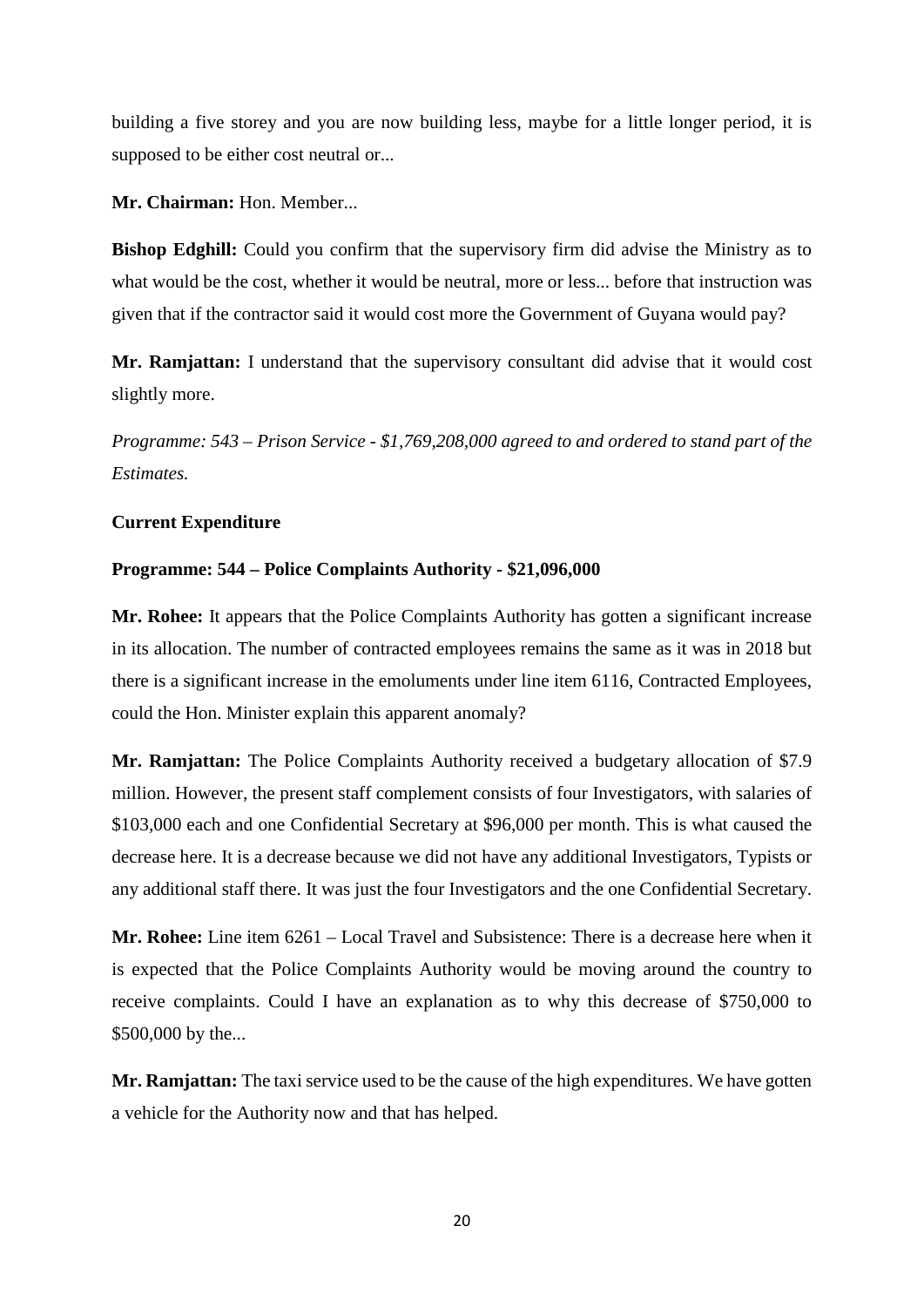**Mr. Rohee:** Line item 6302 – Training (including Scholarships): There is an increase from \$66,000 to \$175,000, could the Hon. Minister explain the significant increase in training; where, for what and for whom?

**Mr. Ramjattan:** It is a decrease under this line item because we are currently evaluating the training needs of the Police Complaints Authority staff. Once that is done I am certain that cost would go up.

*Programme: 544 – Police Complaints Authority - \$21,096,000 agreed to and ordered to stand part of the Estimates.*

#### **Capital Expenditure**

#### **Programme: 544 – Police Complaints Authority - \$2,500,000**

*Programme: 544 – Police Complaints Authority - \$2,500,000 agreed to and ordered to stand part of the Estimates.*

#### **Current Expenditure**

#### **Programme: 545 – Fire Service - \$1,421,670,000**

**Mr. Rohee:** Line item 6116 – Contracted Employees: There is a decrease in the number of Contracted employees, could the Hon. Minister not only explain this decrease and say what branch or section of the Guyana Fire Service has been affected by this decrease? What is the rank of the Contracted employees, civilians or members of the Guyana Fire Service?

**Mr. Ramjattan:** Yes, the decrease is, as a result of the resignation of the Head of the Strategic Management Department in 2018. He was a civilian.

**Mr. Gill:** Line item 6302 – Training (including Scholarships): I noticed there is a decrease in the allocation for training under this line item, could you explain the reason for this decrease?

#### *12.09 p.m.*

**Mr. Ramjattan:** Axillary firefighting training would not be needed in three out of the five locations, which has caused the decrease under this line item.

**Mr. Gill:** Mr. Minister, could you identify those three locations?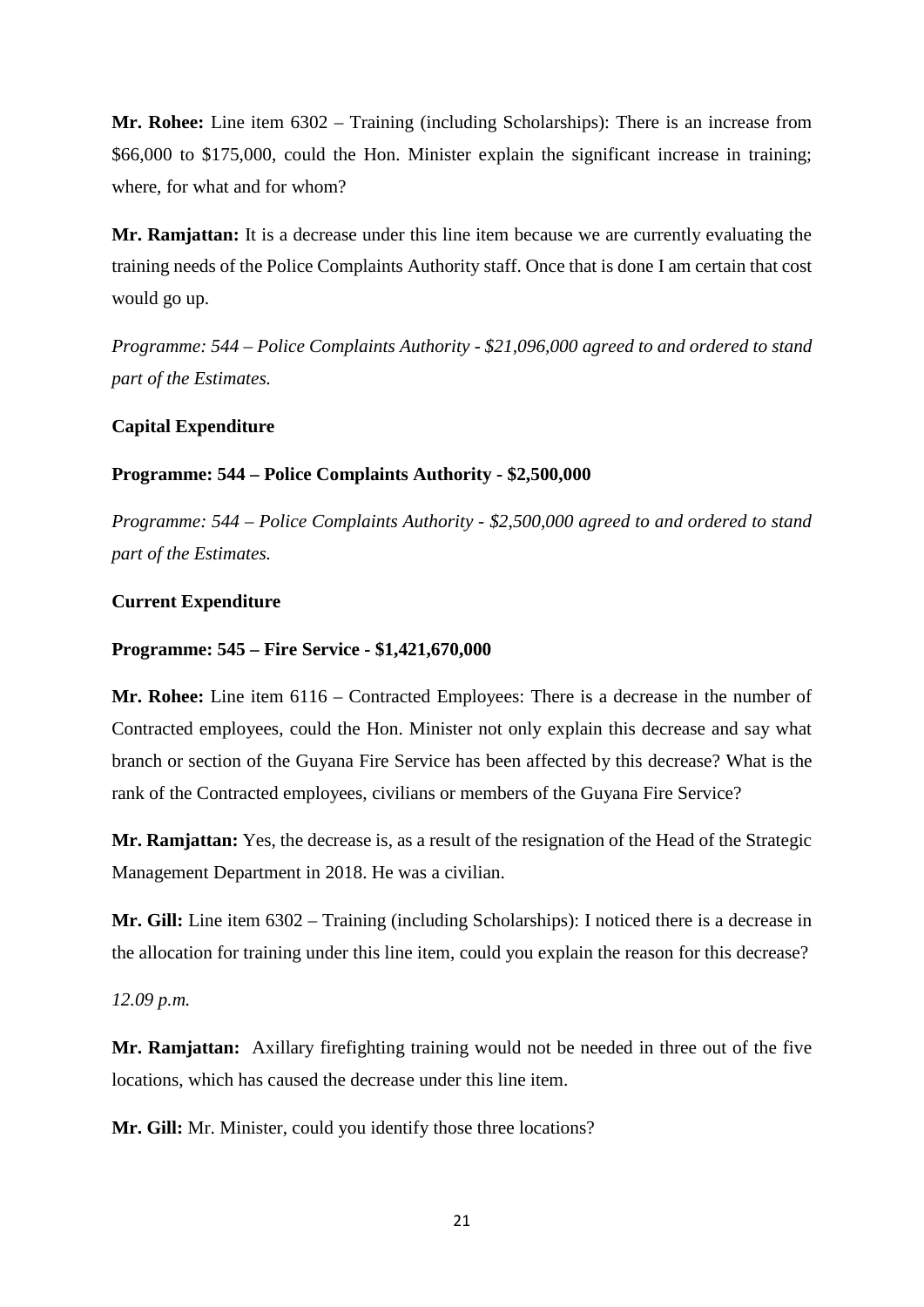**Mr. Ramjattan:** It is Lethem, Mahdia and Mabaruma because those communities now have firemen and fire stations.

*Programme: 545 – Fire Service – \$1,421,670,000 agreed to and ordered to stand part of the Estimates.*

# **Capital Expenditure**

# **Programme: 545 – Fire Service – \$578,130,000**

**Mr. Gill:** Project code 1217000 – Station and Ambulances: The rapid deployment of fire trucks at the Stabroek Market is heavily comprise with the heavy vehicular and pedestrian traffic, could you advise if you have any plans to relocate that fire station?

**Mr. Ramjattan:** Not at this time. We have lots of plans but not at this time in relation of relocation there.

**Mr. Rohee:** Thank you Mr. Chairman. Project code 1217000 – Fire Ambulances and Stations: I understand that provision is made here for fire station at Onverwagt, but do we not have a fire station at Onverwagt already?

**Mr. Ramjattan:** We are renting a building from the Mahaica/Mahaicony/Abary Agriculture Development Authority (MMA\ADA), we did not have our own building.

**Mr. Rohee:** On the question of ambulances, could the Hon. Minister tell the honourable House how old are the ambulances that are being procured; what is year and what is the mileage of each?

**Mr Ramjattan:** I understand that the vehicles to be procured would be new vehicles. We want, and we have made, I think, a decision that we are going to have new vehicles procured.

**Mr. Chairman:** Hon. Member, Mr. Rohee, do you have another question?

**Mr. Rohee:** Yes, just one question. Is that description of the ambulances relevant to the tenders that are being procured as well?

**Mr. Ramjattan:** What has been tendered for are new vehicles.

**Mr. Rohee:** I am referring to procurement of new fire…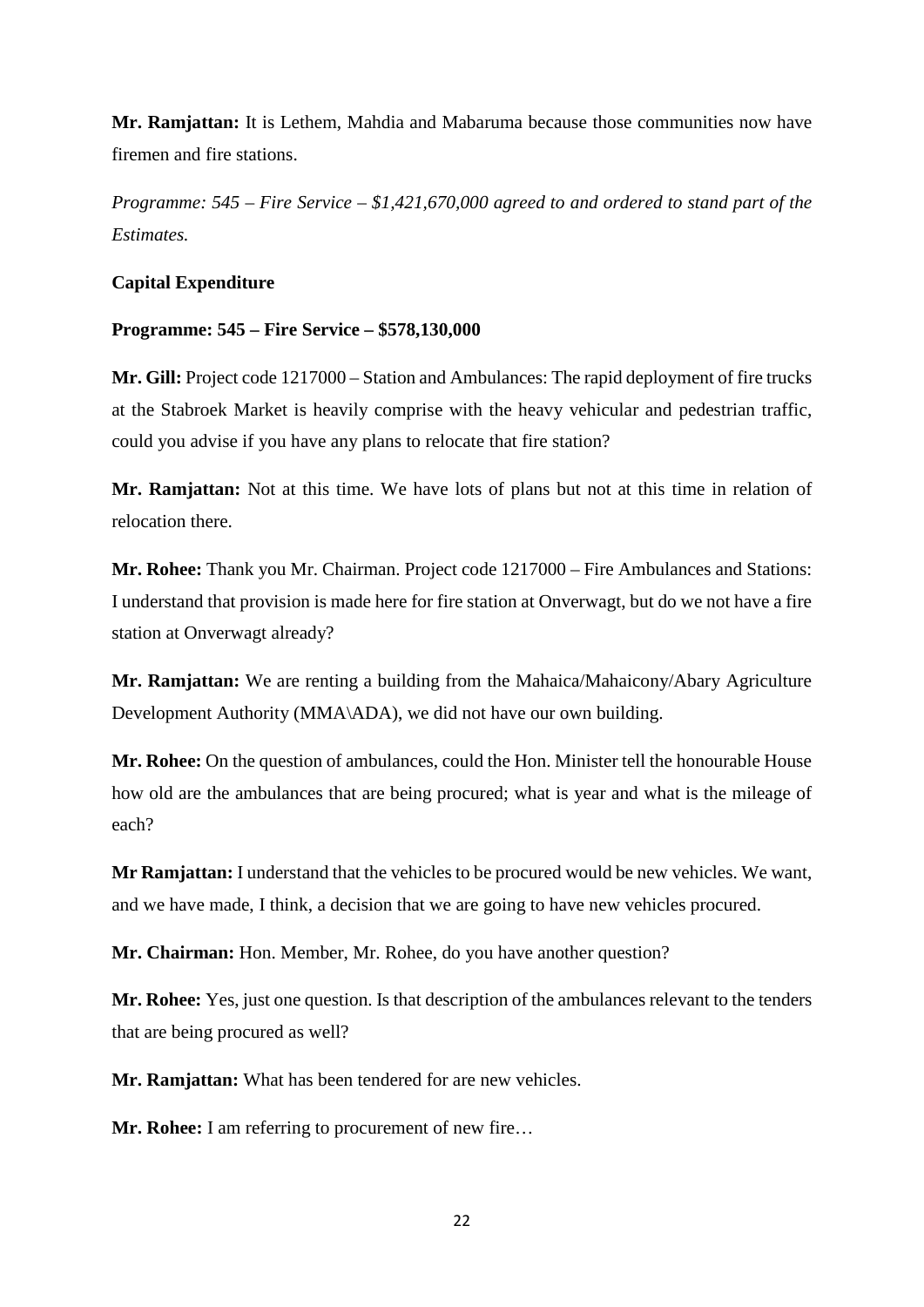**Mr. Ramjattan:** And they are coming from an English firm Angloco Limited. The firm that has always provided…

**Mr. Rohee:** My question was the tenders that are to be procured in 2019, are they new tenders?

**Mr. Ramjattan:** Are you speaking about the water tenders?

**Mr. Rohee:** Yes.

**Mr. Ramjattan:** Okay, sorry, when you said tenders, I thought you were referring to the tendering process.

**Mr. Rohee:** No, the fire tenders, we are in the business a long time.

**Mr. Ramjattan:** Yes, sorry. These are new water tenders.

**Mr. Rohee:** Are they new ones?

**Mr. Ramjattan:** Yes.

**Mr. Rohee:** Brand new?

**Mr. Ramjattan:** Yes.

*Programme: 545 – Fire Service – \$578,130,000 agreed to and ordered to stand part of the Estimates.*

#### **Current Expenditure**

#### **Programme: 546 – Customs Anti-Narcotics Unit – \$319,705,000**

**Mr. Rohee:** Line item 6116 – Contracted Employees: For the staffing details, there are zeros. I think it is almost impossible for this honourable House to be asked to support the provision of \$196 million for no staff. There is nothing in the staffing details.

**Mr. Chairman:** Hon. Member, Mr. Rohee, you do not have a question to ask.

**Mr. Rohee:** That is the question, that is precisely the question. We are being ask with, due respect, to support the provision of \$196,300,000 for no staff.

**Mr. Chairman:** Hon. Member, I thank you.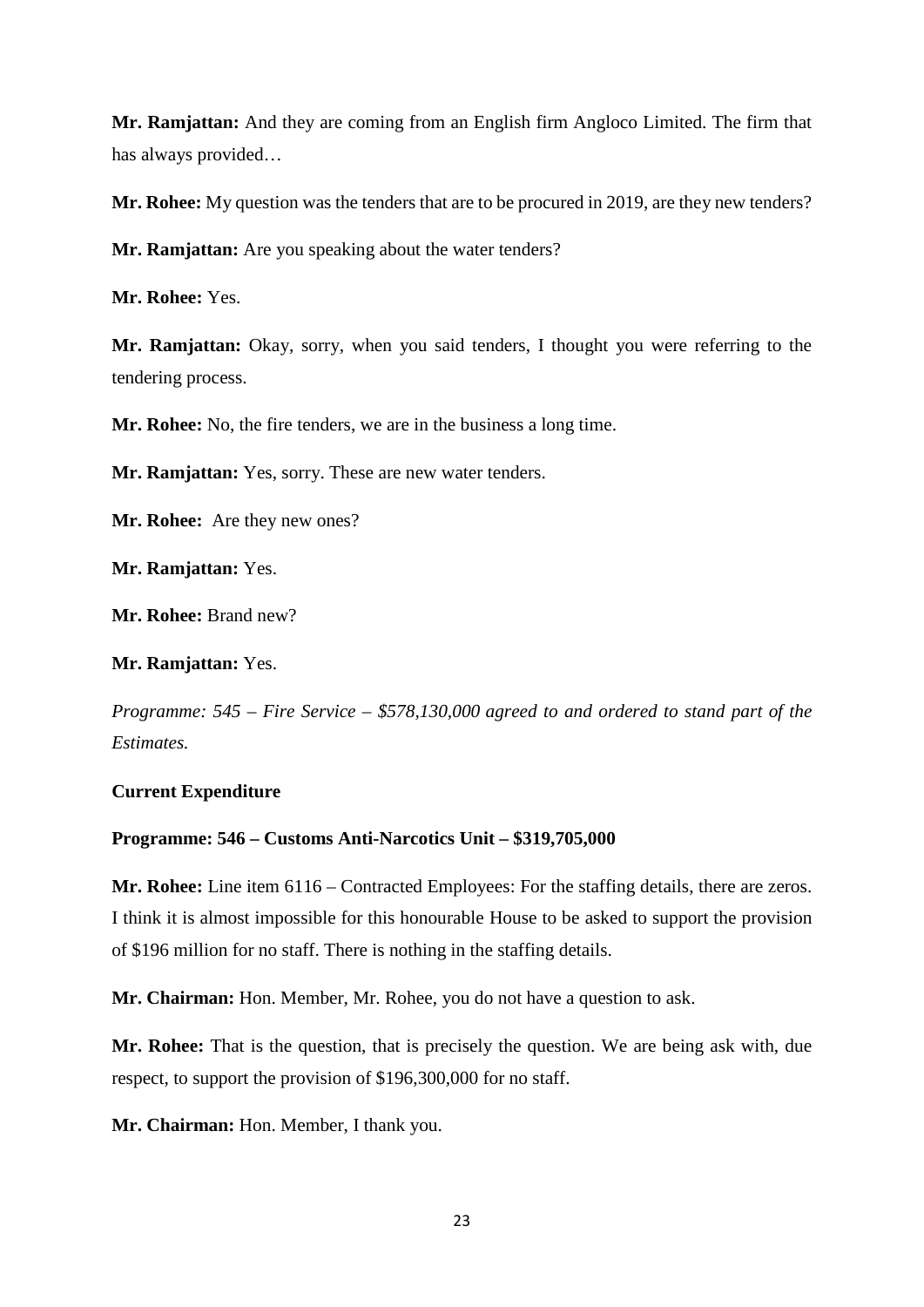**Mr. Ramjattan:** If I may ask and I do not know why this aggression here. There is absolutely no time when we would normally put the amount of staff in relation to Customs Anti-Narcotics Unit (CANU), it is always zero and the army.

**Mr. Rohee:** So?

**Mr. Ramjattan:** So, what, you want us to, now, to change the tradition?

**Mr. Rohee:** So, what?

**Mr. Ramjattan:** So, are you saying now…

*[Mr. Chairman hit the gavel]*

**Mr. Chairman:** Hon Minister…

**Mr. Ramjattan:** We do not normally do it, Sir, and that has been the tradition I inherited, and I want to keep to it.

**Mr Rohee:** Mr. Chairman, listen, the Hon. Minister is a part of a Government arrangement, which is talking all the time about a fresh approach. Where is your fresh approach with respect to this? [*Interruption*]

*[Mr. Chairman hit the gavel]*

**Mr. Rohee:** I think it is very unreasonable for this House to be asked to approve a sum of money for no staff.

**Mr. Chairman:** Hon. Member, Mr. Rohee I know you would not want to disrupt the work.

*Programme: 546 – Customs Anti-Narcotics Unit – \$319,705,000 agreed to and ordered to stand part of the Estimates.*

#### **Capital Expenditure**

**Programme: 546 – Customs Anti-Narcotics Unit – \$30,000,000** 

**Mr. Chairman:** I am sorry, Mr. Rohee is going to ask a question now.

**Mr. Rohee:** Yes, thank you

**Mr. Chairman:** Please proceed.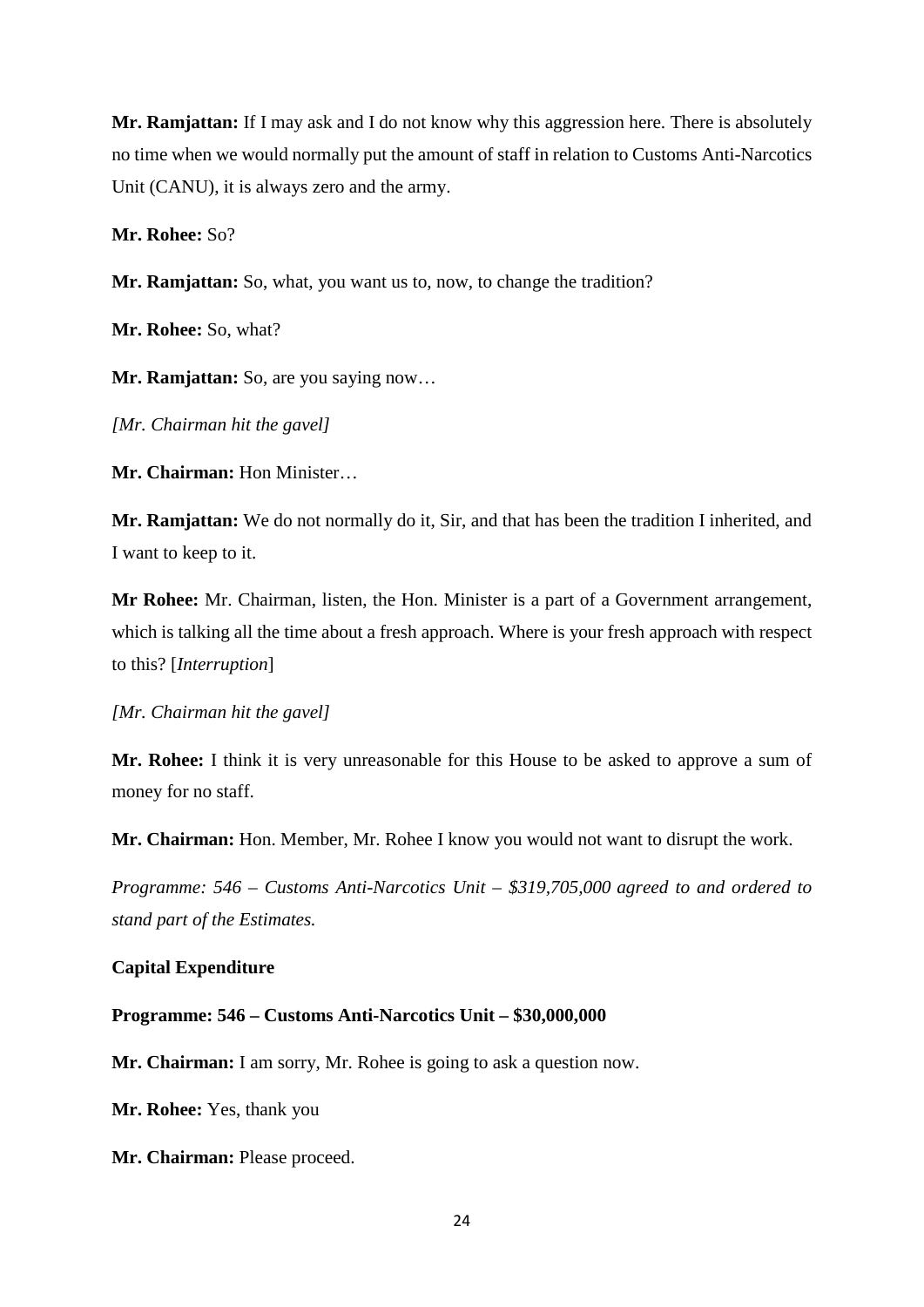**Mr. Rohee:** Project code 2609200 – Customs Anti-Narcotics Unit: Provision is being made for \$30 million for vehicle, furniture and equipment. Who is going to drive this vehicle, who is going to occupy this furniture and who is going to use this equipment? Mr. Chairman, this is an insult with due respect. This is an insult for our intelligence. You have no staff, you are being asked… [*Interruption*]

*[Mr. Chairman hit the gavel]*

**Mr. Rohee:** …for a vehicle. Who is going to drive this vehicle, who is going sit on the chair and who is going to use the equipment? These are phantoms?

*Programme: 546 – Customs Anti-Narcotics Unit – \$30,000,000 agreed to and ordered to stand part of the Estimates.* [*12.21 p.m.*]

**Mr. Rohee:** If I may crave your indulgence, Mr. Chairman, I would like on behalf of our side of the House to extend yuletide and best wishes to the Joint Services, the Guyana Police Force, the Guyana Prison Service and the Guyana Fire Service, I wanted to include CANU but I am not going to do that, best wishes for the Christmas season and the new year.

**Mr. Chairman:** I thought Hon. Member that when we extend yuletide greetings it is to everyone; those we see and those we do not see, but yours is conditional, I see.

**Mr. Rohee:** And the competent staff of the Ministry of Public Security.

**Mr. Chairman:** I thank you. Hon. Members, I believe at this time, we should take a break and we would return at 1.15 p.m.

*Assembly resumed* 

*Sitting suspended at 12.22 p.m.* 

*Sitting resumed at 1.34 p.m.*

*1.36 p.m.*

**Mr. Speaker:** Hon. Members, there is an announcement which I wish to make, and so we return to the National Assembly.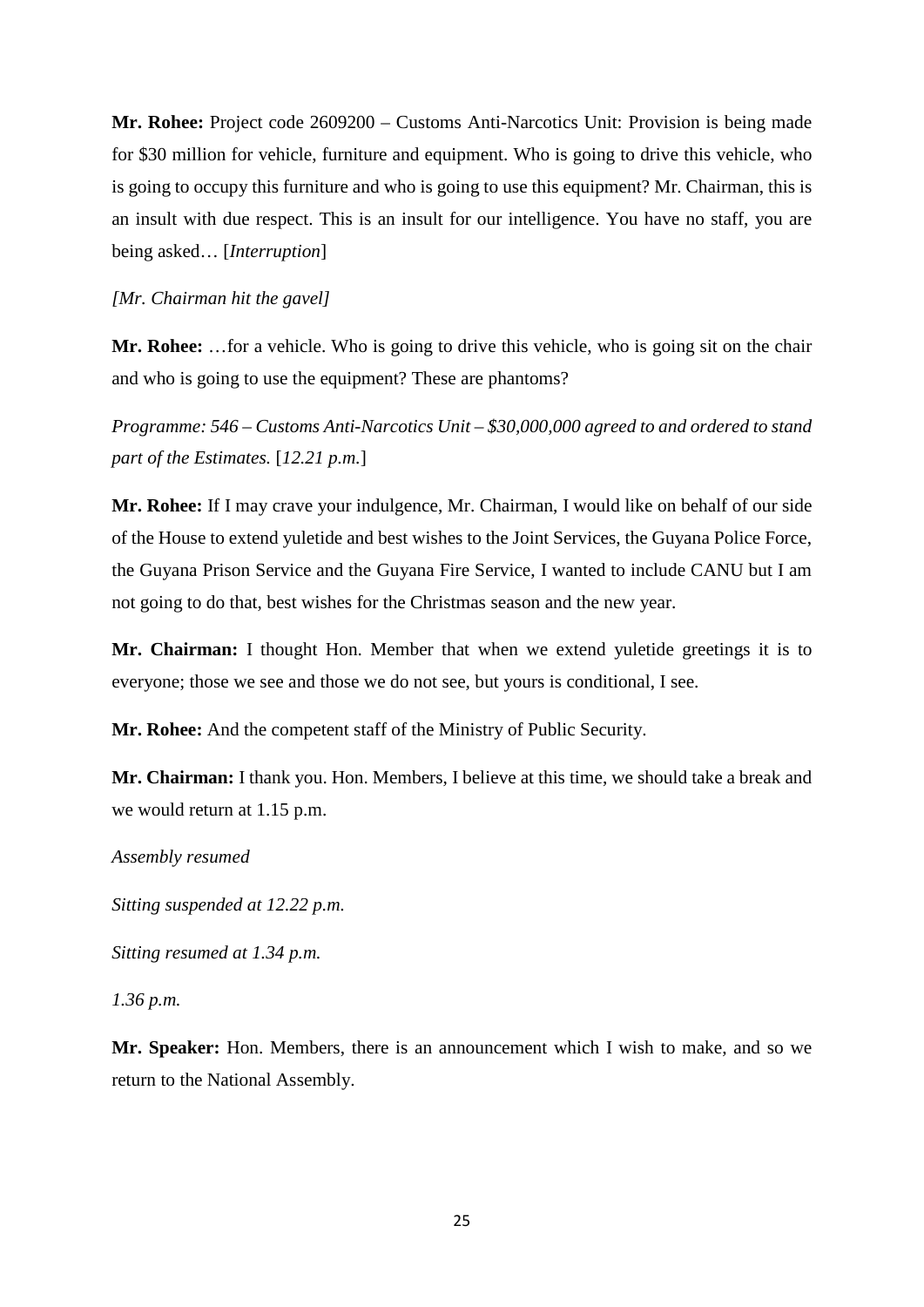It is my very pleasant task to inform you that our efforts at establishing an E-Parliament have made considerable strides since my predecessor in office, the Hon. Raphael G. C. Trotman, first introduced the idea.

Two of the three components, namely; standardised office e-mail and develop video conferencing capability have been achieved. It enables Hon. Members to have their own parliamentary e-mails for rapid contact. Hon. Members, you would have received, today - and this is the main purpose of saying this now - or if you have not then certainly before the end of the day, a brochure which provides information on this new development.

The leader of the project, Mr. Ashley Hinds, has volunteered to be available to assist Hon. Members at mutually convenient times. The information, as you would have discovered, contains an e-mail and a password. That password is a temporary one; Hon. Members will choose their own and if they need guidance on how they may proceed, the purpose is to let you know that Mr. Hinds would be available to assist Hon. Members with that purpose.

I express, on behalf of all of us, gratitude to Mr. Hinds and all of the other members of staff and to the Clerk for taking us where we are now. I thank you.

*Assembly resolved itself into Committee of Supply.* 

*In Committee of supply.* 

**Mr. Chairman:** We resume our consideration of the Estimates. Hon. Members, there is a typographical error. It should be "Policy and Administration" and not "Police and Administration".

**Agency 03: Ministry of Finance** (1.39 p.m.)

#### **Current Expenditure**

#### **Programme: 031 – Policy and Administration - \$20,344,381,000**

**Mr. Ali:** In relation to the head, Policy and Administration, I would like to refer the Hon. Minister to Agency 90, Public Debt, and I would like to ask a few questions. The first question has to do with a statement by the International Monetary Fund (IMF). The IMF has advised the Government to retire the overdraft at the Central Bank of Guyana. Could the Minister advise us?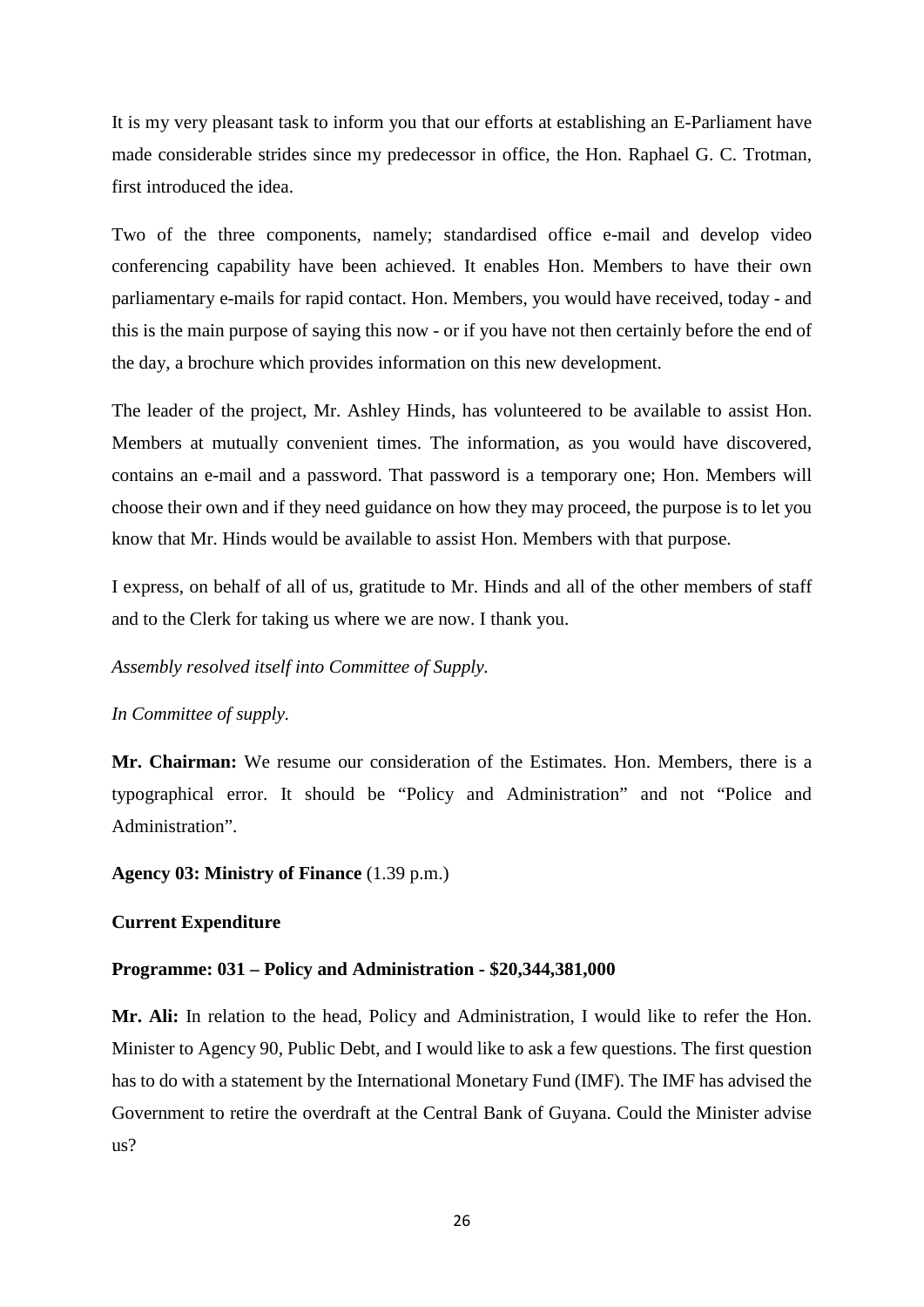**Minister of Finance [Mr. Jordan]:** Mr. Chairman, if I am correct, we are dealing with Agency 03, Programme: 031 – Policy and Administration. I heard something about Agency 90. We are not dealing with that?

**Mr. Chairman:** Hon. Mr. Ali, what we are doing is pertaining to Agency 03: Ministry of Finance and the programmes therein.

**Mr. Ali:** Yes, Sir.

**Mr. Chairman:** So, if you could address pages 62 to 63.

**Mr. Ali:** Yes, Sir, but you would agree with me that the Budget is an entire document and that one page may lead you to a reference to another page or another agency.

**Mr. Chairman:** Hon. Member, I neither agree nor disagree with you, but let us do it the way we know we should do it.

**Mr. Ali:** I am definitely endeavouring to do that. The IMF has advised the government to retire the overdraft …

**Mr. Jordan:** You are wasting time. We are dealing with Agency 03, Programme 031. Statutory expenditure is not discussed nor voted on in this House.

**Mr. Chairman:** Hon. Mr. Ali, if you do not have anything else to say, I will let someone else try to ask a question.

**Mr. Ali:** If I am allowed, Mr. Speaker …

**Mr. Chairman:** Hon. Member, you will listen to me and then you will proceed, we are not having a dialogue. What I am saying is that you know the rules, you know how it is done, and I do not believe that I can accommodate a different approach by you. I cannot accommodate any approach that deviates from the rules. Now, could you please be guided by that?

**Mr. Ali:** Thank you very much. In relation to the Grand Total Appropriation, Current and Statutory, of \$20,344,381,000, can the Hon. Minister say whether any of this sum will be used to address the advice of the IMF, which is to retire the overdraft on the Central Bank of Guyana? Will the Minister tell the National Assembly the size of the overdraft, how much of the treasury bill …?

**Mr. Chairman:** Hon. Member, I do not know if these questions are, so to speak …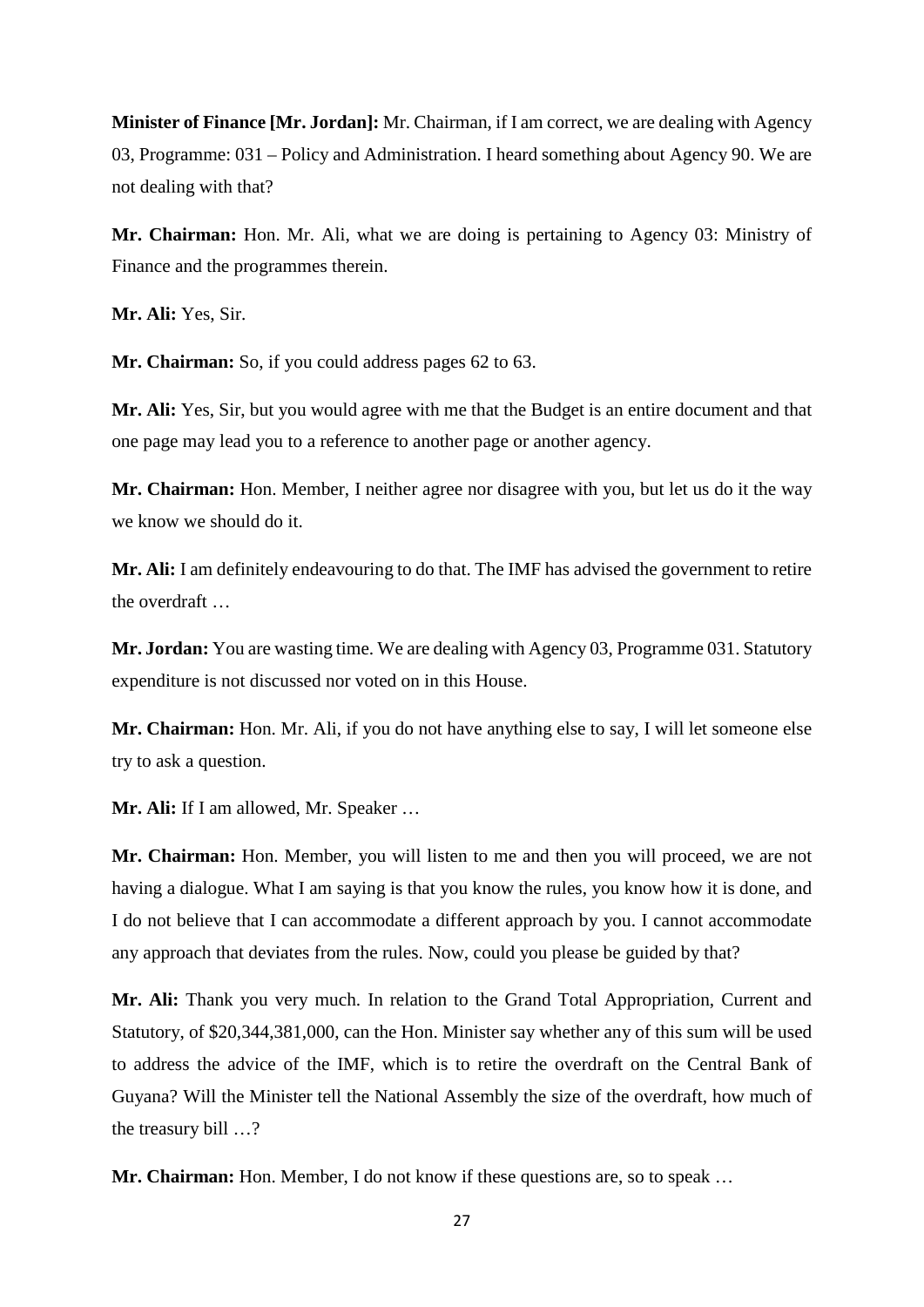**Mr. Ali:** Sir, if you would allow me to ask the question.

**Mr. Chairman:** I thank everyone who thinks that they must put in advice. What I am trying to do is to make sure that we all stay within the ambit of what is expected of us. If any Hon. Member would do otherwise, I would have to …

**Mr. Ali:** Mr. Chairman, I am assuring you that I am staying there. Could the Hon. Minister tell us the size of the overdraft, how much of the treasury bill is used to finance the Budget deficit as opposed to monetary purposes, and what amount is set aside for this purpose?

In addition to that, a senior Finance Analyst to the Government, Mr. Anand Goolsarran, today in a letter, said that the overdraft is \$210 billion. Does the Minister agree that it is \$210 billion?

I would also like to ask the Minister if any sum here is also set aside to deal with the overdraft of the Consolidated Fund.

**Mr. Jordan:** For the Ministry of Finance, Agency 03, Programme: 031, the Total Appropriated Current Expenditure, which is the same total as the Grand Total Appropriated Current & Capital of \$20,344,381,000, does not include statutory expenditure, for good reason. The Appropriation Bill does not vote on statutory expenditure, and debt is a statutory expenditure with a first claim on the Consolidated Fund. Therefore, I cannot and will not answer any question pertaining to the national debt as it relates to the voting on the Appropriation Bill.

**Mr. Ali:** Line item 6141 – Other Employment Costs: There is a proposed increase of close to 50% in terms of the Budgetary allocation, can the Hon. Minister justify this increase?

**Mr. Jordan:** As in the past, first of all, this amount at line item 6141 takes care of many types of employment-related expenditure. Most of it relates to the proposed salary increase and the rest is consumed by new recruits since agencies are not allowed to vote or provide for vacancies, and sometimes it pays salary in lieu of those who would not have consumed all of their vacation. In last year's case, there was a teachers debunching aspect included.

What I can tell you is that for the 2019 total, the amount proposed there, one thing is for sure and that is how much we have to pay for the two percentage points increase for the teachers that was rolled over into January. That will work out to roughly \$230 million. The rest is our best guest, based on previous percentages.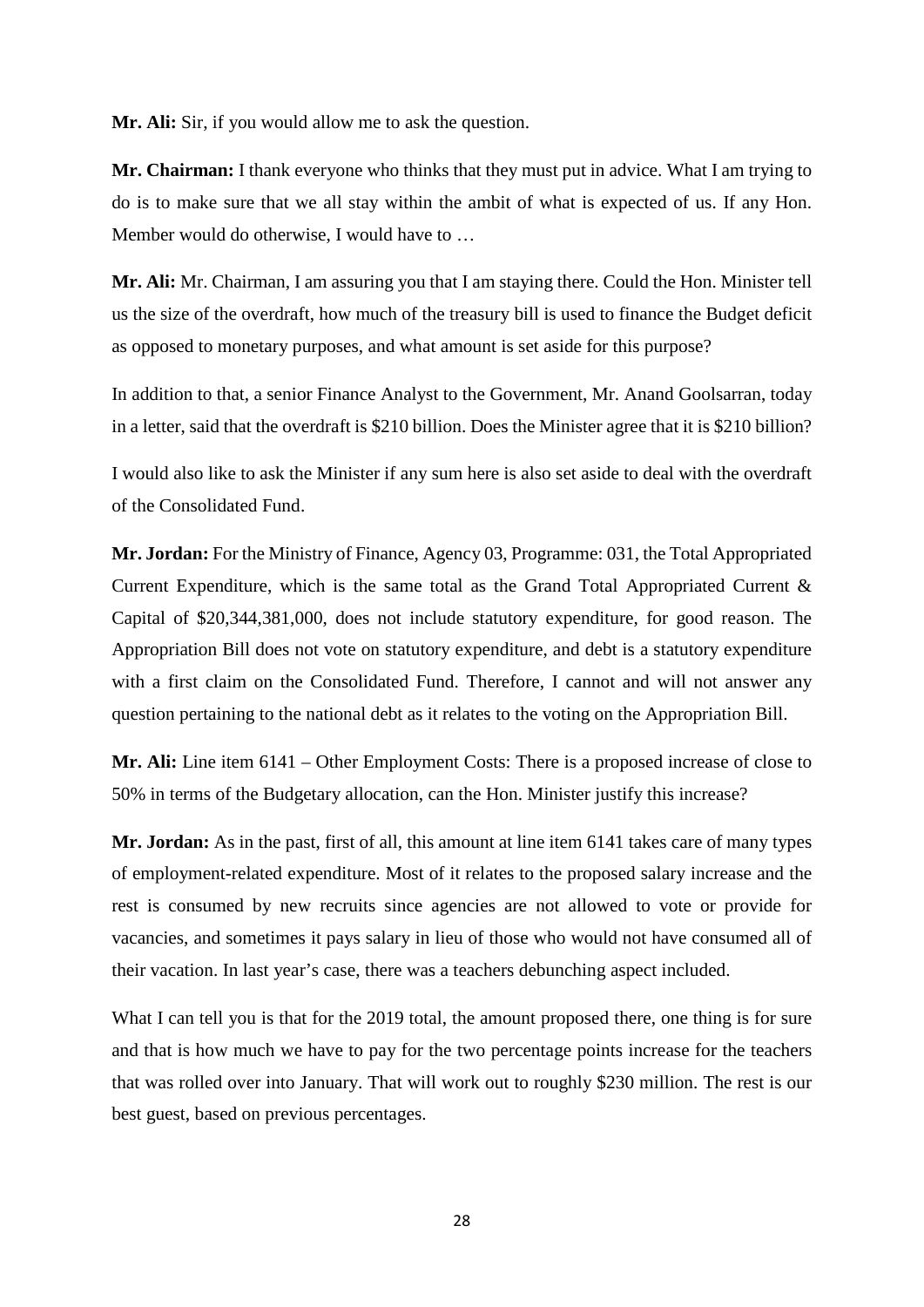In the case of this year, for example, the salary increase consumed roughly 58% of the total; the new recruits consumed roughly 37% of the total; and the teachers debunching consumed 5% of the total for 2018. So, if everything holds through, then you could make some rough averages. But I could tell you that until we finish discussions with the Guyana Teacher's Union (GTU) and the Guyana Public Service Union (GPSU), in respect to 2019, it would be presumptuous of me to give you numbers or percentages. We have set aside a total there, and, hopefully, it will be enough for any increases that we agree to with these unions.

**Mr. Ali:** Just for planning purposes and for our own information, what is your anticipation that the salary increase equivalent will be versus new recruits?

Mr. Jordan: As I indicated, that is why I gave a guide just now. In relation to this year, there were percentages of 58% and 37%. So, if that were to hold true, then you would have an idea of what the magnitudes might be. But, I am not saying that 2019 will have the same percentages.

Mr. Ali: Based on this projection, what would the increase in allocation for salary increases translate to in terms of percentage of salary increase?

#### *1.51 p.m.*

**Mr. Jordan:** As I indicated, it would be presumptuous of me to suggest to the House that 'x' percent or 'y' percent has been budgeted. As I said, we are awaiting the restart of negotiations with the Teachers and the Guyana Public Service Union and at that time the percentages will be known.

**Mr. Ali:** Okay. Then Hon. Minister, you would agree with me that in planning you must have set aside a projected amount. Forget about percentage for now. What was the projected amount set aside in this budgetary proposal that you have for 2019?

**Mr. Jordan:** As in every other category of expenditure in the Estimates, it all depended on our assumptions for revenue and how different categories of expenditure could be afforded given the revenue profile. What I am saying is that we have a figure roughly at line item 6141 of \$11,552,132 for employment cost and it would take care of all of the various categories of related expenditure that usually come out of this head.

**Mr. Ali:** Hon. Minister, based on a quick calculation, it seems that a projected increase of 25% is on the cards. Would you confirm that my calculation is right or wrong?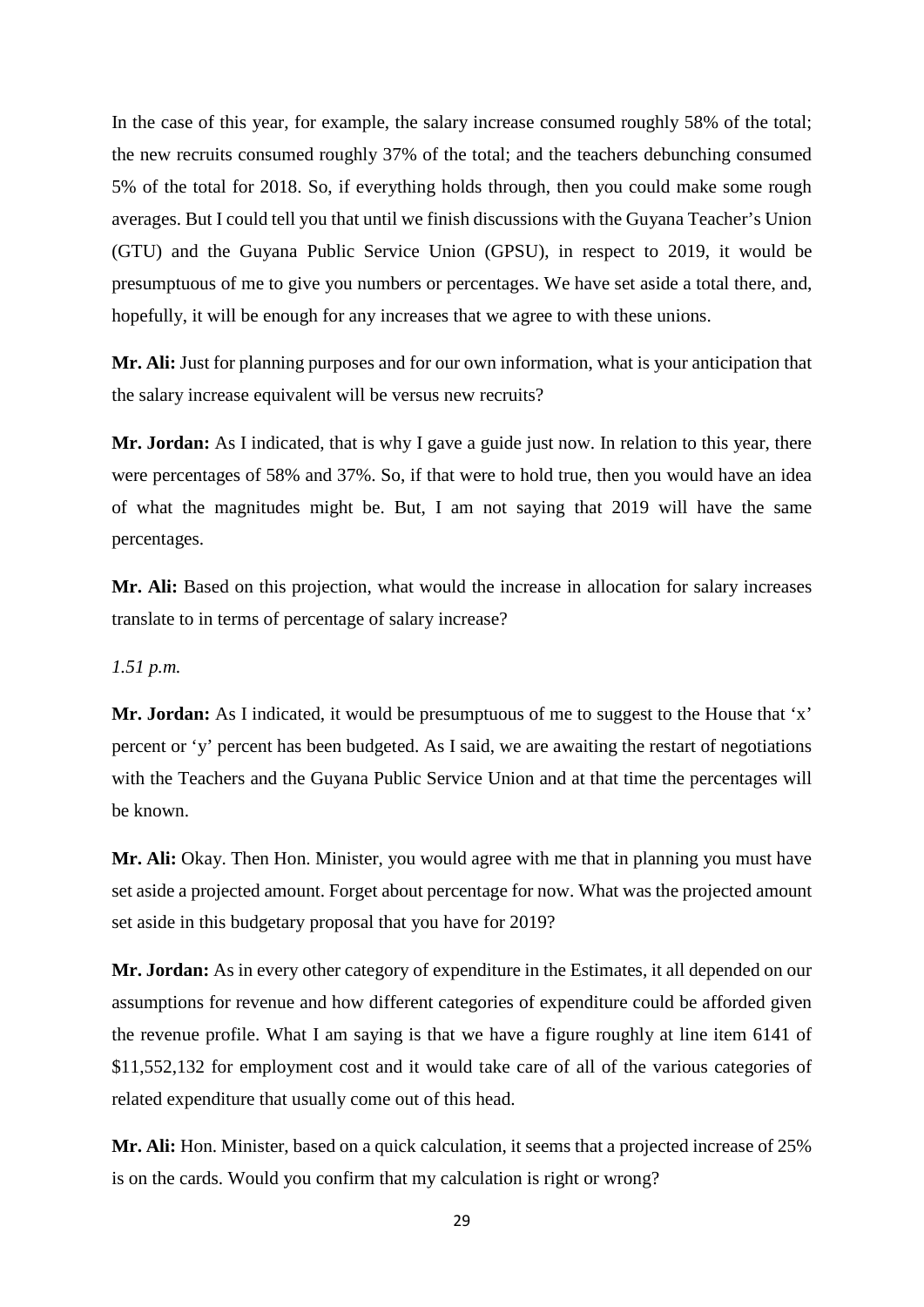**Mr. Jordan:** The Hon. Gentleman I believe is probably good at numerals and numeracy. So, if he says it is 25% I will agree with him. If it is wrong, then- If he says it is 25% then it is 25%. The number is there.

**Mr. Ali:** If it is indeed the 25%, we are in support of that. That is what we have been arguing for all the time. At least your numbers should reflect what we have been fighting for all the time.

**Mr. Jordan:** Let us be very clear. This is a 25% increase in employment cost relative to the previous year. As we indicated, this head takes care of many other employment related expenditure including new recruits, salary in lieu of leave, the teachers 2% increase for 2016, and so on and so forth. It maybe a 25% increase, but it does not translate into a 25% increase in wages and salaries. It is very clear.

**Mr. Ali:** Line item 6281 – Security Services: Could the Hon. Minister advise us on what is the threat that necessitated almost close to a 100% increase in security cost? What threat was the Ministry of Finance envisioning that would have caused such a great increase in security cost?

**Mr. Jordan:** I think, first of all, we have to admit that rates have gone up significantly. With regard to the threats, I think I could name two of them. The first one took place not so long ago, where someone had gone to a certain bank in Carmichael Street and was trailed. When he recognised that he was being trailed he made a dash into the compound of the Ministry of Finance. Unfortunately, he was not saved because the individual came after with a gun, and I think even proceeded to relieve the female sergeant there of her gun while robbing the individual.

About a couple of weeks ago while I was away, I got a call saying that the Ministry's compound was broken into, which was a foreday morning, and significant files and other documents were removed. The security threat is real.

I know you asked that question with the greatest of concern for our staff. I am indicating to you the security threat is very real and we have to beef up security and not only in terms of the human side, but also the way the premises is secured.

This increase is not only for the fact that rates have gone up, but it is also hours and different kinds of guards and so on. Thank you very much for the question. It allowed us also to bring this very important matter to the fore.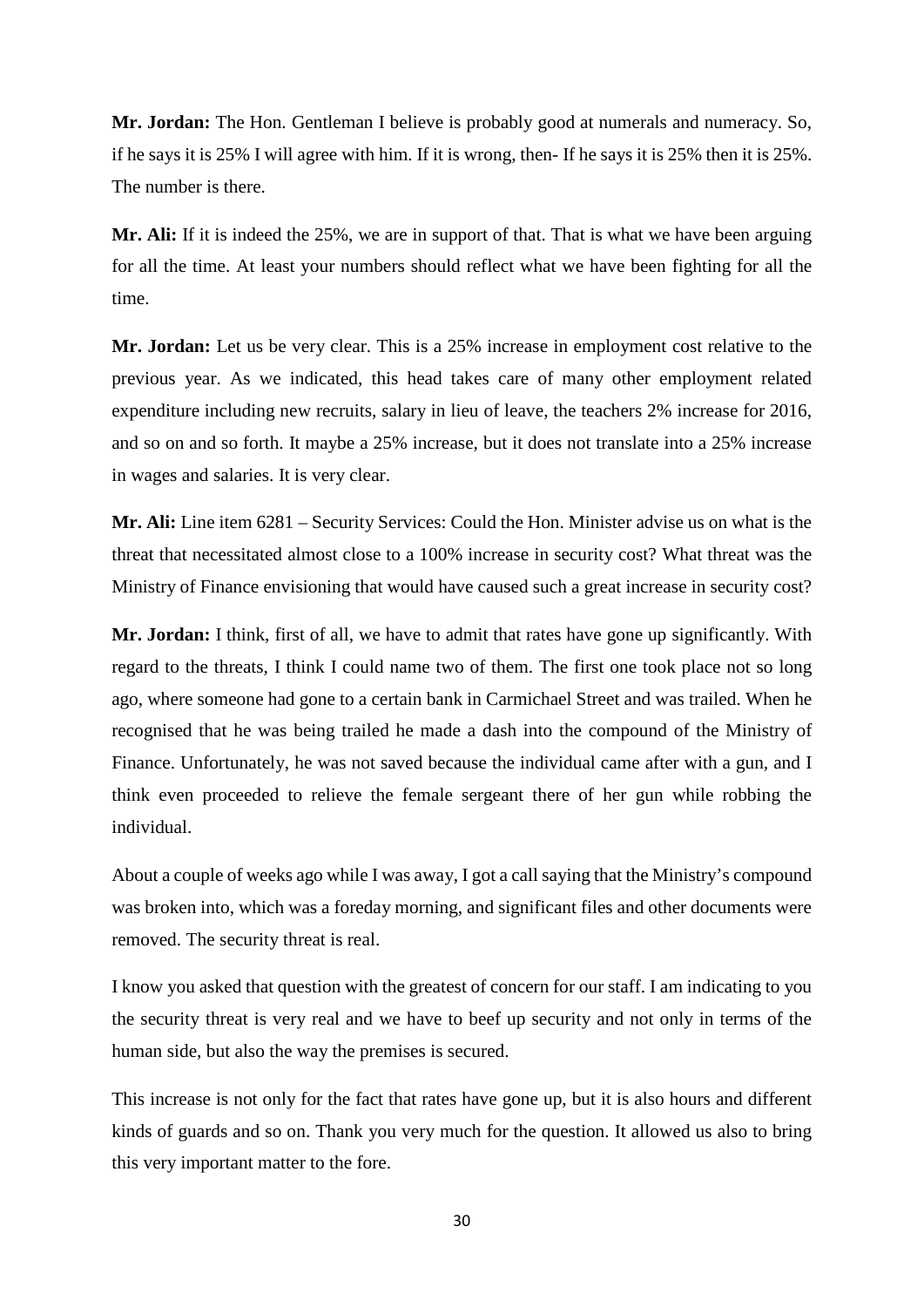**Mr. Ali:** Would the Hon. Minister be kind enough to give us an indication of what percentage of increase in rates he was talking about?

**Mr. Jordan:** I think it was last year we increased the rates for security guards and private sector workers. I do not know it offhand, but it is now \$350 per hour. It was moved from \$250 per hour to \$350 per hour.

**Mr. Ali:** This just substantiate that point I made in the Budget debate that the cost of business is increasing all across Guyana and we have to give incentives to address this. It is affecting businesses all across the country.

Line item 6284 – Other: Could the Hon. Minister say what was the additional expenditure that necessitated this increase for 2019?

**Mr. Jordan:** I can say here that it is the ramping up of existing activities as it relates to our programmes…

#### *[Mr. Chairman hit the gavel]*

…on air and in the media including social media. The significant amount is to promote activities relating to the Natural Resource Fund.

**Mr. Ali:** Line item 6242 – Maintenance of Buildings: Over the last three years, including the proposed allocation for 2019, the Ministry will be spending more than \$90 million on the maintenance of buildings. Could the Hon. Minister say what buildings were being maintained through this period? It is a lot of resources.

**Mr. Jordan:** Could you say over which period of time for the \$90 million?

**Mr. Ali:** The years of 2017, 2018, and 2019.

**Mr. Jordan:** Did you get \$90 million for maintenance?

**Mr. Ali:** I got \$71 million.

**Mr. Jordan:** Okay. First of all, the Budget 2019 has decrease slightly than the Budget 2018 by about \$1,500,000. It is the same building. It is the main building at the Ministry of Finance. It is an old building as you know. We are trying to keep it, not old, but by maintaining it. We have done an injustice to our wooden colonial buildings, but as you pass it is still a joy to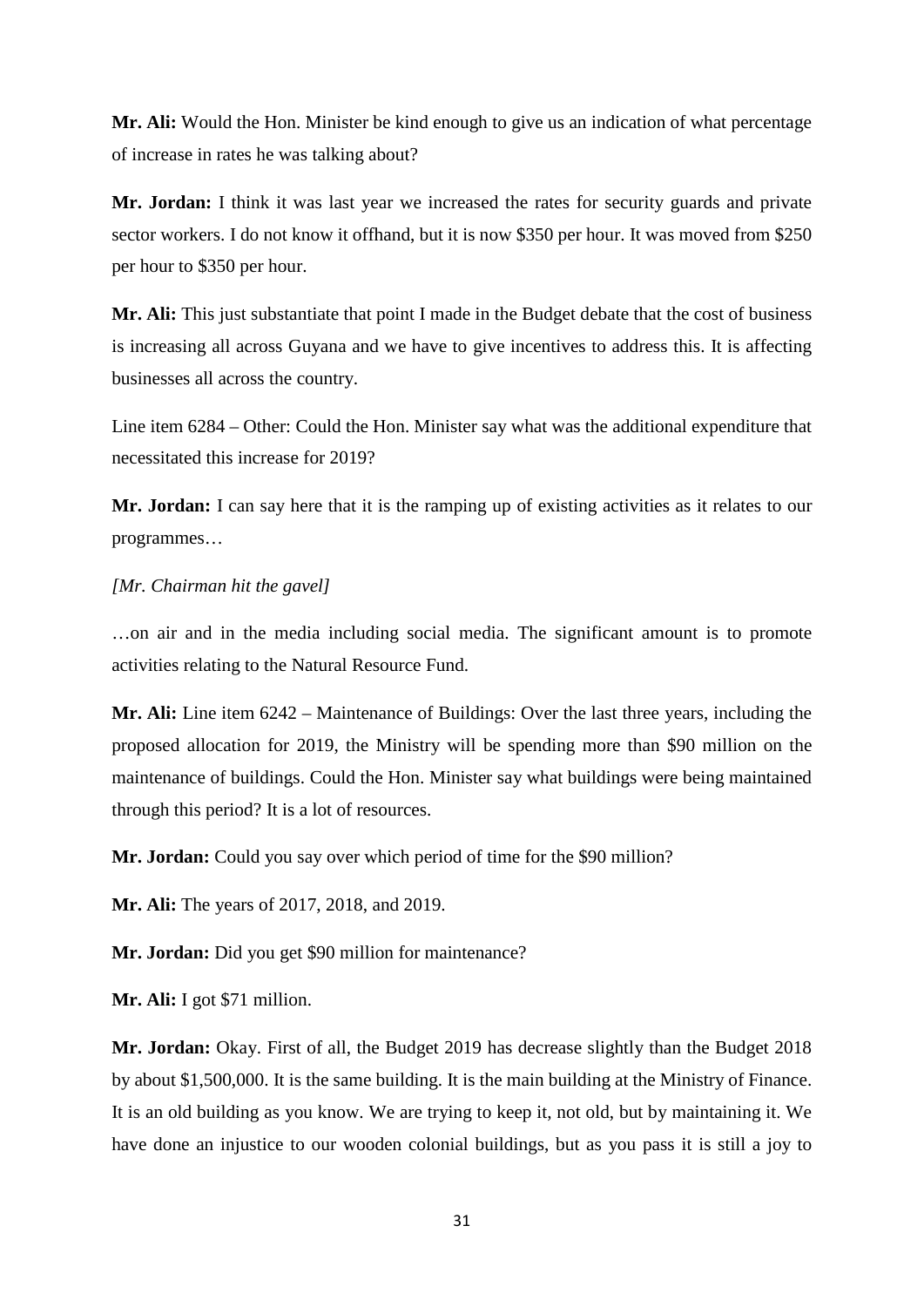behold. It takes a lot to be maintained if we want to keep it in wood rather than switch it over to concrete.

We tried to do termite treatment, we painted it, re-puttied it and made changes to the roof *et cetera*. As you know we have added other buildings in the yard. We have the National Procurement and Tender Administration Board (NPTAB) building, the Management Information Systems Unit (MISU) building, and we have extended the existing building, I think, twice. The maintenance really has to do with that.

Also, as you know the sewerage runs through the Ministry of Finance and I do not know which genius in the past had built something over the sewerage. So, that in itself has its own issues. Generally, it is just to continue maintaining the buildings, by painting the exterior walls of the NPTAB building next year, painting of the eastern and northern exterior walls of our head office building, painting of exterior walls of the building being used by the Basic Needs Trust Fund (BNTF) and there is a contract for electrical maintenance of the administrative building, head office, and valuation division, and some miscellaneous repairs including carpentry, guttering, plumbing and so on.

**Bishop Edghill:** Line item 6321 – Subsidies and Contributions to Local Organisations: There was a \$200 million allocation last year and there is a \$200 million allocation again this year for the National Industrial and Commercial Investments Limited (NICIL's) Special Purpose Unit. Since NICIL is a company that is allowed to operate and generate finances and the surplus being transferred to this Consolidated Fund, could the Hon. Minister tell this House why is he funding from the Consolidated Fund moneys for the operation of a Special Purpose Unit at  $NICII.2$ 

**Mr. Jordan:** When we established the Special Purpose Unit (SPU), which is a temporary arrangement until we finalise the sale of the assets that no longer are within the purview of the Guyana Sugar Corporation Limited (GuySuCo), it comes under NICIL, but it is not a permanent department. Technically to separate the activities of the general NICIL from this particular arrangement, we decided to fund that out of the Treasury.

The other point too is that NICIL would not have been in a position out of its cash flow to fund the activities of the SPU. Taking into consideration some of the recommendations that have been made by the inquiry into NICIL most of the funding that would have gone there, including dividends from the Guyana Oil Company Incorporated (GUYOIL) and so on, are now being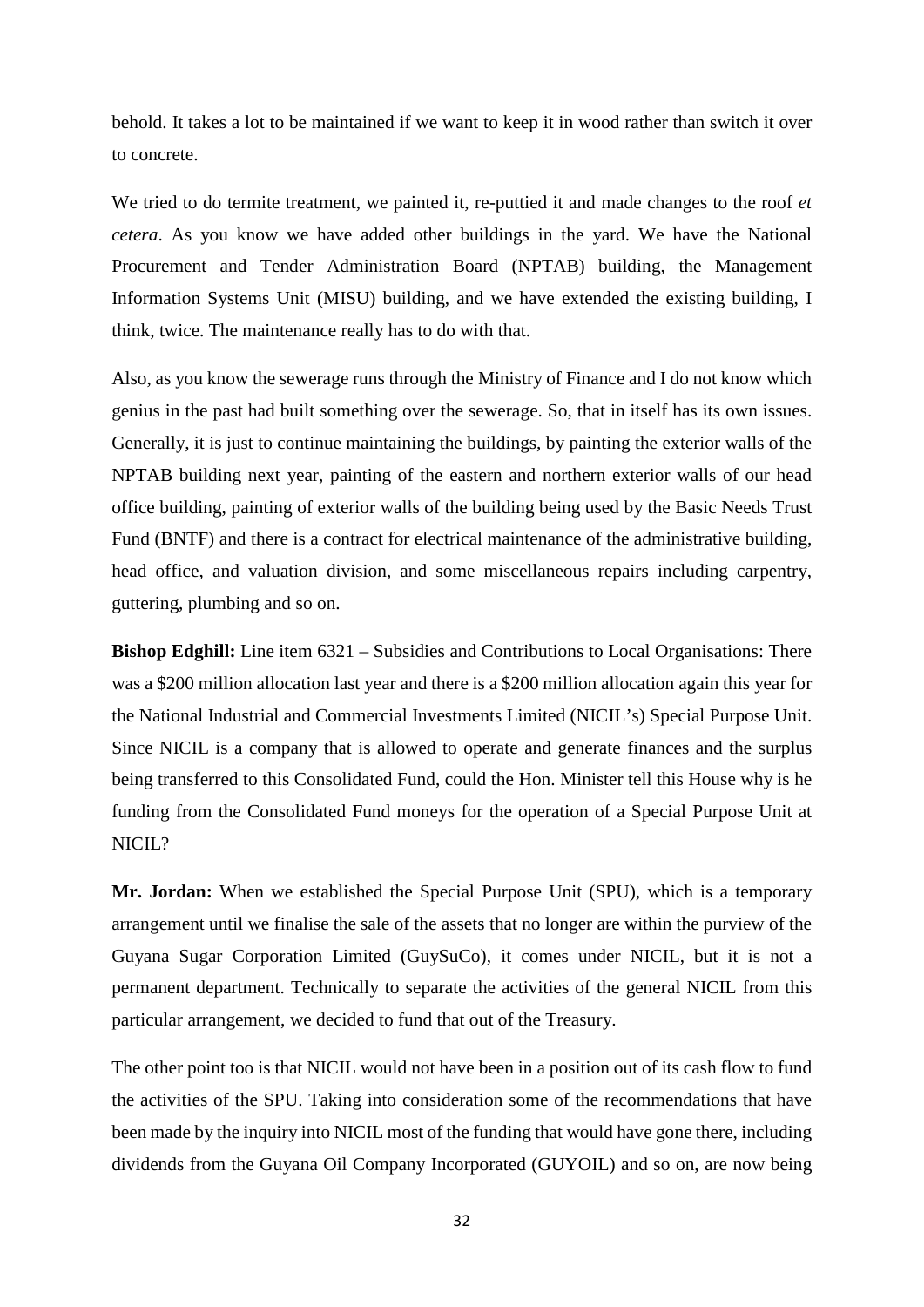paid directly into the Treasury. The company is not in a position as before to command the sort of resources that it may have commanded prior to 2015. The financing of the SPU is as a result of that. NICIL, we hope, will not need any financing once SPU is wound up.

**Bishop Edghill:** Follow-up: With the Minister's explanation that NICIL is not in a position financially to fund this Special Purposes Unit, could the Minister tell this House would NICIL be in a position to finance the interest on the bond that the Government has guaranteed? It is in a bond of about \$30 billion which, I think, about \$17 billion has already been drawn down on.

**Mr. Jordan:** As it relates to the bond, the total is \$30 billion, but it has two tranches, \$16 billion and \$14 billion. Only the \$16 billion part has been drawn down so far. The interest on the bond is premised on the sale of the assets of GuySuCo that is now within the purview of the SPU.

# *2.06 p.m.*

It is my understanding that by March 2019, the company should be in a position to begin making some sales.

Also, the other assets that are in the purview of the SPU, outside of the estates themselves is land. There are supposed to have some land sales going, already there is tremendous interest based on tenders that have been put out. At the moment, Cabinet is reviewing not necessarily those requests, but, we are reviewing the mechanism that will trigger these sales going forward outside of NICIL itself. The company is doing its job, but Cabinet wants to have a mechanism also that could ensure transparency, accountability, and as wide the spatial distribution as possible. In other words, land does not end up being concentrated in one or two persons. The purposes for which the lands are being sold can be monitored after the sale.

**Bishop Edghill:** The same line item 6321 – Subsidies and Contributions to Local Organisations: Could the Hon. Minister tell this House has NICIL paid any interest, so far, on the \$16 billion that he has acknowledged that has been disburse? Has the company paid the source of funding for the payment of that interest?

**Mr. Jordan:** The company has not paid, and the company is not in default. I think the first payment is due in March 2019.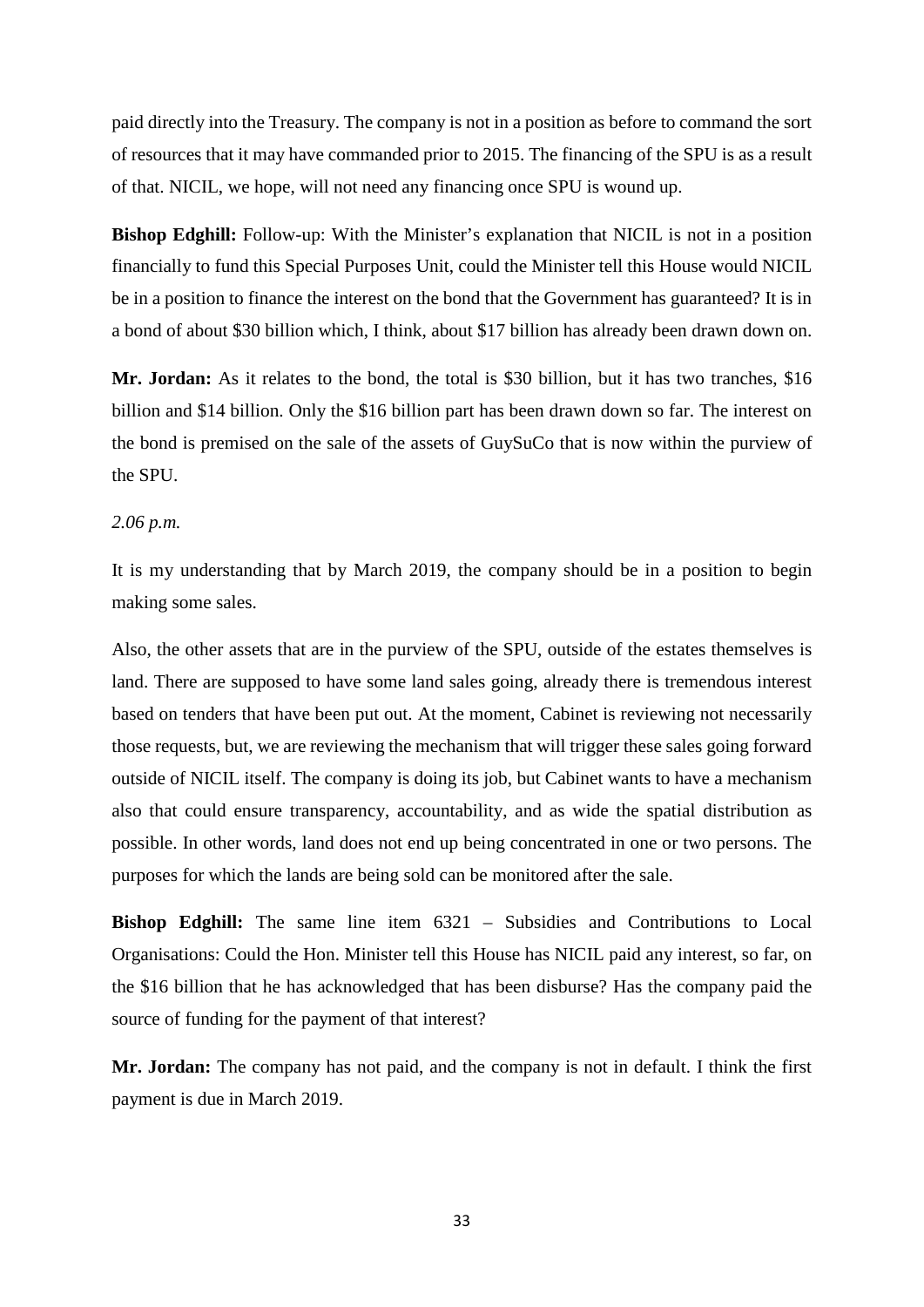**Bishop Edghill:** Same line item 6321 - Subsidies and Contributions to Local Organisations: Guyana Revenue Authority, Could the Hon. Minister indicate is this increase only for employment costs or are there major capital investments to be done in the year 2019?

**Mr. Jordan:** The capital aspect will not be in the current subvention. It would be treated under the Ministry of Finance capital vote. In terms of the current expenditure, essentially, this increase is to allow the Guyana Revenue Authority (GRA) to continue its upgrading work; both in terms of its offices, geographic locations, and staff. It is also to allow GRA to continue the work that it is doing in establishing the Oil and Gas Unit as we rapidly proceed to first oil essentially. There will also be a heavy amount of training that will take place. New regional offices will be opened in Mabaruma, while the Bartica and Lethem offices will be upgraded to offer services similar to those for the head office. Those are essentially here.

**Bishop Edghill:** Could the Hon. Minister tell this House, was any of the \$200 million that was used by NICIL, in 2018, financed the lounge at Ogle which is now in the public domain?

**Mr. Jordan:** Just a quick correction before I get into the answer. The first payment on the bond is due in May 2019, and not March.

No. It is NICIL's funds and not the funds that we have transferred to SPU that were used. The \$200 million that we transferred to SPU were principally used on employment cost, roughly \$122 million, fuel and lubricants about \$100 million, utilities about \$2 million, office supplies about \$2 million, travelling and subsistence about \$3 million, maintenance and repairs to buildings roughly \$59 million, and legal fees roughly about \$32 million. Those are some of the key items.

**Bishop Edghill:** Same line item 6321 - Subsidies and Contributions to Local Organisations: Earlier the Minister told us that this SPU is only for a temporary arrangement that is why he is funding it from the Consolidated Fund and not from NICIL's operations. Could the Hon. Minister tell the House is the refurbish lounge at Ogle the property of NICIL or is it a facility that is being loaned to this SPU for its life? Why was the expenditure made?

**Mr. Jordan:** I do not know what the special interest in the SPU is, because the SPU does not have a legal life of its own. It is NICIL that has the legal life. I am not sure why the hon. Member is harping on SPU. If the Head or any employee of the SPU does something, it has to be done in the name of NICIL. If the correct question is whether NICIL owns the LBI property, my understanding is that that asset was vested as part of the vesting order in NICIL.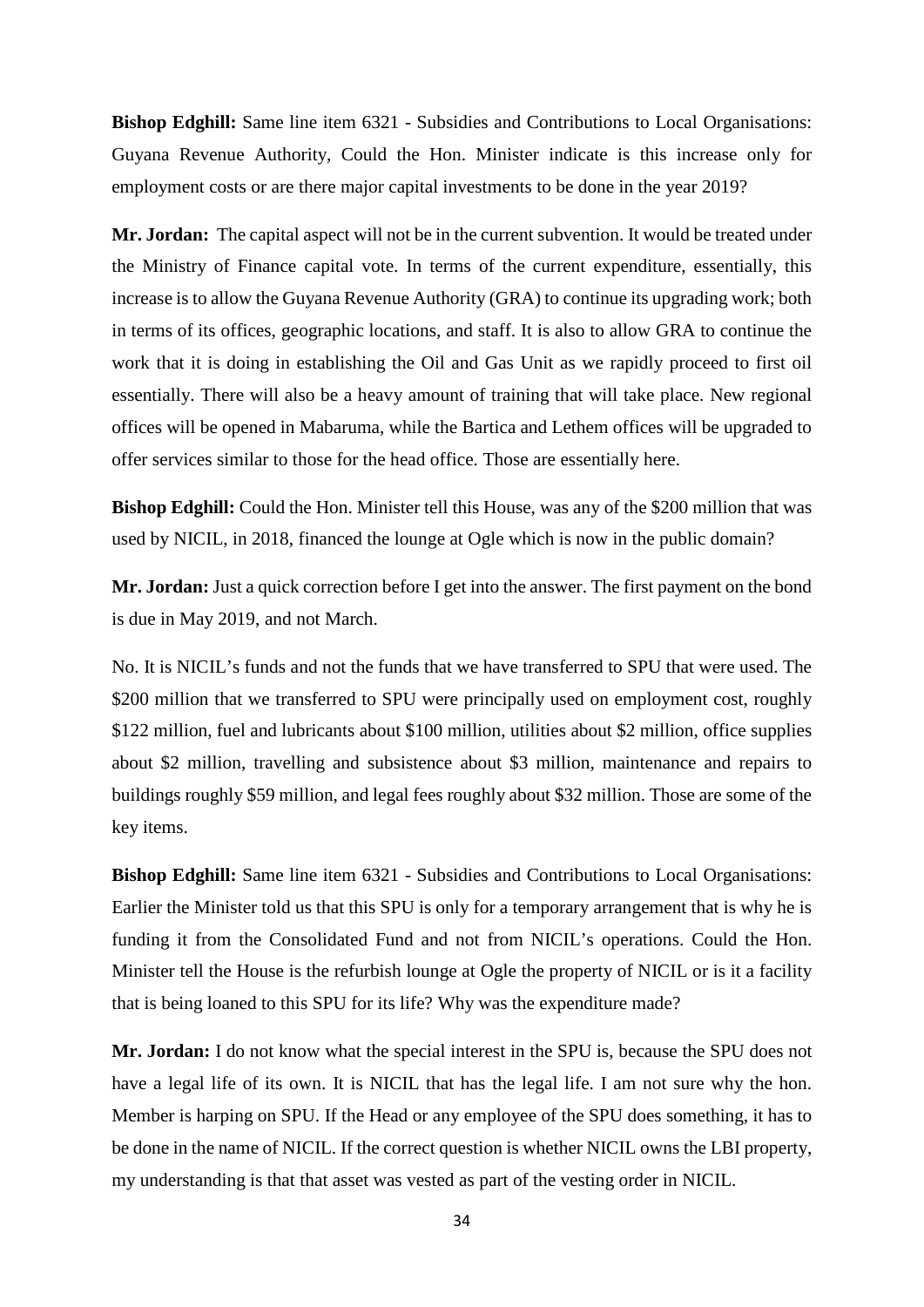I know there are some issues which I really do not want to fuel at the moment between who is ownership. It is NICIL's contention that the vesting order was clear that the LBI compound form part of it. I hope we are not going to *open a can of worms,* because I cannot solve that here. I am just indicating that that is it.

**Bishop Edghill:** The same line item 6321 - Subsidies and Contributions to Local Organisations: GRA, could the Hon. Minister confirm that GRA Board is properly composed in keeping with the Act and has been functioning?

**Mr. Jordan:** As far as I know the Board is properly composed and the Board has been functioning. In fact, I think two days ago, a new Board for 2019 was discussed at Cabinet and approved.

*Programme: 031 – Policy and Administration - \$20,344,381,000 agreed to and ordered to stand part of the Estimates.*

#### **Capital Expenditure**

#### **Programme: 031 – Policy and Administration - \$4,759,652,000**

**Mr. Ali:** Project code 1202200 – Buildings: It states provision for building. What building is the legend referring to?

**Mr. Jordan:** It is the annex on Croal Street where the old Guyana National Cooperative Bank (GNCB) Sports Club was.

**Mr. Ali:** Could the Hon. Minister say to us what is the plan in relation to this building? The Legend just states provision for building. We need to have some information here. Your total project cost in the profile is \$325 plus million and you are spending this year \$113,711,000. What is the scope of this project?

**Mr. Jordan:** The awarded cost for this building is \$228 million. The difference you see there has to do with the generator for the main office and it includes the purchase and associated electrical works for the generator. The \$228 million for the new building - the existing headquarters of the Ministry of Finance has outgrown space. The number of activities that we have added and staff. What we are going to do at the new building is a three-story building.

First of all, we are going to move the Valuation Division which you know is a very decrepit building at Camp Street. It has limited what we could do with the Evaluation Office. It is like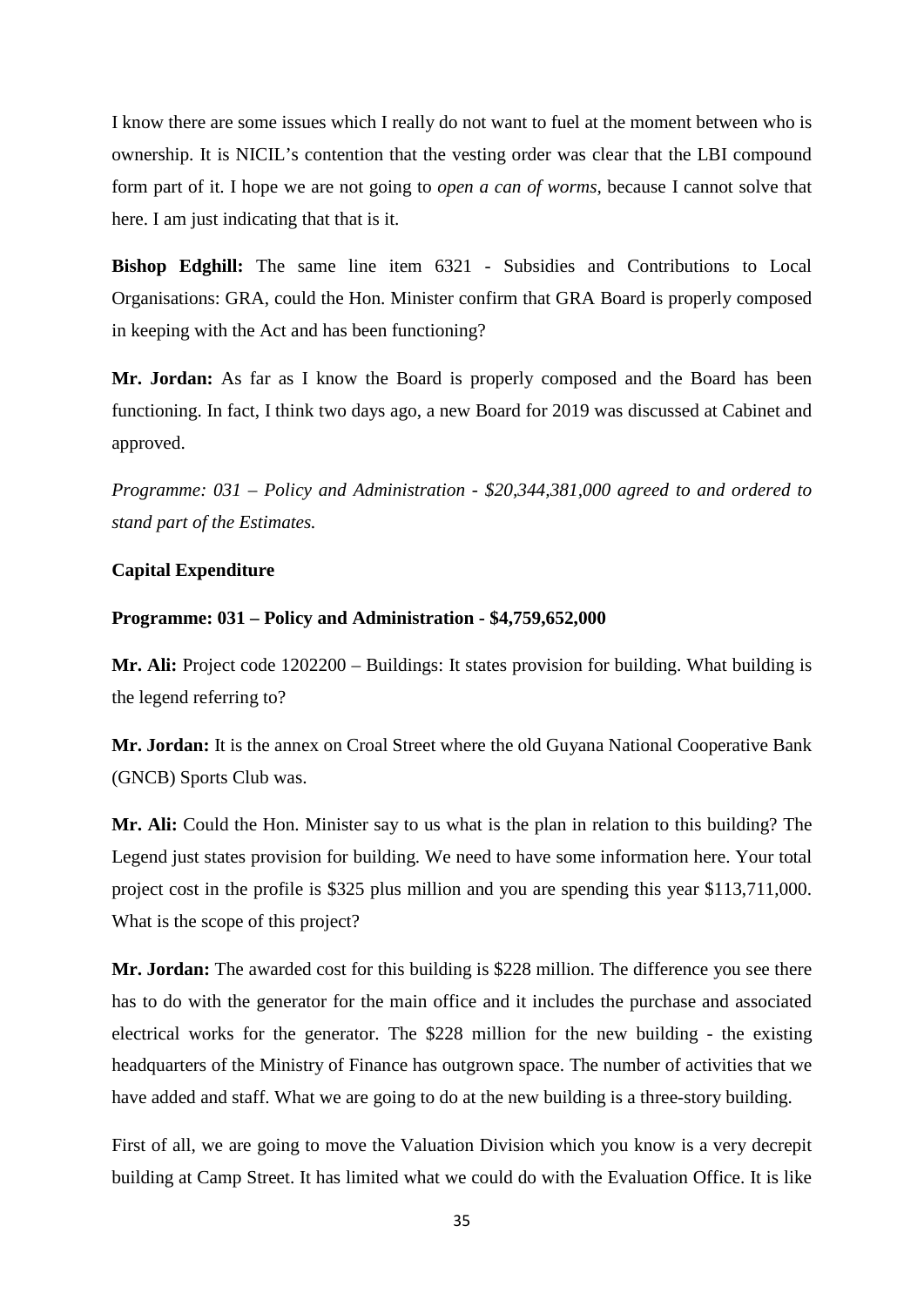a step child we have not really paid attention to. We are going to put the offices in better surroundings and be able to recruit better and more qualified staff.

We are going to put in one floor or part of the floor we will use for a document centre. There are so much documentations at the Ministry of Finance thrown all over the place and we have just ran out of space. We will attempt to scan and also put a modern document centre there. We are going to move the training room from the head office and put it there and make it a modern training room with modern facilities for better conferencing and so forth which will ease on the trips and also the phones.

Of course, it is important for sports. We are going to use a small part for a sports club and a little gym to keep people healthy and also to promote social cohesion.

**Mr. Ali:** Project code 3401000 - Low Carbon Development Programme: I see here Hon. Minister that you are going to draw down \$1.4 billion. Would the Hon. Minister agree that this strategy has brought tremendous benefit to our country?

Secondly, could the Hon. Minister say would the components that would be financed from this draw down are the same as were outlined in the Low Carbon Development Strategy? Also, could the member list the components?

**Mr. Jordan:** My Hon. Friend made me smile, because I have in front of me the *Hansard* for last year, and anticipated that this question… The Hon. Member is really good and has a good memory, because it was almost word for word he was repeating from the *Hansard*.

Anything green, as we are going green, any strategy, or any component, and any works that will promote or help us to go green, we cannot scuffle. We have to be in support of anything that is going green.

# *2.21 p.m.*

On this programme for the sum of \$1.4 billion, the institutional strengthening for 2019 is being allocated \$55,300,000; Amerindian Land Titling - \$73,700,000; the Cunha Canal rehabilitation - \$219,800,000; Information and Communications Technology (ICT) access and E-services for hinterland poor and remote communities - \$453,800,000; Sustainable Land Management and Development - \$551 million; Green State Economy Development Strategy \$37,700,000 and the Trustee Administration fee is \$8,700,000.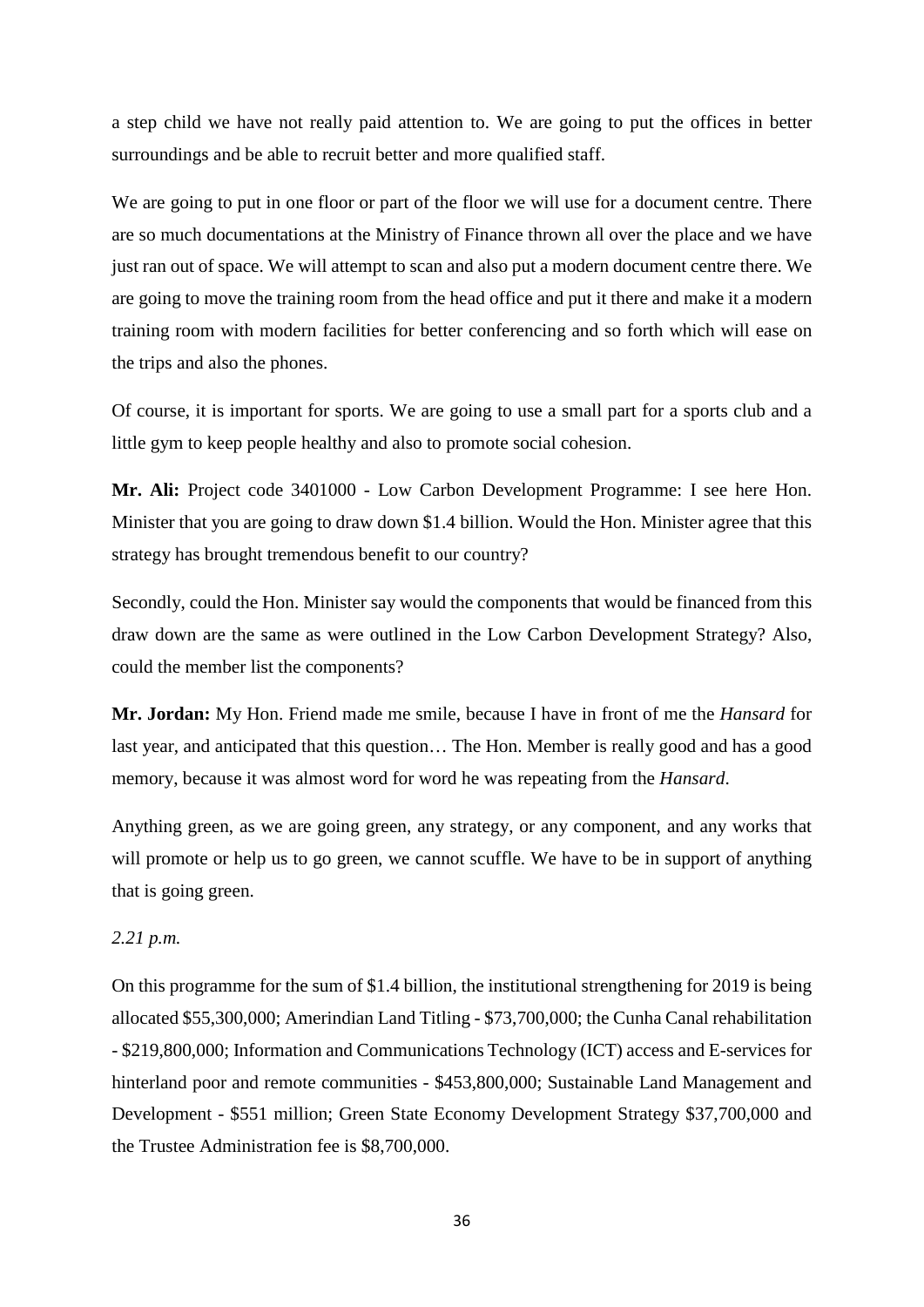**Mr. Ali:** I am very happy to see that you stayed faithful to what the People's Progressive Party (PPP) had outlined in that strategy and also the strategies providing the financing for you to develop your own plan.

Project code 1701900- Minor Works: I see that in the legend:

"Provision for community development projects and programmes."

Could you just give us a summary as to how these projects are identified, the criteria used? What level are they approved?

**Mr. Jordan:** In answering this, similarly, last year, these initiatives are identified either by myself going out on my visits to various communities or my staff who would go out doing project monitoring and so forth. They would indicate to me some of the interventions that we should make. We sit as a team and identify which, because we want to maximize the amount, because as you know it has been fixed there for so many years and the costs are going up so there cannot be too many that we can do. We will then make a decision. I am the one ultimate decision maker where that is concerned.

We do entertain requests from residence, organisations, community groups, Neighbourhood Democratic Councils (NDCs), Regional Democratic Councils (RDCs) and line ministries. So far as they come, and they fit the objective we will see how we could accommodate or support.

**Mr. Ali:** Project code 4500800 - Guyana Revenue Authority (GRA): Hon. Minister, you have a sum of \$1,256,650,000 and part of that is the provision of buildings. Early in this Government's term, there was an announcement that the Government will be perusing a new complex to house the GRA's operations. We are expanding into other buildings, but we have not had an update on the plans of having this complex. Could the Hon. Minister give us an update on that, please?

**Mr. Jordan:** We are talking of staff in excess of 1000, so we are talking about a fairly large functional building, which at this time in terms of cost will be challenging to the Government. We are looking at the PPP arrangement. I think a land was identified in the Turkeyen area, concept designs are being developed, and once these are approved by Cabinet, then we would hope to use our PPP framework that we had presented here to solicit proposals for doing the building essentially.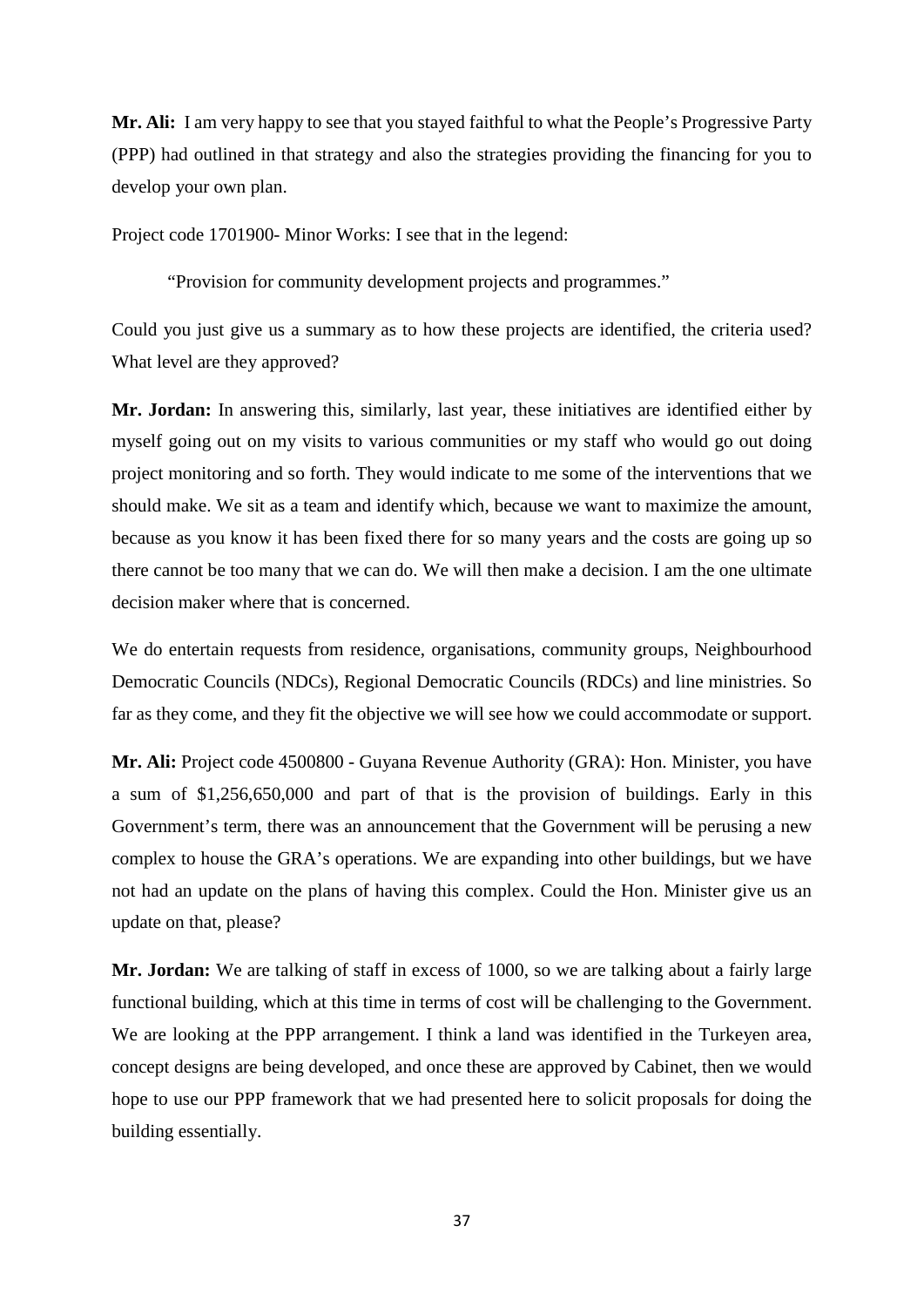**Mr. Ali:** Project code 4500800 - Guyana Revenue Authority: The amount would be a transfer. In relation to the net off of Value Added Tax (VAT) and returns, is this catered for here? I know in the Budget you said that GRA in 2019 would be given the refund there and then send a net amount over to the Consolidated Fund. If not, how much do you anticipate that net off to be?

**Mr. Jordan:** In terms of refunds, my understanding at the VAT level it is roughly \$2,500,000,000 that would normally be given. For the normal areas, in particular income tax the refunds would normally be about \$700 million essentially.

This will not be here because it is not a capital expenditure. It is a current expenditure. Remember, the idea here is for whatever revenues are collected instead of it going totally into the Consolidated Fund, only the net will be going. If GRA have refunds to do on income tax, then it will be taken out of current revenue and then put the net into Consolidated Fund, which is similar to what happens under the VAT Act and which has been around for quite a while, since the VAT has been put in place.

**Mr. Ali:** One more question, Mr. Chairman. Project code 45000800: Could the Hon. Minister be kind to tell us what is the estimated outstanding amount in relation to VAT refunds as we speak now?

Project code 4502400 - Technical Assistance: Provision for strengthening of the Public Procurement System, could the Hon. Minister say if the Standard Bidding Document would be updated as part of this strengthening? Would the award of contract be totally removed from Cabinet as part of this Institutional strengthening and upgrade? Thirdly, would the information be uploaded on the website in a timely and efficient manner?

# *[Mr. Chairman hit the gavel]*

**Mr. Chairman:** Hon. Members, I am not sure what is this new performance. I do not know that we can shout across the aisle such as it is to one another.

**Mr. Jordan:** On the VAT refunds, it averages between \$350 and \$400 million every two months, essentially. Cabinet no longer approves projects. The projects are noted by Cabinet. The Standard Bidding Documents: the general upgrade to the procurement does not only includes Standard Bidding Documents listed on the CARICOM Board, listed on the website and so forth. It also includes a virtual overhaul of the existing procurement legislation. The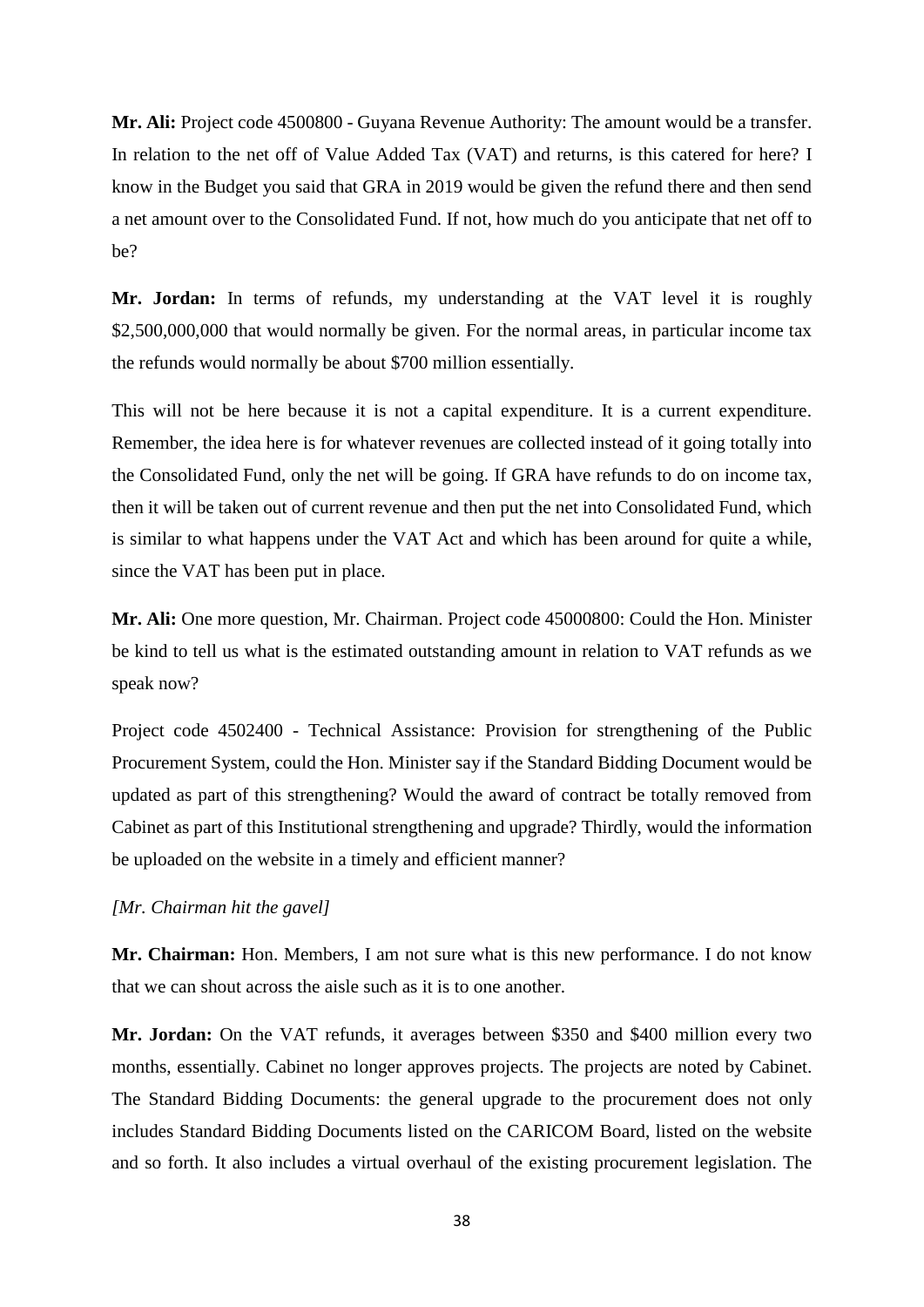consultant has completed the work to overhaul and has recommended that we redo the Act, because the changes are so many as to really render the Act virtually inefficient, if we were to just continue changing it. Work will start in the Attorney General's Chambers on this.

In the meantime, we are going to bring shortly, hopefully very early in January, some new hanging fruits to do with increase in the threshold set aside for the small business, the public procurement planning, and also mandatory registration for companies. I also believe there is some part to do with sanctioning contractors who do poor work.

**Mr. Ali:** Project code 4503000 - Contribution to International Organisations: Hon. Minister, I see under the Islamic Development Bank, you have a capital contribution of \$37,013,000. Could the Hon. Minister say what is the size of the loan to be acquired from the Islamic Development Bank? When is the proposed first disbursement date? What are the projects that the loan or loans would be used for?

**Mr. Jordan:** So far, we only had one loan from Islamic Development Bank for the sum of \$20 million for the Guyana Power and Light Cooperation. I think we are in the process of completing the conditionalities and the disbursement should start in 2019.

**Mr. Ali:** Could the Hon. Minister say, in terms of the medium and long-term frame work, what is the size of the pool of resources that is available for Guyana and what has been signed on to?

Mr. Jordan: Right now, it has gone down to \$880 million, because we have taken \$20 million. The sum of \$880 million is an indicative envelope that we can have available to us in this cycle of resources which will take us to 2020 or 2021, I believe. It is not moneys that is holding in a fund waiting for Guyana to borrow. It is potentially what can be made available to Guyana were we to have bankable projects and were we to fulfill other conditions that have to do with the size of our borrowings, outstanding loans, ability to repay, and all of these types of stories. It is not as if we borrowed \$900 million. I do not think our Gross Domestic Product (GDP), right now, allows us to borrow \$900 million as one shot. We are going to identify a couple of projects which we hope can finance down the road.

In the Budget speech we said that we do not have projects that have gone through the rig of a feasibility study and that are available for presentation to international institutions. We have set aside moneys to start some of these feasibility studies on our own and to lessen the need for these studies to be done using foreign financing.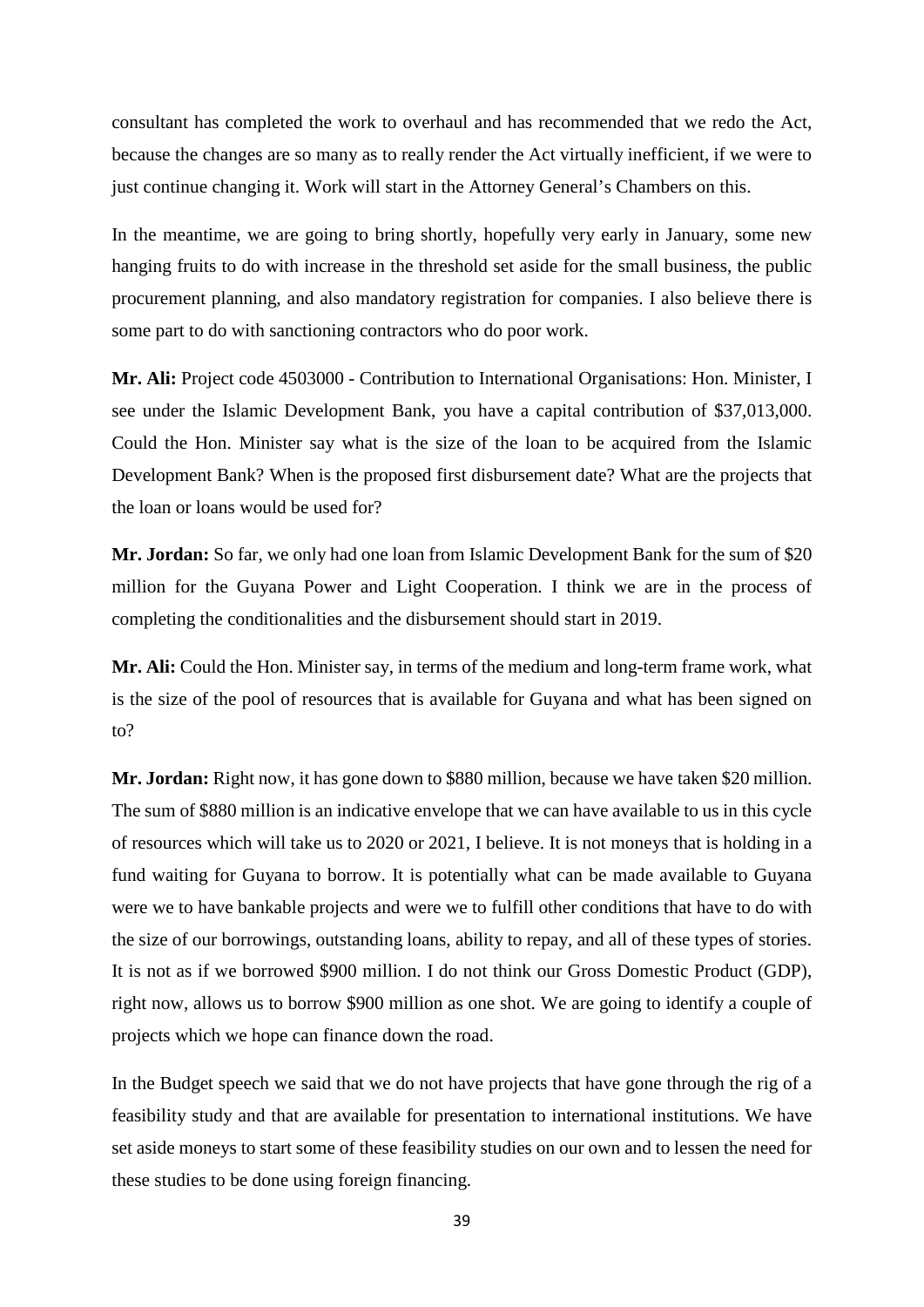**Mr. Ali:** I know the Hon. Minister of Finance had said earlier that, at a personal level, he would relook at the Amaila Falls Hydropower Project. That project has been shown feasible and independently verified by this Government. I know the Government is also perusing clean, renewable, and cheap energy. Would the Hon. Minister of Finance be willing to look at this as an important project for Guyana to be financed under resources by this Islamic Development Bank?

**Mr. Jordan:** That is a very clever way of bringing a project that is nowhere in these estimates. I want to say, again, that projects that are bankable, have had the feasibility study done, and which can pass the test of both ourselves and the financial institutions, are projects that we are going to put to these financial institutions.

I cannot say about Amaila Falls Hydropower Project or any other project, to be quite honest. This is a matter for the Government of Guyana and the Government of the day. Our position on Amaila Falls Hydropower Projectis known. I cannot say that we would be putting that any time soon to the Islamic Development Bank for finance.

#### *2.36 p.m.*

**Mr. Ali:** Project code 4402900 – Institutional Strengthening: Provisions for studies. Would the Hon. Minister be kind enough to tell us whether he plans to have a new feasibility study completed for the Demerara Harbour Bridge, seeing that the whole concept of the bridge has changed? Is any provision being made here for a new feasibility study for the Demerara Harbour Bridge?

**Mr. Jordan:** No. The Demerara Harbour Bridge issues are being dealt with by the Ministry of Public Infrastructure (MPI). So, I could not answer that.

There are some moneys here for studies that are outside of the framework of the MPI. There are a number of other areas for which studies have to be done and what we have set aside here is some moneys to do those studies. But anything to do with the transportation area would be done by the Ministry of Public Infrastructure.

**Bishop Edghill:** Project code 4503100 – Contribution to Local Organisations – Linden Enterprise Network (LEN): Could the Hon. Minister confirm that all the activities that were envisaged for 2018, for the \$160 million that was allocated, have been completed? And could he indicate to the House what the \$218.835 million that is being sought for will do at LEN?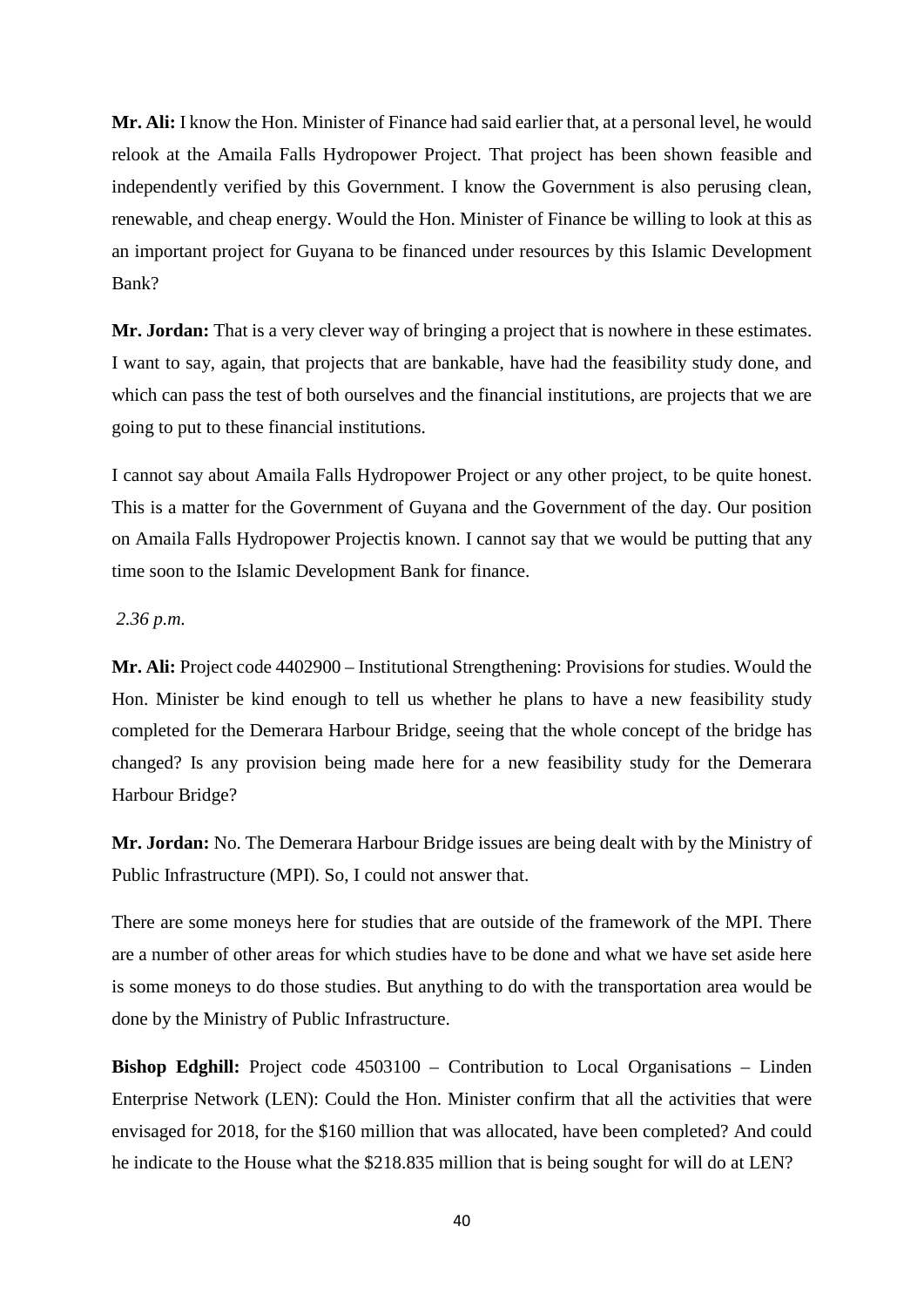**Mr. Jordan:** I can reasonably say that the moneys that we had given to LEN would have mostly been used, because I do not think that they lend all of the money. They would have to keep a little in, and some of the moneys are also used for operational expenditure. The needs are huge in Linden, but we do not have a sufficiency of funding to give them. The additional funding is to meet some of those needs.

Linden Enterprise Network has now gone into lending for housing which is needed all over the country. And there is a huge demand for assistance in the housing area. So, this increase is to help support the expanded activities of LEN.

**Bishop Edghill:** The same project code. Could the Hon. Minister indicate, if the Government's policy for housing is the building of condominiums (condos), how would the Government be funding institutions that are lending money to build houses? That is the first thing.

Secondly, could he state, as of 2018, how many applicants were there for assistance or loans from LEN and how many were beneficiaries?

**Mr. Jordan:** There were about 518 applicants and roughly 475 would have received a positive nod for lending.

On the first part, I am not sure I know of any policy which states that the Government is into the building of condominiums. Among the housing strategies might be the building of condominiums, but I do not know that there is an outright policy that we will only be building condos and not single units. Essentially, this lending in the housing area in Linden, for those who already have completed a half of the house, maybe it is to help them to complete it; those who have the land, to help them to start and so on. But that is the best I can do where this is concerned.

**Bishop Edghill:** The same line item. Could the Hon. Minister say to this House since LEN as envisaged, was to nurture economic activity in Linden, how much of this amount was used for economic and investment activity? How much went to welfare, housing and other things and what is the cap or the ceiling for lending per person?

**Mr. Jordan:** If I were to make a quick attempt at the sectors where the lending went: agroprocessing, three loans; auto repairs, two loans; catering/snackette, 18 loans; clothing, three loans; construction, 45 loans; crops, one loan; garment making, one loan; grocery, seven loans; hotel and restaurant, three loans; internet café and document centre, four loans; logging, 10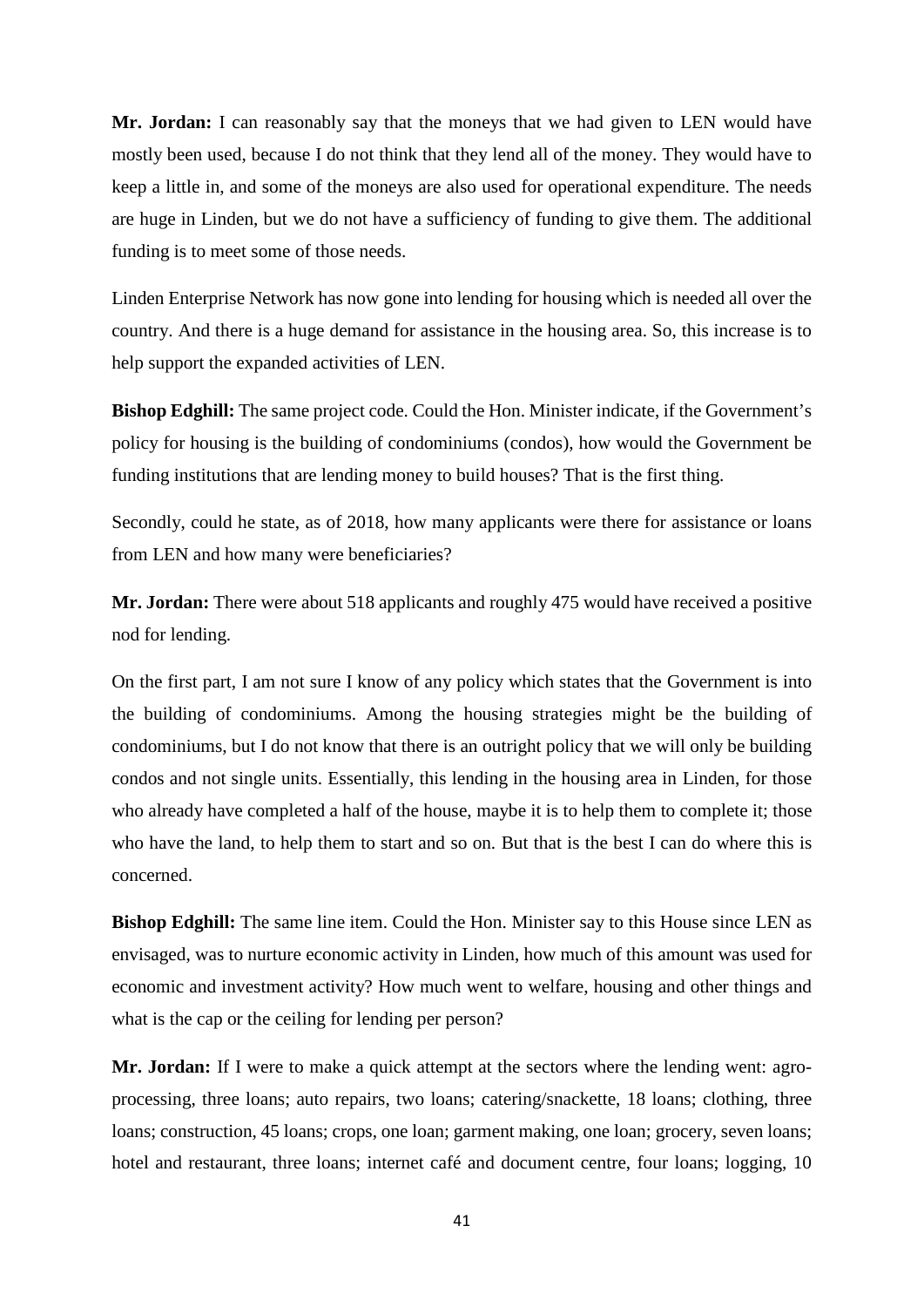loans; other manufacturing, 22 loans; other services, 59 loans; other vending, 175 loans; pharmacy, one loan; pig rearing, one loan; poultry, 68 loans; salon and barbershop, 22 loans; tourism, one loan; transportation, 26 loans; and vending, three loans.

**Bishop Edghill:** Mr. Chairman, the other part of the question is on the ceiling or the cap, the outer limit of lending.

**Mr. Jordan:** I am advised that \$1 million is the ceiling.

*Programme: 031 – Policy and Administration – \$4,759,652,000 agreed to and ordered to stand part of the Estimates.*

#### **Current Expenditure**

#### **Programme: 032 – Public Financial Management – \$5,725,297,000**

**Mr. Ali:** Line item 6262 – Overseas Conferences and Official Visits: Hon. Minister, I see that you have \$300 million set aside here. Could you give us a summary as to the major cost centres, which are your costly Ministries? I know that the Prime Minister's office will be there.

**Mr. Jordan:** The top three as indeed of last year are: Ministry of the Presidency, Ministry of Foreign Affairs and Ministry of Finance.

**Mr. Ali:** The Office of the Prime Minister is in the Ministry of Presidency.

Line item 6284 – Other: There is a substantial increase in the allocation under this category of your expenditure – more than 100%. Could the Hon. Minister provide a justification for such an enormous increase under this category?

**Mr. Jordan:** One of the major reasons for the increase has to do with the licencing that we have to pay that was previously not paid. We were written to by the owners of the software and I think that some deals have been entered into.

In addition, we also have to pay for the Free Balance Licence and maintenance and that is \$29.7 million. The Integrated Financial Management Systems (IFMIS) upgrade from version 6.5 to version 7, that is \$20.4 million. The Performance Budgeting Module of the Free Balance Licence, \$21.8 million; smart stream subscription, \$22.6 million; one National Data Management Authority (NDMA) fibre Government agencies - this a new migration cost to be met from… that is \$30.5 million; and M365 E3 Office and Desktop Licencing, 500 units, that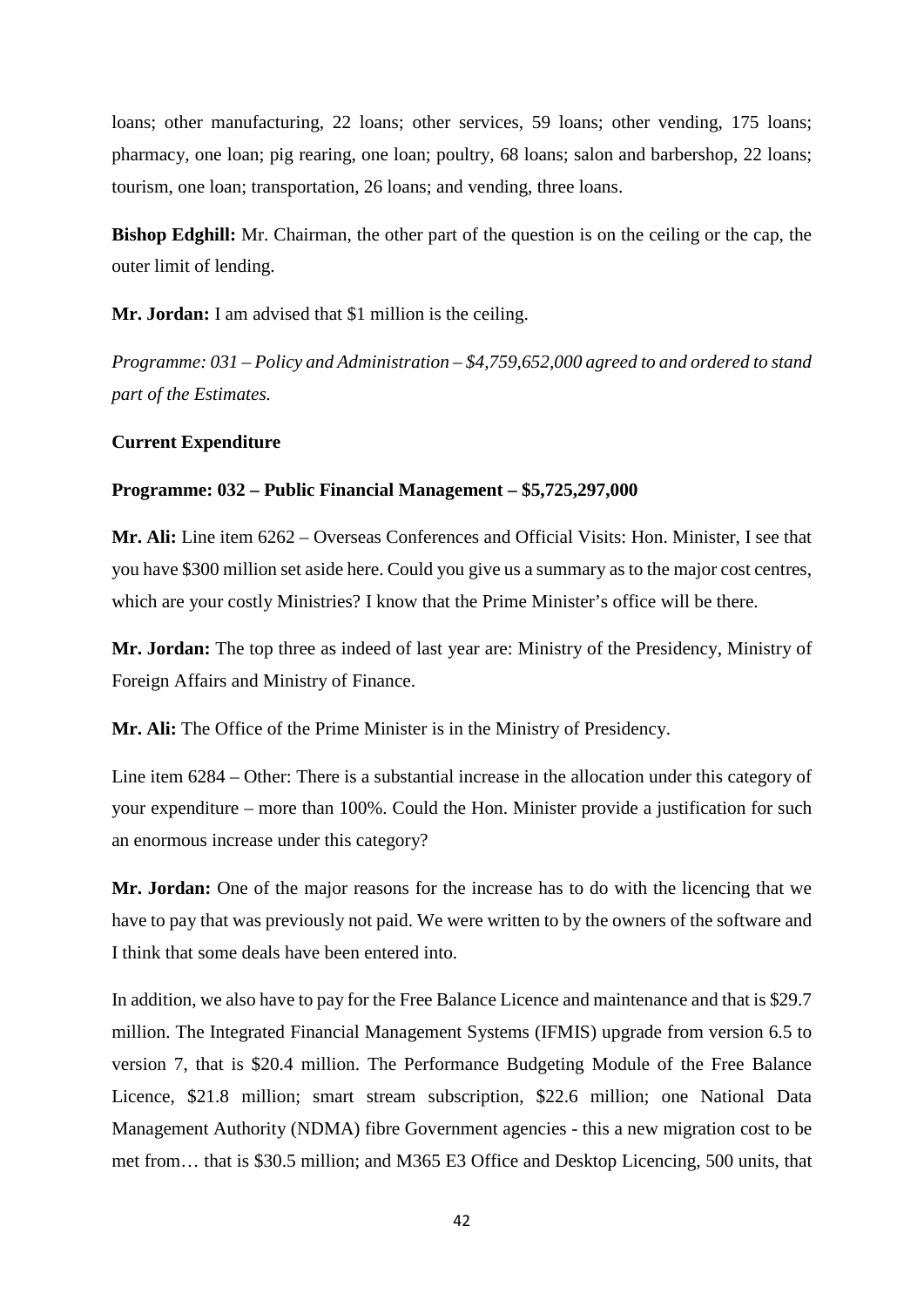will be \$100 million. Of course, consultancy services for IFMIS business transformation, that will be \$33.5 million. Those are some of the critical expenditure that we have. And of course, we have to meet a 2% agency fee which is new to the Guyana Post Office Corporation (GPOC) to cover the cost of providing service, that is the payment of pensions on behalf of the Ministry, and that is \$14.4 million.

**Bishop Edghill:** Under the same line item 6284, Other, could the Hon. Minister tell us if all of the modules as it relates to the IFMIS is currently operational?

**Mr. Jordan:** The answer is no because we opted to do it in phases. For every module we have to buy the licence, keep the maintenance cost and train people. So, it is not as if we have all the modules available. We have to buy each one of them. So, we opted to do it in a phased manner, and we are starting with the ones that are most critical, which is the budget execution module. There are other good modules that will soon attract our attention, like the assent module, and so forth. But like I said, we started with the one that was most important to us.

**Bishop Edghill:** Under the same line item 6284, Other, could the Minister say, in the absence of all of the models, if it is in any way affecting efficient accountability, as it relates to the public purse, as was a major commentary some years ago when it was the Integrated Financial Management and Accounting System (IFMAS)?

**Mr. Jordan:** With evolving technology and so forth, I am sure that there are always better ways of doing the same thing. But in terms of what we have, I will say that we are trying to use that in the most efficient manner. There is room for improvement. For example, there is a method which we are using, right now, that accounts for the assets. It may not be the most efficient, but at the same time we have to have the moneys to buy the assets modules and maintain the assets modules. We have to then train staff on how that is done. So, if there are better mechanisms available for doing the same things, and we can have the cost, I will say we go for it. But in terms of what we have, I believe that we are making the best of what we have, so to speak.

**Bishop Edghill:** I thank the Minister for his answer. The same line item  $6284 -$ Other: Could the Hon. Minister tell this House if the various officers, at the various budgetary agencies and Ministries, have been able to make optimum use of this facility without major obstacles that would be leading to details? Are there plans for training in a continual manner? And under this line item, are moneys set aside for training of officers from those agencies?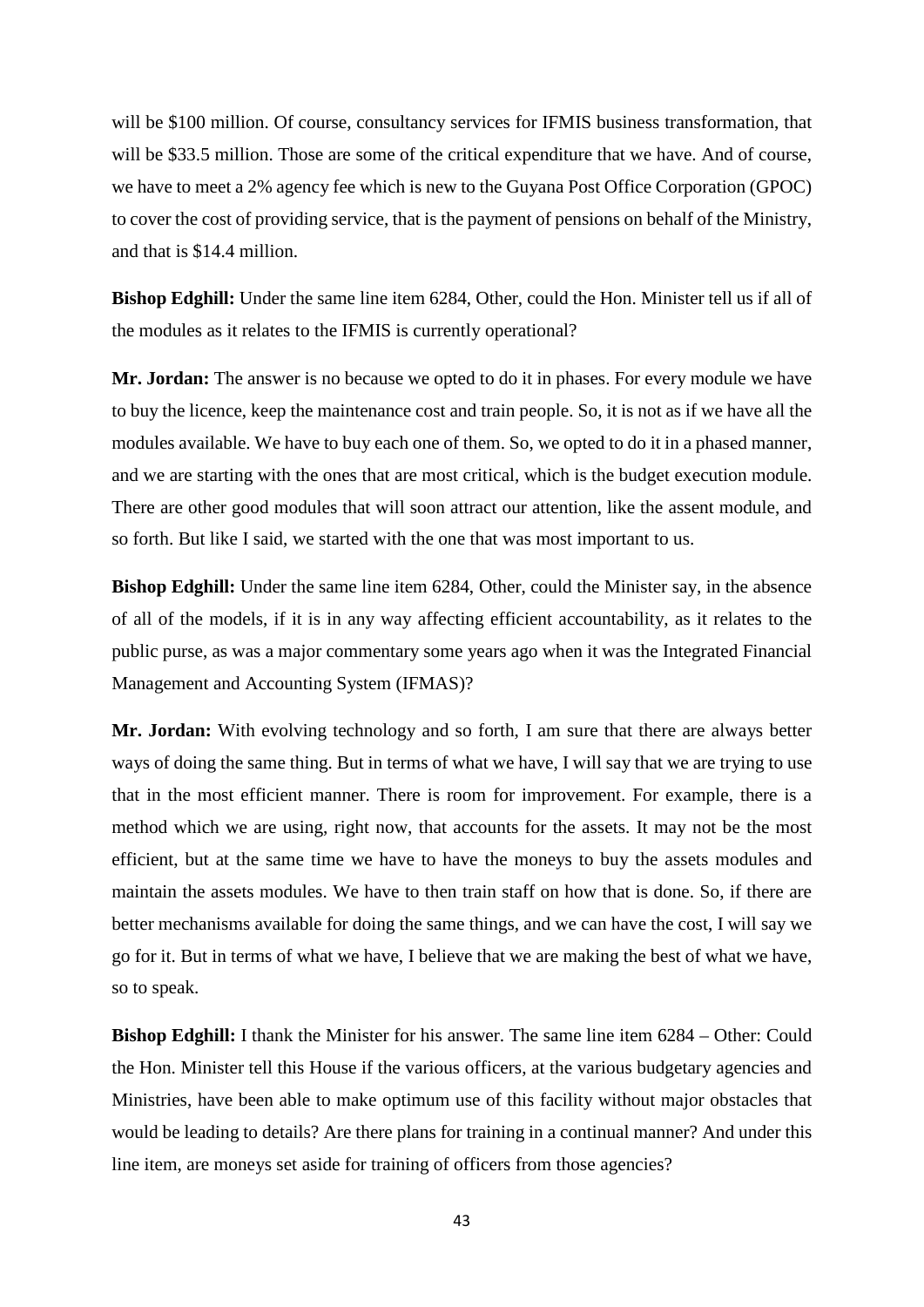#### *2.51 p.m.*

**Mr. Jordan:** That was a very important question asked by the Hon. Member. The answer is no. This is because I believe that we have to have a technology policy. What we have sought to do for too many years, is to introduce various types of technology, whether it is off the shelf or somebody comes with something else. We would do some sketchy training and then the owners of the licence leave. We have people whom we train that leave. Several people also are not trainable; therefore, we have to do many cycles of the same training. I believe once people recognise that, they become marketable and they go too.

We have had enormous pushbacks in terms of trying to push our programme. I think this is engaging attention at the highest levels and certainly at our IFMIS Unit. Next year, we are going to try some different approaches. Moneys have been set aside under training. You would have seen that the Training budget has gone up by a fair size, to set up there to try this different approach.

We also believe that budget agencies would have to look closer at the kinds of personnel that they are attracting in these areas. We need some technologically savvy people, people who are not afraid to explore the computer. We have a lot of people who have computers on their desk, but they are afraid to explore this magnificent piece of equipment. We have to look at all of those if we really want to get the best out of some of the new technological streams that we are putting in place.

**Bishop Edghill:** This is my final question under this line item 6284, Other. Could the Hon. Minster tell us how many of the budget agencies and Ministries are able to access this system from their physical locations and how many of them have to go to the Ministry of Finance to access this facility?

**Mr. Jordan:** My understanding is that all the budget agencies are able to access our site except Region 8, which I believe has to come and input the information for themselves.

*Programme: 032 - Public Financial Management - \$5,725,297,000 agreed to and ordered to stand part of the Estimates.*

# **Capital Expenditure**

# **Programme: 032 - Public Financial Management - \$216,949,000**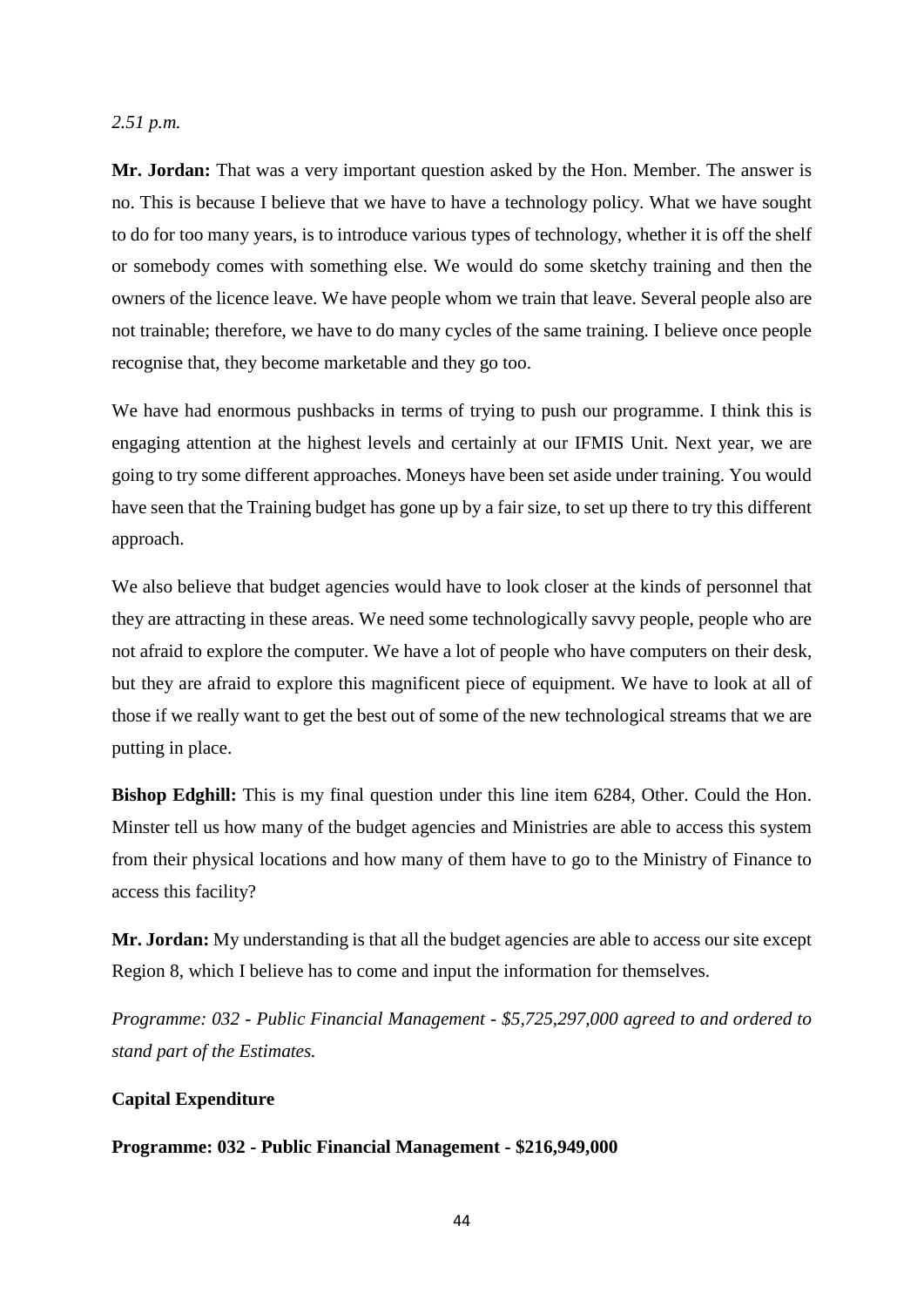*Programme: 032 - Public Financial Management - \$216,949,000 agreed to and ordered to stand part of the Estimates.*

**Mr. Chairman:** Hon. Members, this brings to an end our examination of the Estimates of Expenditure for 2019. The Assembly will now resume.

# *Assembly resumed.*

**Mr. Speaker:** Hon. Minister of Finance.

**Mr. Jordan:** I have to report that the Committee of Supply considered the Estimates of the Expenditure for the Financial Year 2019 and approved of them as printed.

*Question put, and agreed to.*

*Motion carried.*

### **SUSPENSION OF STANDING ORDERS NOS. 13(N) AND 54**

**First Vice-President and Prime Minister [Mr. Nagamootoo]:** Mr. Speaker, with your leave, I move that Standing Orders 13 (n) and 54 be suspended to enable the Appropriation Bill 2018, Bill No. 15 of 2018 to be introduced at this stage.

*Question put, and agreed to.*

#### *Standing orders suspended.*

**Mr. Jordan:** Mr. Speaker, in accordance with paragraph (2) of Article 171 of the Constitution, I signify that Cabinet has recommended the Appropriation Bill 2018, Bill No.15 of 2018 for consideration by the National Assembly. I now present the Bill to the Assembly and move that it be read the first time*.*

# **INTRODUCTION OF BILLS AND FIRST READING**

The following Bill was introduced and read the first time:

# **APPROPRIATION BILL – Bill No.15 of 2018**

A Bill Intituled:

"AN ACT to provide for the issue from the Consolidated Fund of the sums necessary to meet the expenditure (not otherwise lawfully charged on the Consolidated Fund) of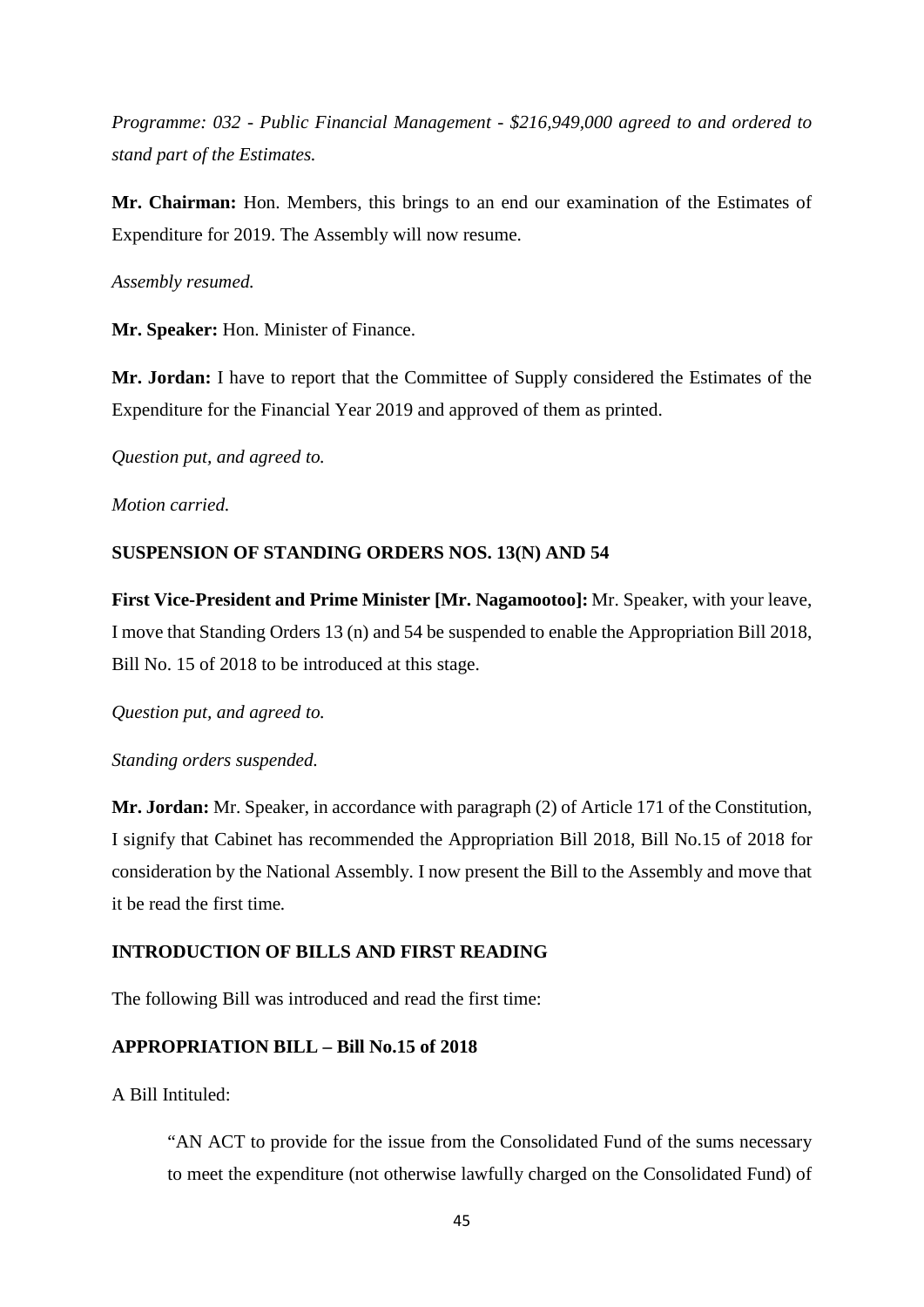the Cooperative Republic of Guyana for the fiscal year ending 31st December, 2019, estimates whereof have been approved by the National Assembly, and for the appropriation of those sums for the specified purposes, in conformity with the Constitution." [*Minister of Finance*]

*Question put, and agreed to.* 

*Bill read for the first time.*

**Mr. Jordan:** Mr. Speaker, I move that the Appropriation Bill 2018, Bill No.15 of 2018 be read a second time.

# **PUBLIC BUSINESS**

#### **GOVERNMENT'S BUSINESS**

# **BILLS – SECOND AND THIRD READINGS**

#### **APPROPRIATION BILL 2018 – BILL No. 15 of 2018**

A Bill Intituled

"AN ACT to provide for the issue from the Consolidated Fund of the sums necessary to meet the expenditure (not otherwise lawfully charged on the Consolidated Fund) of the Cooperative Republic of Guyana for the fiscal year ending 31st December, 2019, estimates whereof have been approved by the National Assembly, and for the appropriation of those sums for the specified purposes, in conformity with the Constitution." [*Minister of Finance*]

*Question put and carried.*

*Bill read for a second time.*

*Assembly in Committee.*

*Bill considered and approved.*

*Assembly resumed.*

*Bill reported without amendments, read the third time and passed as printed.*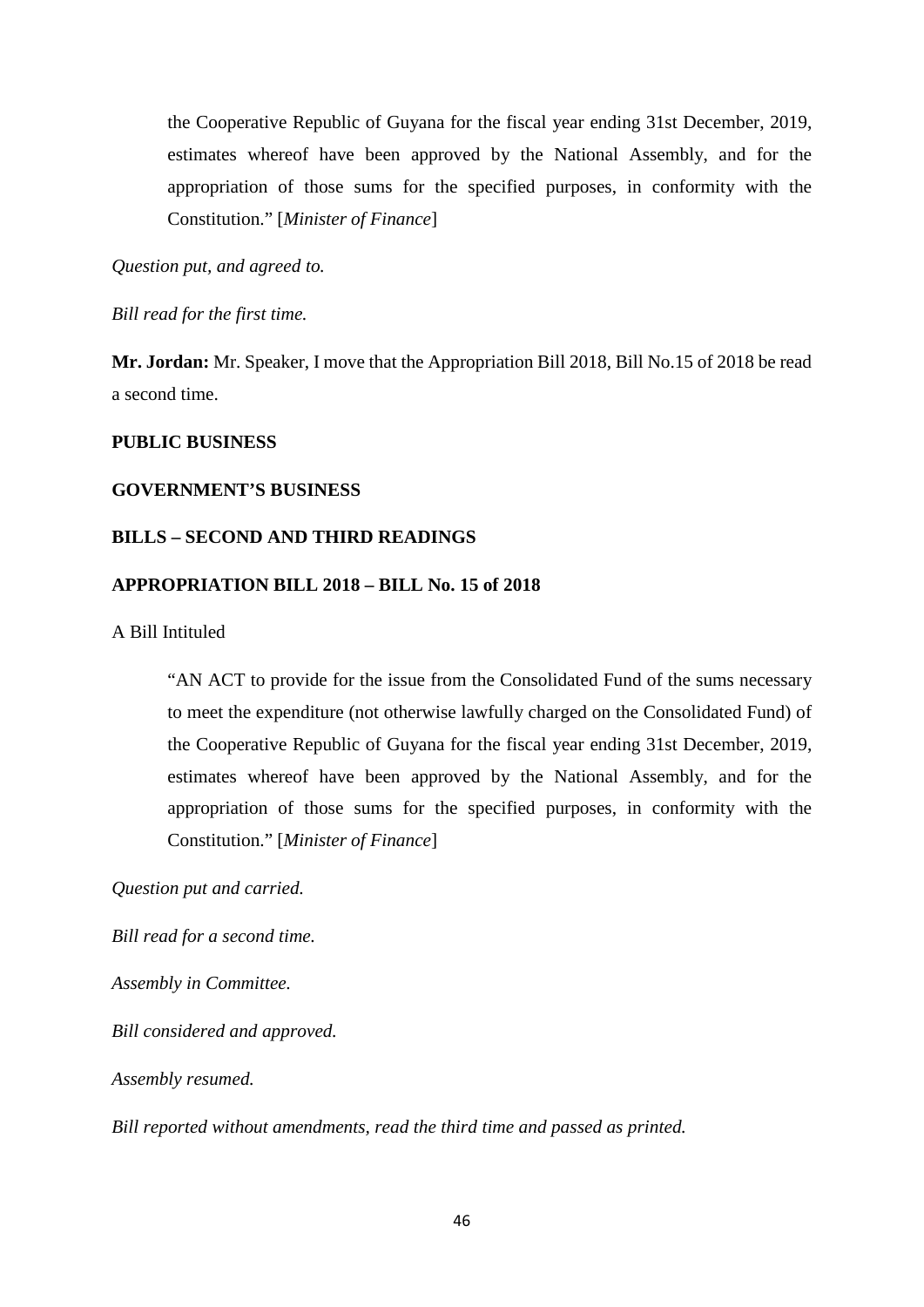**Mr. Speaker:** I thank the Clerk. Hon. Members, that concludes our efforts in relation to the Budget. Hon. Members would know that we have had two weeks of discussion on the Budget. First it was the Budget Debates where some 67 Hon. Members spoke. We had more than 22 hours of debate. It was 22.7 hours to be exact. Members, I am bound to say, expressed themselves fulsomely, sometimes passionately, and the Speaker sometimes had to try to come to grips with it. All in all, I am bound to say that the Budget was quite well ventilated from where I sit. The discussions on the Estimates of Expenditures followed the same pattern

#### *3.06 p.m.*

When I was reflecting on this, I wondered sometimes whether there is something that we did wrong and we were being punished for it so that we must keep very late hours to try to grapple with sometimes intricate financial arguments and questions which Members have remembered or have not remembered. But Members expressed it in a certain way and other Members may not understand it in that way. However, I must express to all Members my personal thanks for the assistance I received during the time I have sat in these debates.

Hon. Members, before I conclude what I have to say, there is a matter I would like to bring to your attention. Members would recall that I did indicate, on the first day of the second week of the debate, that I had received a letter from the Hon. Member Ms. Teixeira. I did indicate to Members that it raised some major interests of importance. I did not say to the House the contents of the letter, but I did say to the House that I would hope to proffer a reply to Ms. Teixeira by the end of the week. I have been able to do that today and I hope that by now Ms. Teixeira would have received a letter from me.

Hon. Member, I have taken the decision that this is a matter which I should bring to the attention of the House fully. What I will do is exceptional, and it is exceptionally that I will relate to this House the information which was provided to me and my reply to that information. I say "exceptionally" because correspondence between the Speaker and any Hon. Member in this House has never been a subject by the Speaker for exposition or discussion or display to other Members. That is why I said what I will do now is exceptional. I hope that this is exceptional in the sense that it will never happen again. The letter I wrote to Ms. Teixeira, is in response to one which she wrote and raised some major questions. I had arranged for every member in this House to receive a copy of the letter from Ms. Teixeira and to receive a copy of my reply. I do not know whether you have had it yet, but I am certain that before I am through reading my reply you would have a copy of the letter.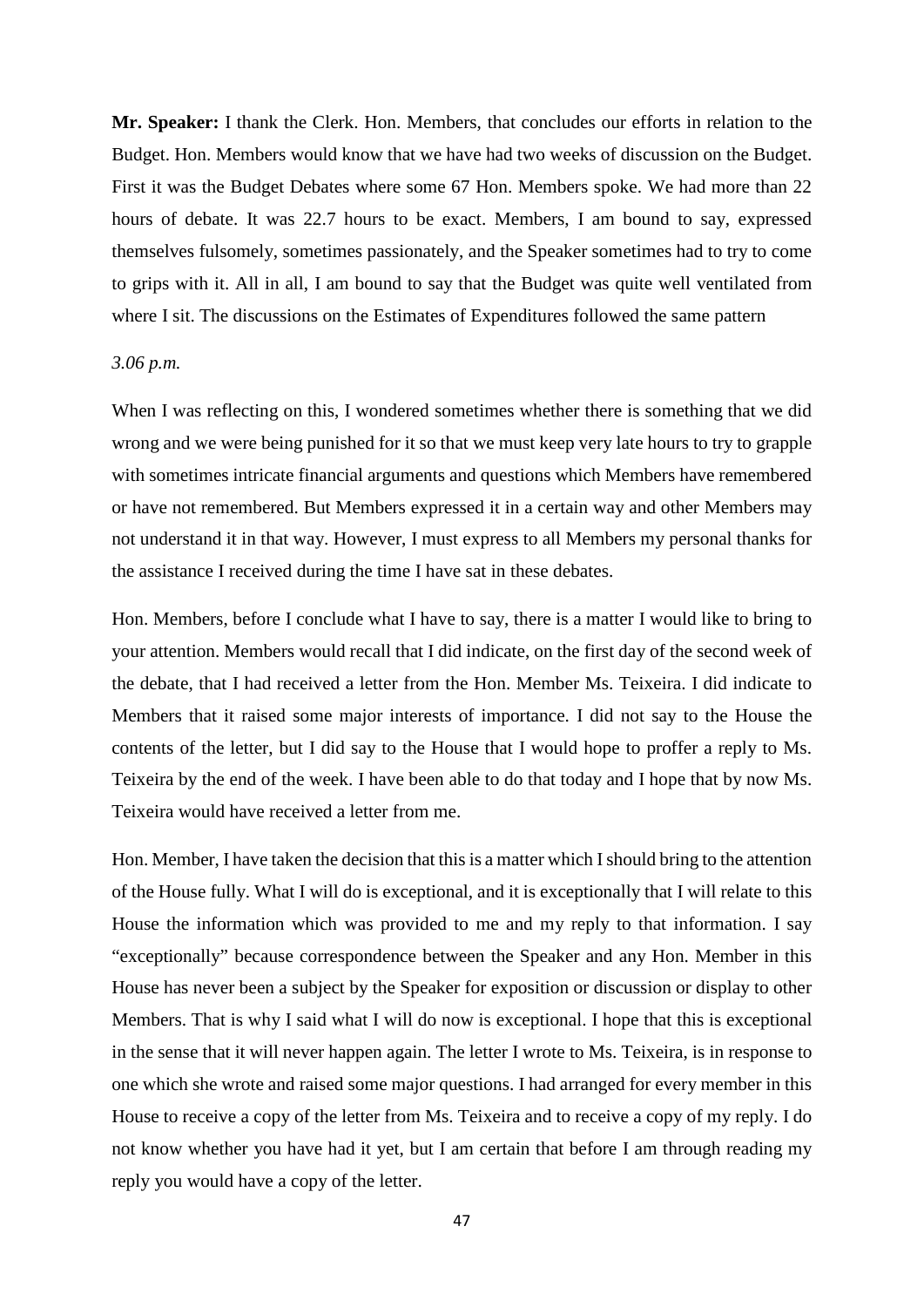My letter to Ms. Teixeira,

"Thank you for your letter of Monday,  $10<sup>th</sup>$  December, 2018. I regret that I have taken this long to reply. As I have observed when I informed the House on the  $10<sup>th</sup>$  December, 2018 about receiving a letter from you, the matter about which you wrote is one which raises very important issues. Some of those issues go beyond the particular issue which you have raised. They touch other provisions of the Constitution and the Law and the Practice of Parliament as they would have evolved over the years.

I am aware that there has been, since the first year of this  $11<sup>th</sup>$  Parliament, views contrary to the ones which you expressed in your letter. Such contrary views have been expressed by persons learned in the Law and even by Eminent Senior Counsel. For the three years following, to the present year, that view has influenced the practice. On this the fourth year of this Session, that view which was influenced the practice in the National Assembly is being challenged by you in your letter. That challenge, in my view, has now introduced an element of uncertainty in a most important area of the discharge by Members of Parliament of their obligations to the people of Guyana.

You have been kind enough to make reference to the instance of former Prime Minister Hinds but there appears to be no record which makes clear the reason for the conduct of the then Hon. Prime Minister. I hold the view that the absence of records and the reliance, in its place, on memory does not provide a sufficiently strong basis on which I should rely for a definitive settlement of so grave and weighty a matter as the one to which your letter gives rise.

In matters such as these, it has been our wont to have recourse to our Justice System for the solution. I do not recommend resort to our justice system for the solution of a matter of this nature. The concept of Winners and Losers is not one to be embraced here for a permanent solution to this a very important issue.

As Speaker of our National Assembly vested with powers to rule on many matters which come before the House, I hold that such powers should be exercised with circumspection and, in appropriate instances. My reading on this matter, which now exercises the attention of Honourable Members, does not incline me to the conviction that unilateral action in this matter by the Speaker or by any other Third-Party Instrumentality, will lead to a final and permanent resolution.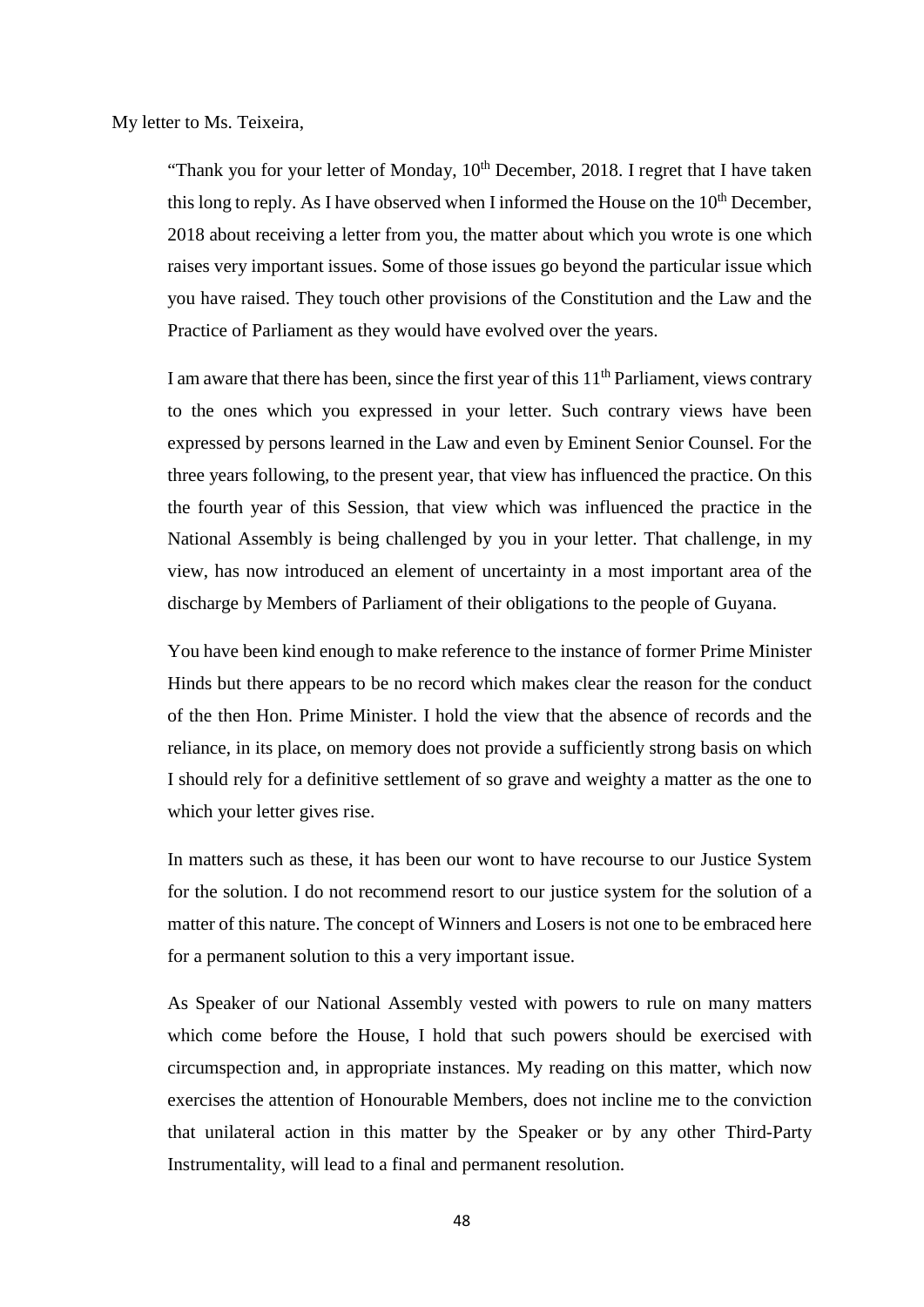In seeking a solution, I am mindful of the fact that the Constitution was born of the cooperative endeavours of the Representatives of the people of Guyana acting together to one end. I am aware too, that there are likely to be other Acts of Parliament which may have a bearing on the treatment of this matter.

It seems to be that the better course which beckons in our search for a resolution, may be elsewhere.

It is a truism that the framers of our Constitution, acting in the spirit of prudence, provided a mechanism to treat with such eventuality as the one with which Honourable Members on both sides of this Noble House are confronted, thanks to perspicacity of the Honourable Member and Chief Whip, Honourable Gail Teixeira. Article 119 (A) of our Constitution, provides the following:

"The National Assembly shall establish a Parliamentary Standing Committee for Constitutional Reform for the purpose of continually reviewing the effectiveness of the working of the Constitution and making periodic reports thereunto the Assembly with proposals for reform as necessary".

The framers contemplated as deep and as wide an involvement of our Society as can be possible in such a review so that they have provided that:

"To assist in its work, the Committee shall have the power to co-opt experts or enlist the aid of other persons of appropriate expertise whether or not such experts or other persons are Members of the National Assembly."

That provision of the Constitution has led to the creation of such a mechanism which influences, or should influence, our thinking and action where majors matters concerning our Constitution arise, as in this instance, to be controverted, by the National Assembly.

In this mechanism to which I urge all Honourable Members to turn their thoughts and employ their abilities towards a solution, Provision 83 our Standing Orders, and I quote:

"The Parliamentary Standing Committee for Constitutional Reform brings that reality fully to our consciousness."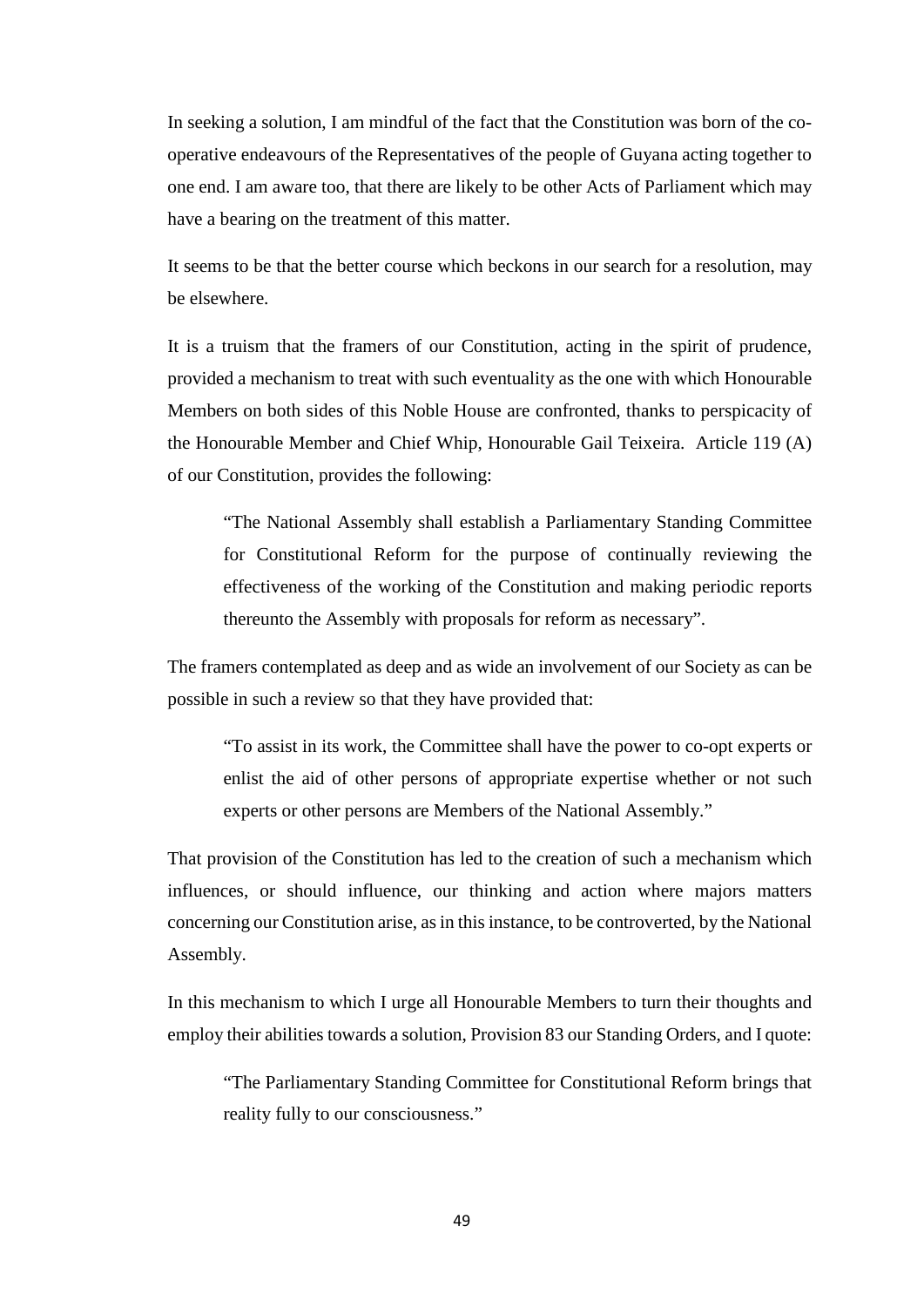Hon. Members, you will recall that when I had reported to you I had received a letter from Ms. Teixeira, I did not read to you its contents. I have now delivered my response to Ms. Teixeira today and I have ensured that a copy of Ms. Teixeira's letter is with the response which I have sent to her. I propose to transmit this matter to the Clerk of the Parliamentary Standing Committee on Constitutional Reform with an appropriately worded letter.

I thank you Honourable Members."

Hon. Members, I thank you for listening; that is what I wish to say to you. I see the Hon. Member Ms. Teixeira is rising. Hon. Member, I am not sure there is room for you to make a comment on an announcement by the Speaker. I will not give you leave to do that. You know you should not. We all know what we should do.

Hon. Members, after what I have said, it leaves now but for me to wish all Hon. Members the very best for the upcoming festive season. It is a time when peace and goodwill should transcend any differences or dispute and allow us to join hands or at least to keep within our hearts the spirit of goodness which Christmas represents. I believe that we do ourselves not well, when we allow a season like this, and there are some other seasons in our national calendar, which bespeak of peace and well regard for our fellow man. This is the one in which we find ourselves now and, perhaps, we must hold ourselves challenged to try to get as close as possible to that feeling of peace even towards those against whom we have animus, because the test is not with how I treat my friends but I treat those who are not my friends. So, my best wishes for Christmas to everyone and I thank you. *[Applause]* 

**Ms. Teixeira:** Mr. Speaker, we have a sitting on the 21<sup>st</sup> December, 2018 and so I thought we would reserve our wishes for that day.

**Mr. Speaker:** Hon. Ms. Teixeira, a good stint could be repeated several times, and my good wishes can continue on that occasion. It can continue today, tomorrow or any day even to the 21st December, 2018. I thank you.

# **ADJOURNMENT**

**Mr. Nagamootoo:** Mr. Speaker, with your leave, I move the adjournment of this House to Friday,  $21<sup>st</sup>$  December, 2018 at 2.00 p.m.

**Mr. Speaker:** Our sitting stands adjourned until Friday, 21<sup>st</sup> December, 2018 at 2.00 p.m.